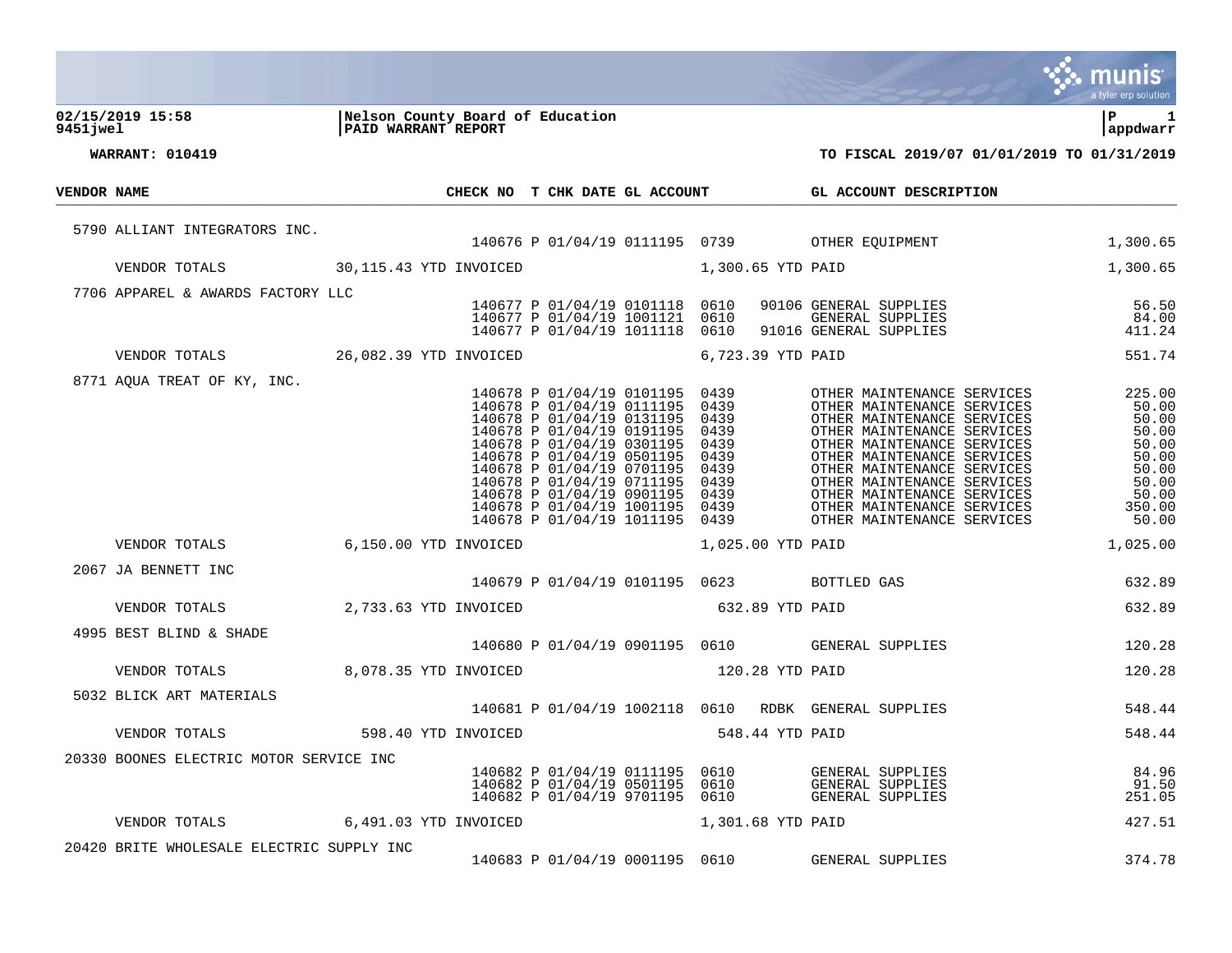

## **02/15/2019 15:58 |Nelson County Board of Education |P 2 9451jwel |PAID WARRANT REPORT |appdwarr**

| VENDOR NAME |                                                                          |                     | CHECK NO T CHK DATE GL ACCOUNT              |  | GL ACCOUNT DESCRIPTION                                                                                                                                                                                                                           |                                                       |
|-------------|--------------------------------------------------------------------------|---------------------|---------------------------------------------|--|--------------------------------------------------------------------------------------------------------------------------------------------------------------------------------------------------------------------------------------------------|-------------------------------------------------------|
|             |                                                                          |                     | 140683 P 01/04/19 0031195 0610              |  | GENERAL SUPPLIES<br>140683 P 01/04/19 0111195 0610<br>140683 P 01/04/19 0191195 0610<br>140683 P 01/04/19 0191195 0610<br>140683 P 01/04/19 0711195 0610<br>140683 P 01/04/19 1011195 0610<br>140683 P 01/04/19 1011195 0610<br>GENERAL SUPPLIES | 39.84<br>120.56<br>487.48<br>12.30<br>31.13<br>104.00 |
|             | VENDOR TOTALS 6.725.74 YTD INVOICED                                      |                     | 1,170.09 YTD PAID                           |  |                                                                                                                                                                                                                                                  | 1,170.09                                              |
|             | 2677 PEREGRINE CORP                                                      |                     |                                             |  | 140684 P 01/04/19 0902118 0610 RDBK GENERAL SUPPLIES                                                                                                                                                                                             | 107.81                                                |
|             | VENDOR TOTALS 1,127.79 YTD INVOICED                                      |                     | 107.81 YTD PAID                             |  |                                                                                                                                                                                                                                                  | 107.81                                                |
|             | 3675 CDW GOVERNMENT LLC                                                  |                     |                                             |  | 140685 P 01/04/19 0001013 0650 162X SUPPLIES-TECH RELATED                                                                                                                                                                                        | 1,383.51                                              |
|             | VENDOR TOTALS 11,485.36 YTD INVOICED 1,383.51 YTD PAID                   |                     |                                             |  |                                                                                                                                                                                                                                                  | 1,383.51                                              |
|             | 804172 DEEDEE CECCONI-SMITH 5000786 T 01/08/19 0002104 0580 125EA TRAVEL |                     |                                             |  | $118.86$<br>$119.86$                                                                                                                                                                                                                             |                                                       |
|             | VENDOR TOTALS                                                            | 475.86 YTD INVOICED | 118.86 YTD PAID                             |  |                                                                                                                                                                                                                                                  | 118.86                                                |
|             | 9837 CENTER FOR THE COLLABORATIVE CLASSROOM                              |                     |                                             |  | 140686 P 01/04/19 0132118 0643 310E SUPPLEMENTARY BKS/STUDY GU                                                                                                                                                                                   | 1,404.00                                              |
|             | VENDOR TOTALS 9,528.00 YTD INVOICED 1,404.00 YTD PAID                    |                     |                                             |  |                                                                                                                                                                                                                                                  | 1,404.00                                              |
|             | 804981 AUSTYN CHEATHAM                                                   |                     | 5000787 T 01/08/19 0002121 0580 337E TRAVEL |  |                                                                                                                                                                                                                                                  | 50.96                                                 |
|             | VENDOR TOTALS                                                            | 316.98 YTD INVOICED | 50.96 YTD PAID                              |  |                                                                                                                                                                                                                                                  | 50.96                                                 |
|             | 4727 CHOICE UNIFORMS IN                                                  |                     |                                             |  | 140687 P 01/04/19 0102104 0680 125CL WELFARE (FOOD/CLOTHES/UTIL 208.00                                                                                                                                                                           |                                                       |
|             | VENDOR TOTALS 388.00 YTD INVOICED                                        |                     | 208.00 YTD PAID                             |  |                                                                                                                                                                                                                                                  | 208.00                                                |
|             | 5418 CINTAS                                                              |                     |                                             |  | $\begin{array}{cccccc} 140688 & P & 01/04/19 & 0001195 & 0426 & & & \text{LAUNDRY/DRY CLEANING SVC} & & & & 7.21 \\ 140688 & P & 01/04/19 & 9011096 & 0426 & & & \text{LAUNDRY/DRY CLEANING SVC} & & & & 446.85 \end{array}$                     |                                                       |
|             | VENDOR TOTALS 7,531.47 YTD INVOICED 1,249.05 YTD PAID                    |                     |                                             |  |                                                                                                                                                                                                                                                  | 454.06                                                |
|             | 30200 CITY OF BARDSTOWN                                                  |                     |                                             |  |                                                                                                                                                                                                                                                  |                                                       |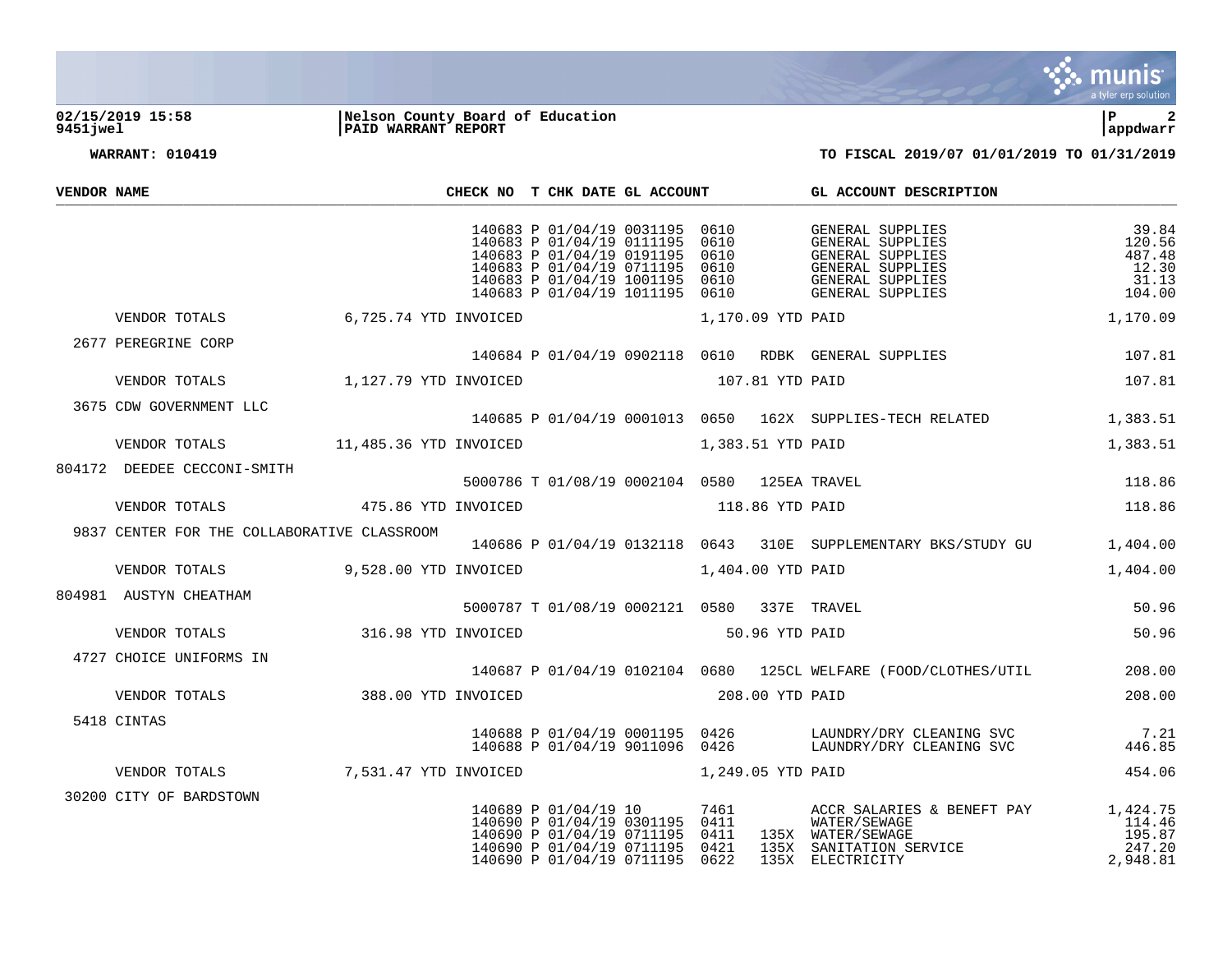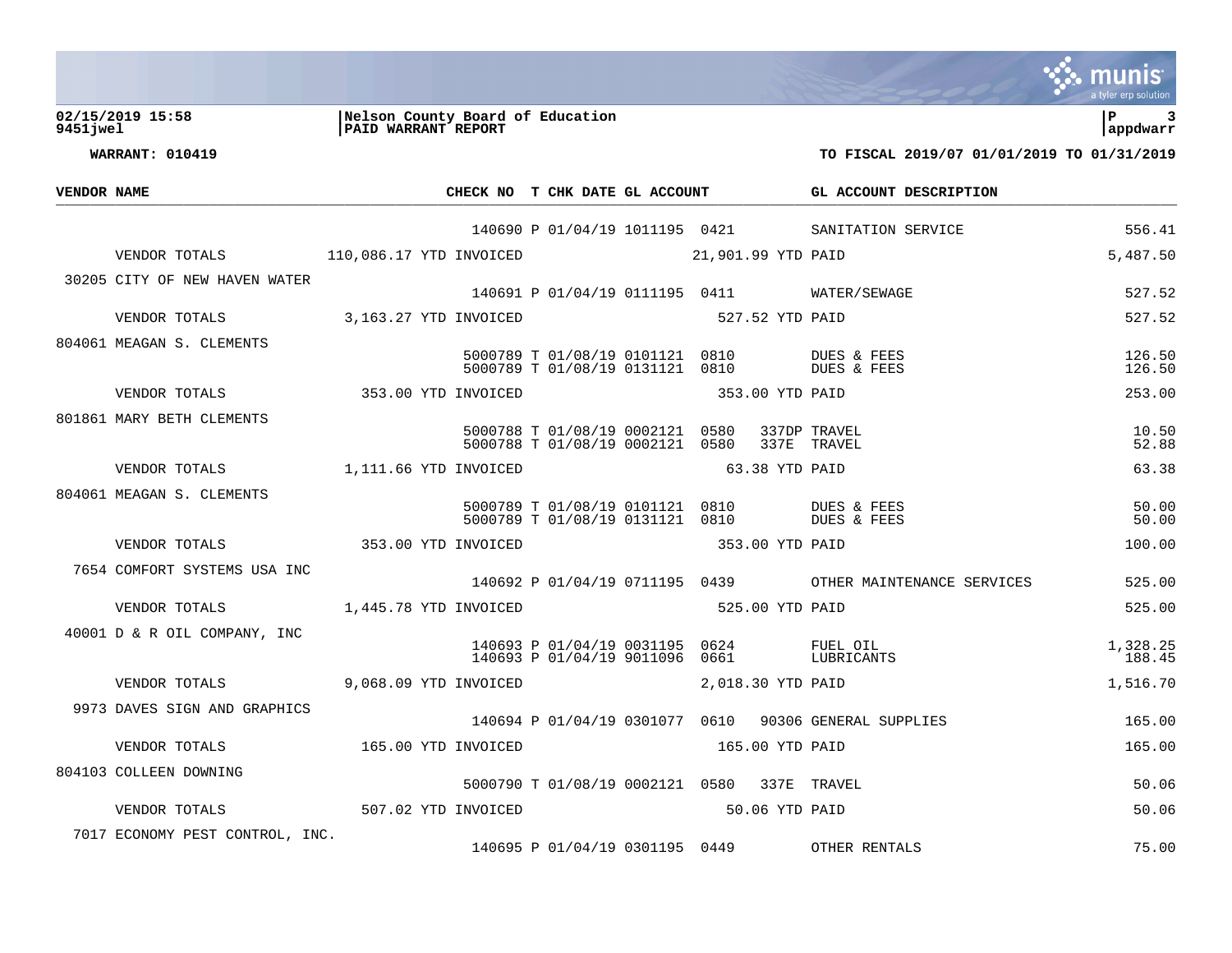|             |                                      |                            |                                  |                                                                                                                                                                                                                                    |                      |                   |                                                                                                  | a tyler erp solution                                        |
|-------------|--------------------------------------|----------------------------|----------------------------------|------------------------------------------------------------------------------------------------------------------------------------------------------------------------------------------------------------------------------------|----------------------|-------------------|--------------------------------------------------------------------------------------------------|-------------------------------------------------------------|
| 9451jwel    | 02/15/2019 15:58                     | <b>PAID WARRANT REPORT</b> | Nelson County Board of Education |                                                                                                                                                                                                                                    |                      |                   |                                                                                                  | l P<br>appdwarr                                             |
|             | <b>WARRANT: 010419</b>               |                            |                                  |                                                                                                                                                                                                                                    |                      |                   | TO FISCAL 2019/07 01/01/2019 TO 01/31/2019                                                       |                                                             |
| VENDOR NAME |                                      |                            | CHECK NO T CHK DATE GL ACCOUNT   |                                                                                                                                                                                                                                    |                      |                   | GL ACCOUNT DESCRIPTION                                                                           |                                                             |
|             |                                      |                            |                                  |                                                                                                                                                                                                                                    |                      |                   |                                                                                                  |                                                             |
|             | VENDOR TOTALS                        |                            | 450.00 YTD INVOICED              |                                                                                                                                                                                                                                    |                      | 75.00 YTD PAID    |                                                                                                  | 75.00                                                       |
|             | 4855 FASTENAL COMPANY                |                            |                                  |                                                                                                                                                                                                                                    |                      |                   |                                                                                                  |                                                             |
|             |                                      |                            |                                  | 140696 P 01/04/19 0111195 0610<br>140696 P 01/04/19 9701195 0610                                                                                                                                                                   |                      |                   | GENERAL SUPPLIES<br>GENERAL SUPPLIES                                                             | 435.26<br>66.08                                             |
|             | VENDOR TOTALS                        | 11,526.72 YTD INVOICED     |                                  |                                                                                                                                                                                                                                    |                      | 501.34 YTD PAID   |                                                                                                  | 501.34                                                      |
|             | 803567 HANNAH FELTNER                |                            |                                  | 5000791 T 01/08/19 0005203 0580 011D TRAVEL                                                                                                                                                                                        |                      |                   |                                                                                                  | 54.60                                                       |
|             | VENDOR TOTALS                        | 331.89 YTD INVOICED        |                                  |                                                                                                                                                                                                                                    |                      | 54.60 YTD PAID    |                                                                                                  | 54.60                                                       |
|             | 801547 TANYA FOUTCH                  |                            |                                  |                                                                                                                                                                                                                                    |                      |                   |                                                                                                  |                                                             |
|             |                                      |                            |                                  | 5000792 T 01/08/19 0002121<br>5000792 T 01/08/19 0301121 0810<br>5000792 T 01/08/19 0501121 0810<br>5000792 T 01/08/19 0701121 0810<br>5000792 T 01/08/19 0711121<br>5000792 T 01/08/19 0901121<br>5000792 T 01/08/19 1011121 0810 | 0580<br>0810<br>0810 | 337E              | TRAVEL<br>DUES & FEES<br>DUES & FEES<br>DUES & FEES<br>DUES & FEES<br>DUES & FEES<br>DUES & FEES | 49.98<br>49.67<br>49.67<br>49.67<br>49.67<br>49.66<br>49.66 |
|             | VENDOR TOTALS                        | 393.99 YTD INVOICED        |                                  |                                                                                                                                                                                                                                    |                      | 347.98 YTD PAID   |                                                                                                  | 347.98                                                      |
|             | 989 GARTLAND'S ART SALES             |                            |                                  |                                                                                                                                                                                                                                    |                      |                   | 140697 P 01/04/19 1011118 0610 91016 GENERAL SUPPLIES                                            | 394.62                                                      |
|             | VENDOR TOTALS                        | 520.04 YTD INVOICED        |                                  |                                                                                                                                                                                                                                    |                      | 394.62 YTD PAID   |                                                                                                  | 394.62                                                      |
|             | 120 ADAMS AND MORTON ENTERPRISES INC |                            |                                  | 140698 P 01/04/19 1001118 0697<br>140698 P 01/04/19 1011118 0610                                                                                                                                                                   |                      |                   | 91006 OTHER SUPPLIES & MATERIALS<br>91016 GENERAL SUPPLIES                                       | 791.00<br>120.00                                            |
|             | VENDOR TOTALS 18,692.66 YTD INVOICED |                            |                                  |                                                                                                                                                                                                                                    |                      | 2,666.48 YTD PAID |                                                                                                  | 911.00                                                      |
|             | 804414 ALEX HITE                     |                            |                                  | 5000793 T 01/08/19 0001013 0580 162X TRAVEL                                                                                                                                                                                        |                      |                   |                                                                                                  | 107.31                                                      |
|             | VENDOR TOTALS                        | 556.75 YTD INVOICED        |                                  |                                                                                                                                                                                                                                    |                      | 107.31 YTD PAID   |                                                                                                  | 107.31                                                      |
|             | 803026 EMILY HOYES                   |                            |                                  |                                                                                                                                                                                                                                    |                      |                   |                                                                                                  |                                                             |
|             |                                      |                            |                                  | 5000794 T 01/08/19 0002121 0580 337E TRAVEL                                                                                                                                                                                        |                      |                   |                                                                                                  | 33.60                                                       |
|             | VENDOR TOTALS                        | 66.69 YTD INVOICED         |                                  |                                                                                                                                                                                                                                    |                      | 33.60 YTD PAID    |                                                                                                  | 33.60                                                       |
|             | 9558 HYLAND FILTER SERVICE, INC.     |                            |                                  | 140699 P 01/04/19 0011195<br>140699 P 01/04/19 0191195<br>140699 P 01/04/19 1001195                                                                                                                                                | 0439<br>0439<br>0439 |                   | OTHER MAINTENANCE SERVICES<br>OTHER MAINTENANCE SERVICES<br>OTHER MAINTENANCE SERVICES           | 64.00<br>72.00<br>1,618.10                                  |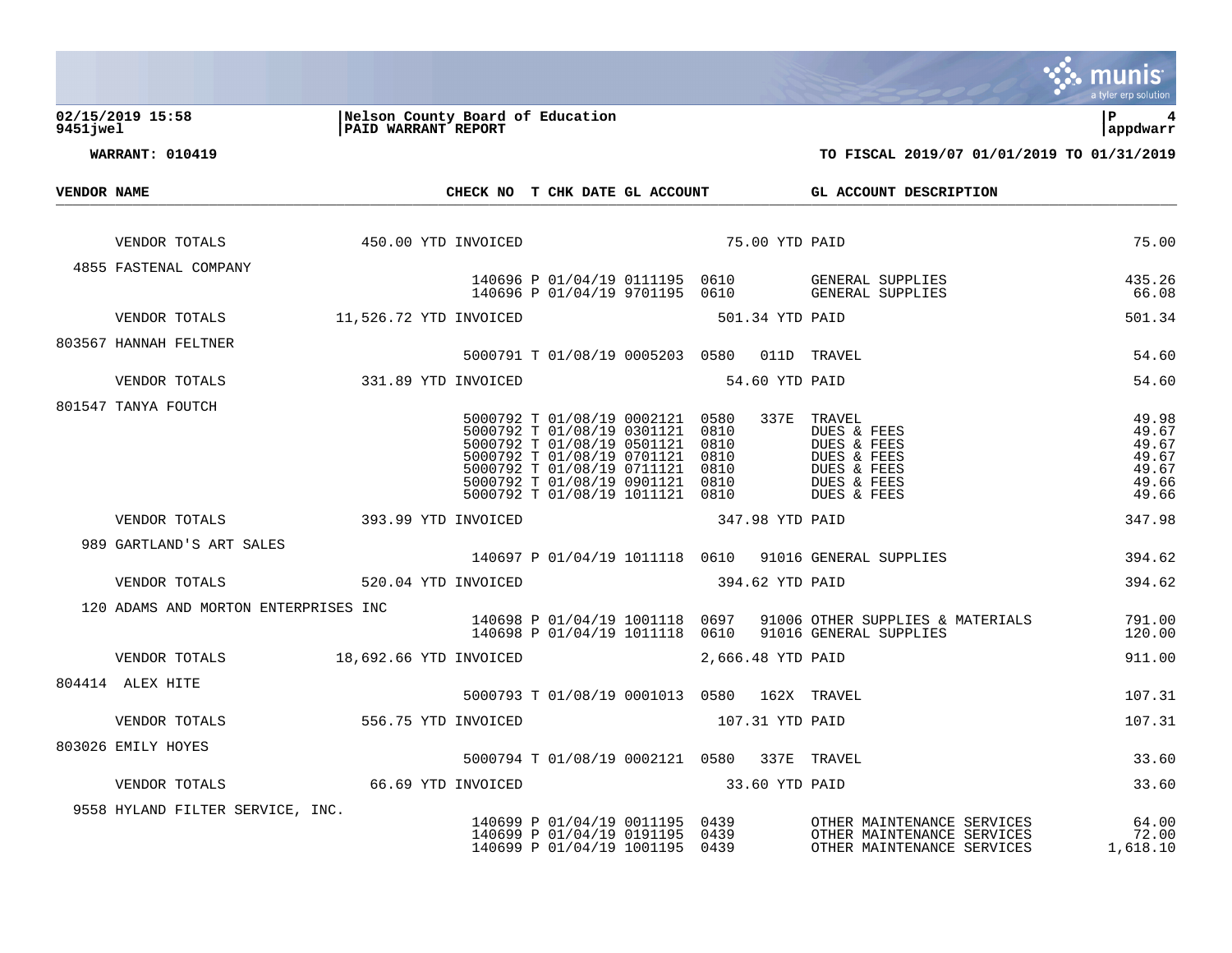|             |                                           |                                                                |                                                                  |                   |                                                           | a tyler erp solution |
|-------------|-------------------------------------------|----------------------------------------------------------------|------------------------------------------------------------------|-------------------|-----------------------------------------------------------|----------------------|
| 9451 jwel   | 02/15/2019 15:58                          | Nelson County Board of Education<br><b>PAID WARRANT REPORT</b> |                                                                  |                   |                                                           | lР<br>5<br>appdwarr  |
|             | <b>WARRANT: 010419</b>                    |                                                                |                                                                  |                   | TO FISCAL 2019/07 01/01/2019 TO 01/31/2019                |                      |
| VENDOR NAME |                                           |                                                                | CHECK NO T CHK DATE GL ACCOUNT                                   |                   | GL ACCOUNT DESCRIPTION                                    |                      |
|             |                                           |                                                                |                                                                  |                   |                                                           |                      |
|             | VENDOR TOTALS                             | 3,491.20 YTD INVOICED                                          | 1,754.10 YTD PAID                                                |                   |                                                           | 1,754.10             |
|             | 801409 MARGARET JURY                      |                                                                | 5000795 T 01/08/19 0001137 0580 TRAVEL                           |                   |                                                           | 383.46               |
|             | VENDOR TOTALS                             | 2,026.12 YTD INVOICED                                          |                                                                  | 383.46 YTD PAID   |                                                           | 383.46               |
|             | 644 KASA                                  |                                                                | 140700 P 01/04/19 0001121 0338 REGISTRATION FEES                 |                   |                                                           | 279.00               |
|             | VENDOR TOTALS                             | 1,619.95 YTD INVOICED                                          |                                                                  | 279.00 YTD PAID   |                                                           | 279.00               |
|             | 9909 KATAMY CORPORATION                   |                                                                |                                                                  |                   |                                                           |                      |
|             |                                           |                                                                | 140701 P 01/04/19 1002118 0610 RDBK GENERAL SUPPLIES             |                   |                                                           | 2,233.25             |
|             | VENDOR TOTALS                             | 2,233.25 YTD INVOICED                                          |                                                                  | 2,233.25 YTD PAID |                                                           | 2,233.25             |
|             | 5645 KENTUCKY STATE TREASURER             |                                                                |                                                                  |                   | 140702 P 01/04/19 0011071 0232 CERS EMPLOYER CONTRIBUTION | 6,947.41             |
|             | VENDOR TOTALS                             | 17,498.48 YTD INVOICED                                         |                                                                  | 6,947.41 YTD PAID |                                                           | 6,947.41             |
|             | 8194 KENTUCKYONE HEALTH MEDICAL GROUP INC |                                                                | 140703 P 01/04/19 0011099 0345<br>140703 P 01/04/19 9011092 0345 |                   | MEDICAL SERVICES<br>MEDICAL SERVICES                      | 314.00<br>165.00     |
|             | VENDOR TOTALS 10,445.00 YTD INVOICED      |                                                                |                                                                  | 1,339.00 YTD PAID |                                                           | 479.00               |
|             | 5680 KERR OFFICE GROUP INC.               |                                                                |                                                                  |                   |                                                           |                      |
|             |                                           |                                                                |                                                                  |                   | 140704 P 01/04/19 0011080 0433 EQUIPMENT REPAIR & MAINT   | 73.92                |
|             | VENDOR TOTALS                             | 2,155.26 YTD INVOICED                                          |                                                                  | 73.92 YTD PAID    |                                                           | 73.92                |
|             | 7786 KHSCA                                |                                                                | 140705 P 01/04/19 1012025 0338 RDBK REGISTRATION FEES            |                   |                                                           | 60.00                |
|             | VENDOR TOTALS                             | 3,480.00 YTD INVOICED                                          |                                                                  | 540.00 YTD PAID   |                                                           | 60.00                |
|             | 110049 KSBIT                              |                                                                | 140707 P 01/04/19 0001071 0253                                   |                   | KSBA UNEMPLOYMENT INSURANC                                | 3,350.66             |
|             | VENDOR TOTALS                             | 9,423.95 YTD INVOICED                                          |                                                                  | 3,350.66 YTD PAID |                                                           | 3,350.66             |
|             | 44 KY SCHOOL BD ASSOCIATION               |                                                                |                                                                  |                   |                                                           |                      |
|             |                                           |                                                                | 140708 P 01/04/19 0011071 0338 REGISTRATION FEES                 |                   |                                                           | 280.00               |
|             | VENDOR TOTALS                             | 26,443.16 YTD INVOICED                                         |                                                                  | 8,511.20 YTD PAID |                                                           | 280.00               |
|             | 804169 MICHELLE LITTLETON                 |                                                                | 5000796 T 01/08/19 0002121 0580 337E TRAVEL                      |                   |                                                           | 189.63               |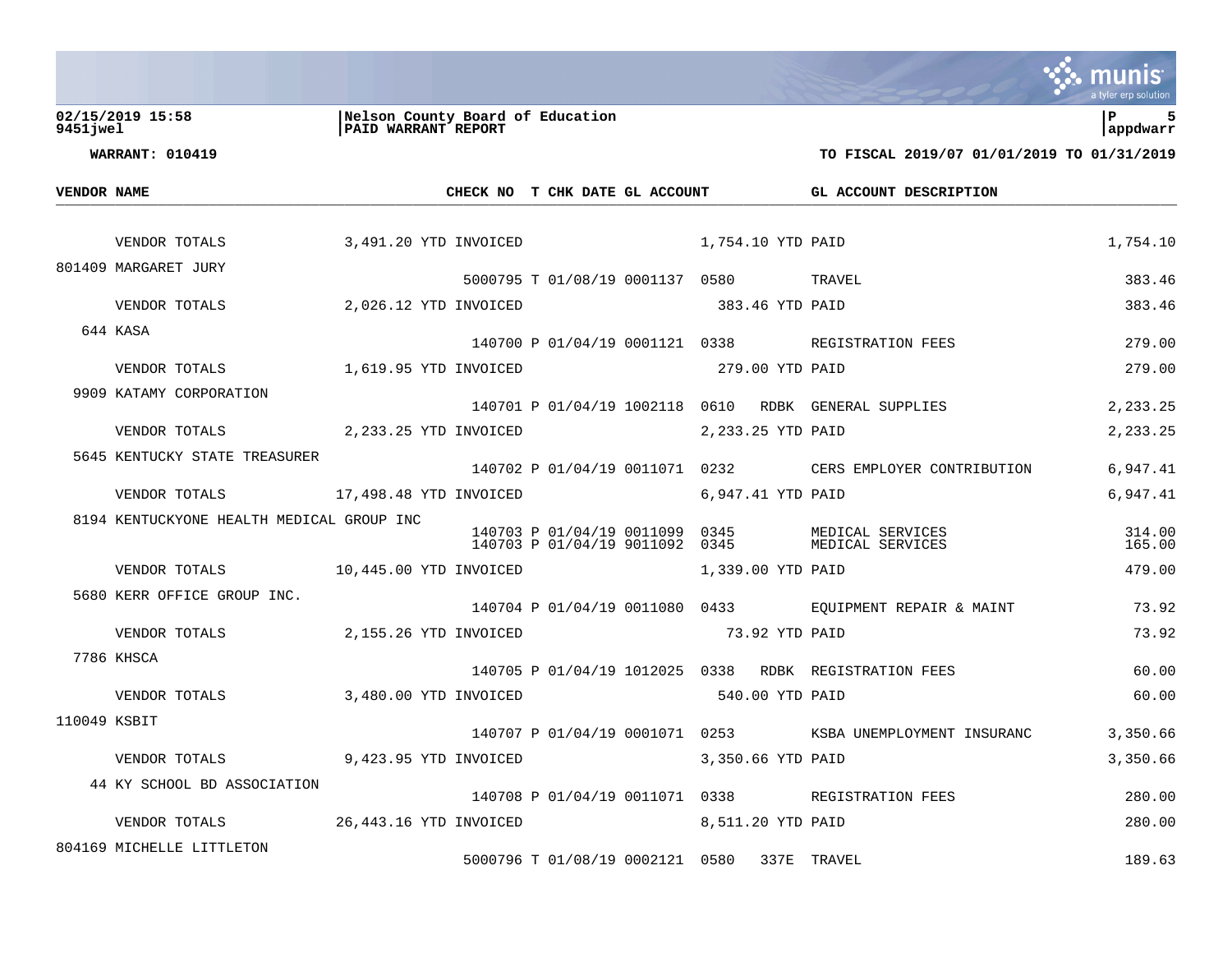|                                    |                                                         |                                                                    |                                                                  |                                                                | a tyler erp solution  |
|------------------------------------|---------------------------------------------------------|--------------------------------------------------------------------|------------------------------------------------------------------|----------------------------------------------------------------|-----------------------|
| 02/15/2019 15:58<br>9451 jwel      | Nelson County Board of Education<br>PAID WARRANT REPORT |                                                                    |                                                                  |                                                                | l P<br>6<br>appdwarr  |
| <b>WARRANT: 010419</b>             |                                                         |                                                                    |                                                                  | TO FISCAL 2019/07 01/01/2019 TO 01/31/2019                     |                       |
| VENDOR NAME                        |                                                         | CHECK NO T CHK DATE GL ACCOUNT                                     |                                                                  | GL ACCOUNT DESCRIPTION                                         |                       |
|                                    |                                                         |                                                                    |                                                                  |                                                                |                       |
| VENDOR TOTALS                      | 400.54 YTD INVOICED                                     |                                                                    | 189.63 YTD PAID                                                  |                                                                | 189.63                |
| 9916 DOYLE LLOYD                   |                                                         |                                                                    |                                                                  | 140709 P 01/04/19 1002118 0610 RDBK GENERAL SUPPLIES           | 624.50                |
| VENDOR TOTALS                      | 1,116.00 YTD INVOICED                                   |                                                                    | 624.50 YTD PAID                                                  |                                                                | 624.50                |
| 804442 KELLI MCKINNEY              |                                                         |                                                                    | 5000797 T 01/08/19 0002121 0580 337E TRAVEL                      |                                                                | 60.48                 |
| VENDOR TOTALS                      | 346.98 YTD INVOICED                                     |                                                                    | 60.48 YTD PAID                                                   |                                                                | 60.48                 |
| 6062 NASCO                         |                                                         | 140710 P 01/04/19 1002140 0647                                     |                                                                  | 348E REFERENCE MATERIALS                                       | 58.06                 |
|                                    |                                                         | 140710 P 01/04/19 1002140 0697                                     |                                                                  | 348E OTHER SUPPLIES & MATERIALS                                | 17.06                 |
| VENDOR TOTALS                      | 205.68 YTD INVOICED                                     |                                                                    | 75.12 YTD PAID                                                   |                                                                | 75.12                 |
| 3275 NELSON COUNTY ATC             |                                                         |                                                                    |                                                                  | 140711 P 01/04/19 0002553 0120 401E CERTIFIED SUBSTITUTE SALAR | 127.50                |
| VENDOR TOTALS                      | 127.50 YTD INVOICED                                     |                                                                    | 127.50 YTD PAID                                                  |                                                                | 127.50                |
| 140116 NELSON COUNTY SHERIFF       |                                                         |                                                                    |                                                                  | 140712 P 01/04/19 0011074 0311 TAX COLLECTION FEES             | 19,521.31             |
| VENDOR TOTALS                      | 353,234.13 YTD INVOICED                                 |                                                                    | 54,906.58 YTD PAID                                               |                                                                | 19,521.31             |
| 8372 NETWORK SERVICES CO           |                                                         |                                                                    |                                                                  |                                                                |                       |
|                                    |                                                         | 140713 P 01/04/19 0111087 0610C<br>140713 P 01/04/19 0131087 0610C |                                                                  | CUSTODIAL SUPPLIES<br>CUSTODIAL SUPPLIES                       | 1,285.07<br>$-248.28$ |
| VENDOR TOTALS                      | 28,767.30 YTD INVOICED                                  |                                                                    | 17,512.31 YTD PAID                                               |                                                                | 1,036.79              |
| 140230 NORTH NELSON WATER DISTRICT |                                                         |                                                                    |                                                                  | WATER/SEWAGE                                                   | 239.78                |
|                                    |                                                         |                                                                    | 140714 P 01/04/19 0501195 0411<br>140714 P 01/04/19 1011195 0411 | WATER/SEWAGE                                                   | 587.64                |
| VENDOR TOTALS                      | 4,868.90 YTD INVOICED                                   |                                                                    | 827.42 YTD PAID                                                  |                                                                | 827.42                |
| 566 PITNEY BOWES                   |                                                         |                                                                    |                                                                  | 140715 P 01/04/19 0031195 0442 EQUIPMENT & VEHICLE RENT        | 117.00                |
| VENDOR TOTALS                      | 7,541.73 YTD INVOICED                                   |                                                                    | 346.47 YTD PAID                                                  |                                                                | 117.00                |
| 1471 QUILL CORP                    |                                                         | 140716 P 01/04/19 0901118                                          | 0610                                                             | 90906 GENERAL SUPPLIES                                         | 351.22                |
|                                    |                                                         | 140716 P 01/04/19 0902118<br>140716 P 01/04/19 1002118             | 0610<br>0610                                                     | RDBK GENERAL SUPPLIES<br>RDBK GENERAL SUPPLIES                 | 1,556.64<br>775.41    |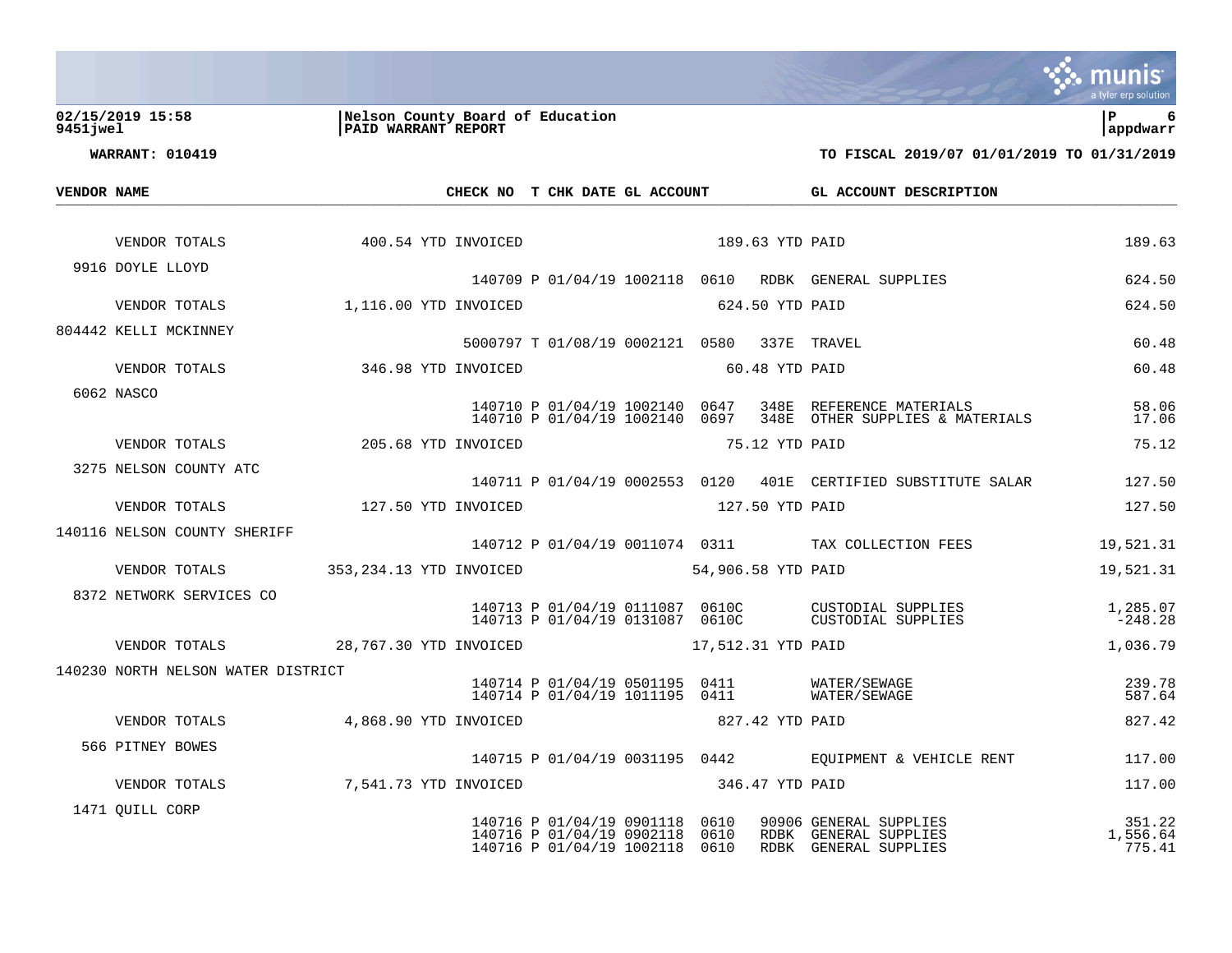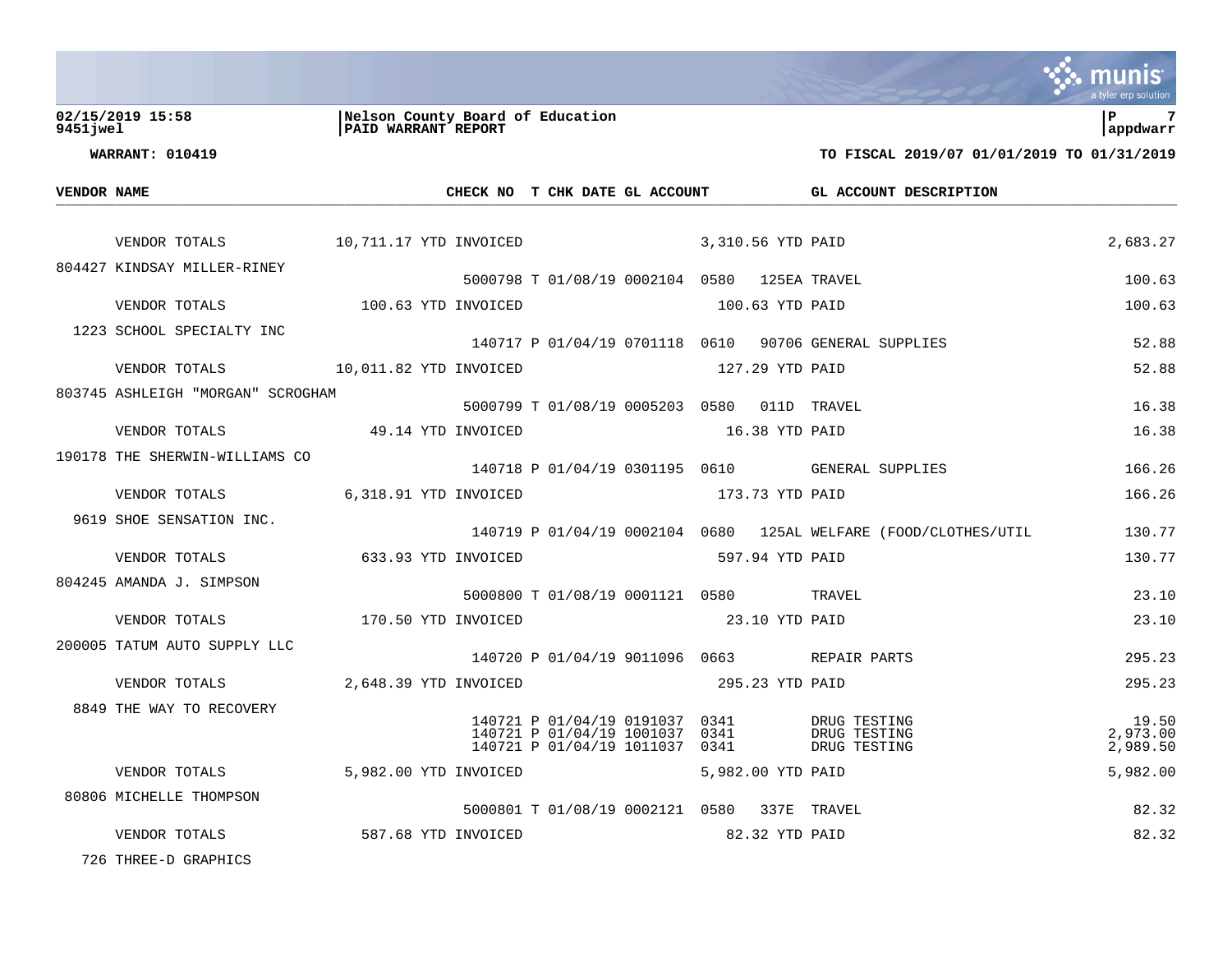|             |                                                        |                                                         |                                                                                                                                                                                                                                                     |                                      |                 |                                                                                                                                                                                                                                                                                        | mu<br>a tyler erp solution                                                                                                                                       |
|-------------|--------------------------------------------------------|---------------------------------------------------------|-----------------------------------------------------------------------------------------------------------------------------------------------------------------------------------------------------------------------------------------------------|--------------------------------------|-----------------|----------------------------------------------------------------------------------------------------------------------------------------------------------------------------------------------------------------------------------------------------------------------------------------|------------------------------------------------------------------------------------------------------------------------------------------------------------------|
| 9451 jwel   | 02/15/2019 15:58                                       | Nelson County Board of Education<br>PAID WARRANT REPORT |                                                                                                                                                                                                                                                     |                                      |                 |                                                                                                                                                                                                                                                                                        | l P<br>8<br>appdwarr                                                                                                                                             |
|             | <b>WARRANT: 010419</b>                                 |                                                         |                                                                                                                                                                                                                                                     |                                      |                 | TO FISCAL 2019/07 01/01/2019 TO 01/31/2019                                                                                                                                                                                                                                             |                                                                                                                                                                  |
| VENDOR NAME |                                                        |                                                         |                                                                                                                                                                                                                                                     |                                      |                 | CHECK NO T CHK DATE GL ACCOUNT GL ACCOUNT DESCRIPTION                                                                                                                                                                                                                                  |                                                                                                                                                                  |
|             |                                                        |                                                         |                                                                                                                                                                                                                                                     |                                      |                 | 140722 P 01/04/19 0702118 0610 RDBK GENERAL SUPPLIES 383.00                                                                                                                                                                                                                            |                                                                                                                                                                  |
|             | VENDOR TOTALS 6,808.50 YTD INVOICED                    |                                                         | 978.00 YTD PAID                                                                                                                                                                                                                                     |                                      |                 |                                                                                                                                                                                                                                                                                        | 383.00                                                                                                                                                           |
|             |                                                        |                                                         |                                                                                                                                                                                                                                                     |                                      |                 |                                                                                                                                                                                                                                                                                        |                                                                                                                                                                  |
|             |                                                        |                                                         |                                                                                                                                                                                                                                                     |                                      |                 | 8597 TOTAL ID SOLUTIONS, INC.<br>195.00 195.00 195.00 195.00 140723 P 01/04/19 0011099 0432                                                                                                                                                                                            |                                                                                                                                                                  |
|             | VENDOR TOTALS 2,144.25 YTD INVOICED 195.00 YTD PAID    |                                                         |                                                                                                                                                                                                                                                     |                                      |                 |                                                                                                                                                                                                                                                                                        | 195.00                                                                                                                                                           |
|             | 5226 TYLER TECHNOLOGIES INC                            |                                                         |                                                                                                                                                                                                                                                     |                                      |                 | 140724 P 01/04/19 0011080 0533 ON-LINE NETWORK                                                                                                                                                                                                                                         | 3,806.43                                                                                                                                                         |
|             | VENDOR TOTALS 33,857.06 YTD INVOICED 3,806.43 YTD PAID |                                                         |                                                                                                                                                                                                                                                     |                                      |                 |                                                                                                                                                                                                                                                                                        | 3,806.43                                                                                                                                                         |
|             | 6092 UNITED STATES POSTAL SERVICE                      |                                                         |                                                                                                                                                                                                                                                     |                                      |                 | 140725 P 01/04/19 0301077 0531 90306 POSTAGE & PO BOX RENT 175.00                                                                                                                                                                                                                      |                                                                                                                                                                  |
|             | VENDOR TOTALS 2,383.30 YTD INVOICED 245.00 YTD PAID    |                                                         |                                                                                                                                                                                                                                                     |                                      |                 |                                                                                                                                                                                                                                                                                        | 175.00                                                                                                                                                           |
|             | 8066 UNIVERSITY OF THE CUMBERLANDS                     |                                                         |                                                                                                                                                                                                                                                     |                                      |                 | ;<br>140726 P 01/04/19 0001013 0569   162X  TUITION – MISCELLANEOUS                                                                                                                                                                                                                    |                                                                                                                                                                  |
|             |                                                        |                                                         |                                                                                                                                                                                                                                                     |                                      |                 |                                                                                                                                                                                                                                                                                        | 2,488.00                                                                                                                                                         |
|             | VENDOR TOTALS 6,220.00 YTD INVOICED 2,488.00 YTD PAID  |                                                         |                                                                                                                                                                                                                                                     |                                      |                 |                                                                                                                                                                                                                                                                                        | 2,488.00                                                                                                                                                         |
|             | 8569 WELLS FARGO FINANCIAL LEASING, INC                |                                                         | 140727 P 01/04/19 0111013 0444<br>140727 P 01/04/19 0111013 0444<br>140727 P 01/04/19 0191013<br>140727 P 01/04/19 0301013<br>140727 P 01/04/19 0501013<br>140727 P 01/04/19 0701013<br>140727 P 01/04/19 0711013<br>140727 P 01/04/19 0901013 0444 | 0444<br>0444<br>0444<br>0444<br>0444 |                 | 162X COPIER RENTAL<br>162X COPIER RENTAL<br>162X COPIER RENTAL<br>162X COPIER RENTAL<br>162X COPIER RENTAL<br>162X COPIER RENTAL<br>162X COPIER RENTAL<br>162X COPIER RENTAL<br>140727 P 01/04/19 1001013 0444 162X COPIER RENTAL<br>140727 P 01/04/19 1011013 0444 162X COPIER RENTAL | $1,244.95$<br>$188.94$<br>$857.32$<br>$1,003.40$<br>$629.74$<br>$220.40$<br>$639.26$<br>$828.20$<br>$1,039.08$<br>$220.95$<br>$683.46$<br>$1,455.90$<br>$826.09$ |
|             | VENDOR TOTALS 68,863.83 YTD INVOICED                   |                                                         | 19,675.38 YTD PAID                                                                                                                                                                                                                                  |                                      |                 |                                                                                                                                                                                                                                                                                        | 9,837.69                                                                                                                                                         |
|             | 804420 BROOKE WHITLOW                                  |                                                         | 5000802 T 01/08/19 0011098 0580                                                                                                                                                                                                                     |                                      |                 | TRAVEL                                                                                                                                                                                                                                                                                 | 645.86                                                                                                                                                           |
|             | VENDOR TOTALS                                          | 1,775.66 YTD INVOICED                                   |                                                                                                                                                                                                                                                     |                                      | 645.86 YTD PAID |                                                                                                                                                                                                                                                                                        | 645.86                                                                                                                                                           |
|             | 6133 WINDSTREAM CORP                                   |                                                         | 140728 P 01/04/19 0001013<br>140728 P 01/04/19 0711013<br>140728 P 01/04/19 1001013<br>140728 P 01/04/19 1011013                                                                                                                                    | 0532<br>0532<br>0532<br>0532         |                 | 162X TELEPHONE<br>162X TELEPHONE<br>162X TELEPHONE<br>162X TELEPHONE                                                                                                                                                                                                                   | 814.98<br>53.16<br>452.50<br>54.26                                                                                                                               |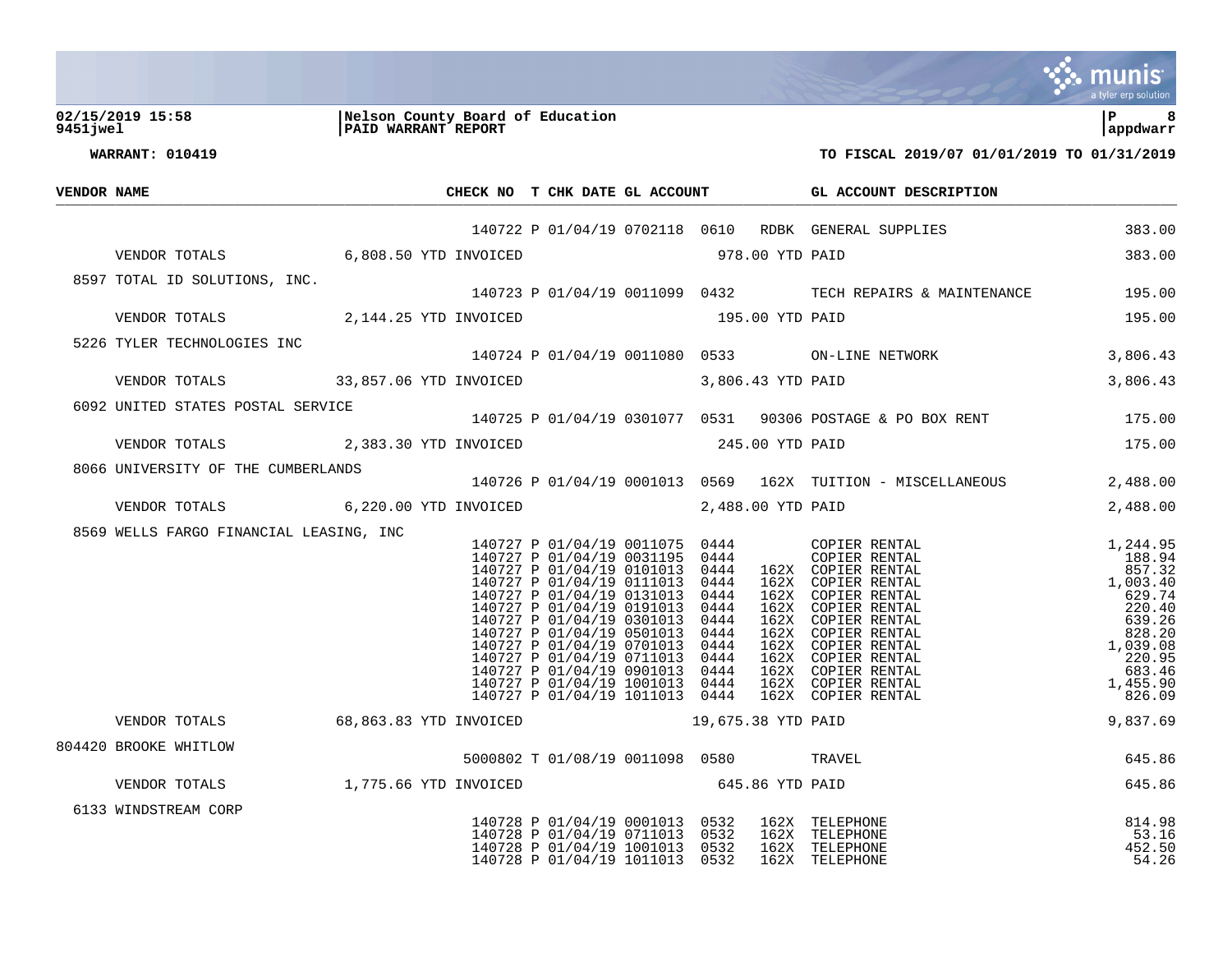| 02/15/2019 15:58       | Nelson County Board of Education |                                             |                   |                                            | a tyler erp solution<br>P<br>9 |
|------------------------|----------------------------------|---------------------------------------------|-------------------|--------------------------------------------|--------------------------------|
| 9451 jwel              | <b>PAID WARRANT REPORT</b>       |                                             |                   |                                            | appdwarr                       |
| <b>WARRANT: 010419</b> |                                  |                                             |                   | TO FISCAL 2019/07 01/01/2019 TO 01/31/2019 |                                |
| VENDOR NAME            | CHECK NO                         | T CHK DATE GL ACCOUNT                       |                   | GL ACCOUNT DESCRIPTION                     |                                |
| VENDOR TOTALS          | 8,324.62 YTD INVOICED            |                                             | 1,374.90 YTD PAID |                                            | 1,374.90                       |
|                        |                                  |                                             | REPORT TOTALS     |                                            | 87,476.68                      |
|                        |                                  |                                             | COUNT             | AMOUNT                                     |                                |
|                        |                                  | TOTAL PRINTED CHECKS<br>TOTAL EFT TRANSFERS | 52<br>17          | 84,795.07<br>2,681.61                      |                                |

 $\bullet$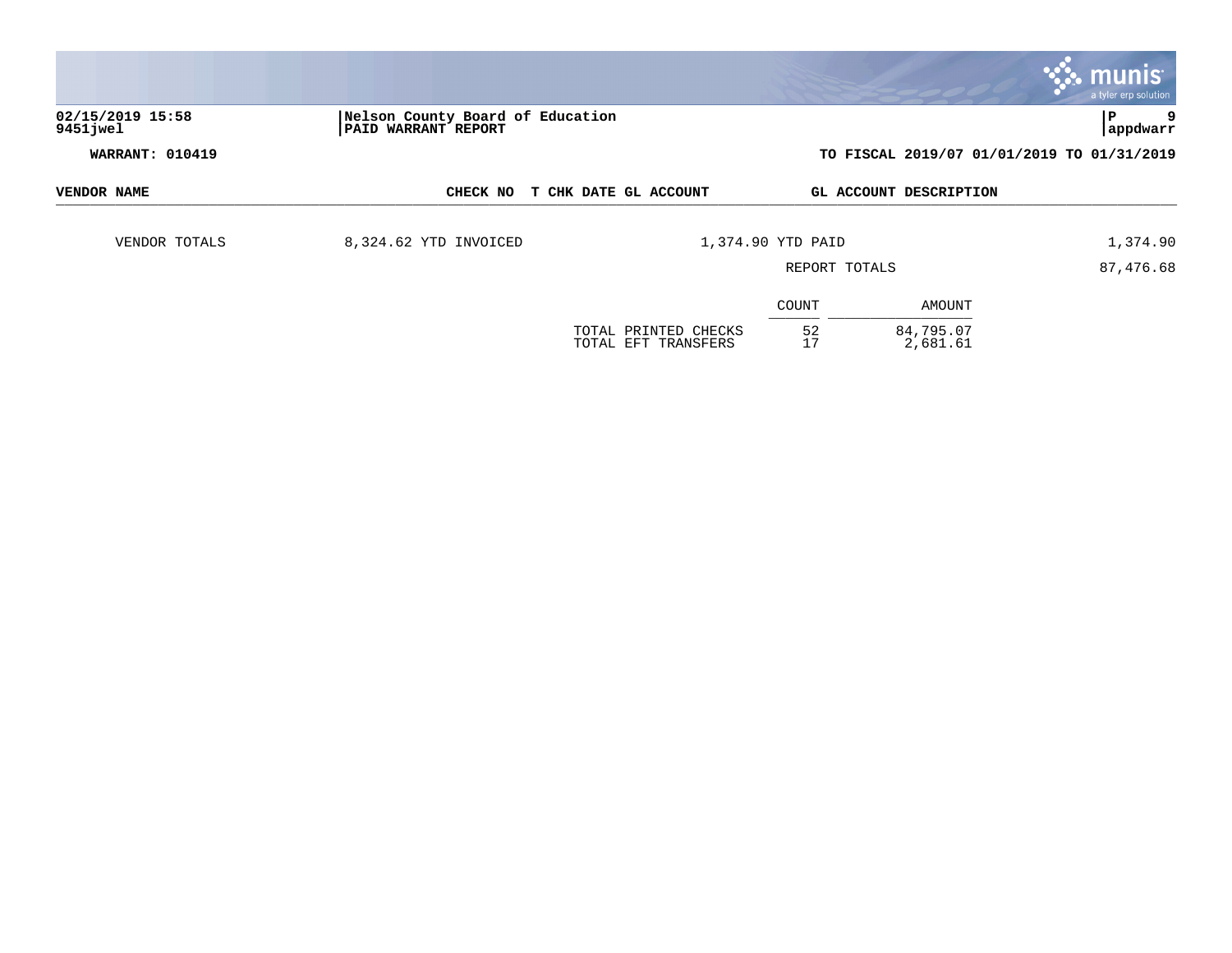|             |                                        |                                                         |                                                                                          |                 |              |                   |                                                                     | munis<br>a tyler erp solution  |
|-------------|----------------------------------------|---------------------------------------------------------|------------------------------------------------------------------------------------------|-----------------|--------------|-------------------|---------------------------------------------------------------------|--------------------------------|
| 9451 jwel   | 02/15/2019 15:58                       | Nelson County Board of Education<br>PAID WARRANT REPORT |                                                                                          |                 |              |                   |                                                                     | $\mathbf{P}$<br>10<br>appdwarr |
|             | <b>WARRANT: 011119</b>                 |                                                         |                                                                                          |                 |              |                   | TO FISCAL 2019/07 01/01/2019 TO 01/31/2019                          |                                |
| VENDOR NAME |                                        |                                                         | CHECK NO T CHK DATE GL ACCOUNT                                                           |                 |              |                   | GL ACCOUNT DESCRIPTION                                              |                                |
|             | 9979 A PLUS SIGNS AND SCREEN PRINTING  |                                                         |                                                                                          |                 |              |                   |                                                                     |                                |
|             |                                        |                                                         |                                                                                          |                 |              |                   | 140730 P 01/11/19 1011118 0610 91016 GENERAL SUPPLIES               | 67.50                          |
|             | VENDOR TOTALS                          | 67.50 YTD INVOICED                                      |                                                                                          |                 |              | 67.50 YTD PAID    |                                                                     | 67.50                          |
|             | 5771 ABELL ELEVATOR INTERNATIONAL, INC |                                                         |                                                                                          |                 |              |                   | 140731 P 01/11/19 0011195 0439 OTHER MAINTENANCE SERVICES           | 92.74                          |
|             | VENDOR TOTALS                          | 649.18 YTD INVOICED                                     | 92.74 YTD PAID                                                                           |                 |              |                   |                                                                     | 92.74                          |
|             | 10320 AMERICAN TIRE & SERVICE          |                                                         |                                                                                          |                 |              |                   |                                                                     |                                |
|             |                                        |                                                         |                                                                                          |                 |              |                   | 140732 P 01/11/19 9011096 0662 TIRES & TUBES                        | 5,645.84                       |
|             | VENDOR TOTALS                          | 21,468.61 YTD INVOICED                                  |                                                                                          |                 |              | 5,645.84 YTD PAID |                                                                     | 5,645.84                       |
|             | 7706 APPAREL & AWARDS FACTORY LLC      |                                                         | 140733 P 01/11/19 0001147 0610<br>140733 P 01/11/19 0111077                              |                 | 0610         |                   | GENERAL SUPPLIES<br>90116 GENERAL SUPPLIES                          | 340.50<br>153.00               |
|             | VENDOR TOTALS                          | 26,082.39 YTD INVOICED                                  |                                                                                          |                 |              | 6,723.39 YTD PAID |                                                                     | 493.50                         |
|             | 6015 APPLE COMPUTER, INC.              |                                                         |                                                                                          |                 |              |                   |                                                                     |                                |
|             |                                        |                                                         |                                                                                          |                 |              |                   | 140734 P 01/11/19 0011098 0650 SUPPLIES-TECH RELATED                | 3,428.00                       |
|             | VENDOR TOTALS                          | 6,837.00 YTD INVOICED                                   |                                                                                          |                 |              | 3,428.00 YTD PAID |                                                                     | 3,428.00                       |
|             | 5906 AT&T                              |                                                         | 140735 P 01/11/19 0501013 0532<br>140735 P 01/11/19 0901013<br>140735 P 01/11/19 9701013 |                 | 0532<br>0532 |                   | 162X TELEPHONE<br>162X TELEPHONE<br>162X TELEPHONE                  | 415.72<br>445.43<br>128.67     |
|             | VENDOR TOTALS                          | 20,132.24 YTD INVOICED                                  |                                                                                          |                 |              | 2,876.19 YTD PAID |                                                                     | 989.82                         |
|             | 2601 BARDSTOWN ENTERPRISES, INC.       |                                                         |                                                                                          |                 |              |                   |                                                                     |                                |
|             |                                        |                                                         | 140736 P 01/11/19 0001195 0439<br>140736 P 01/11/19 0111195 0439                         |                 |              |                   | OTHER MAINTENANCE SERVICES<br>OTHER MAINTENANCE SERVICES            | 590.00<br>245.00               |
|             | VENDOR TOTALS                          | 7,940.00 YTD INVOICED                                   |                                                                                          | 835.00 YTD PAID |              |                   |                                                                     | 835.00                         |
|             | 20000 BCD, INC.                        |                                                         |                                                                                          |                 |              |                   |                                                                     |                                |
|             |                                        |                                                         | 140737 P 01/11/19 0101195 0610                                                           |                 |              |                   | GENERAL SUPPLIES<br>140737 P 01/11/19 9701195 0610 GENERAL SUPPLIES | 1,398.00<br>2,045.00           |
|             | VENDOR TOTALS 35,898.00 YTD INVOICED   |                                                         |                                                                                          |                 |              | 5,643.00 YTD PAID |                                                                     | 3,443.00                       |
|             | 9123 BIG ECHO CREATIVE, LLC            |                                                         |                                                                                          |                 |              |                   | 140738 P 01/11/19 0011098 0352 OTHER TECHNICAL SERVICES             | 585.00                         |
|             | VENDOR TOTALS 810.00 YTD INVOICED      |                                                         |                                                                                          |                 |              | 585.00 YTD PAID   |                                                                     | 585.00                         |
|             | 20275 BLOOMFIELD EAST NELSON WATER     |                                                         |                                                                                          |                 |              |                   |                                                                     |                                |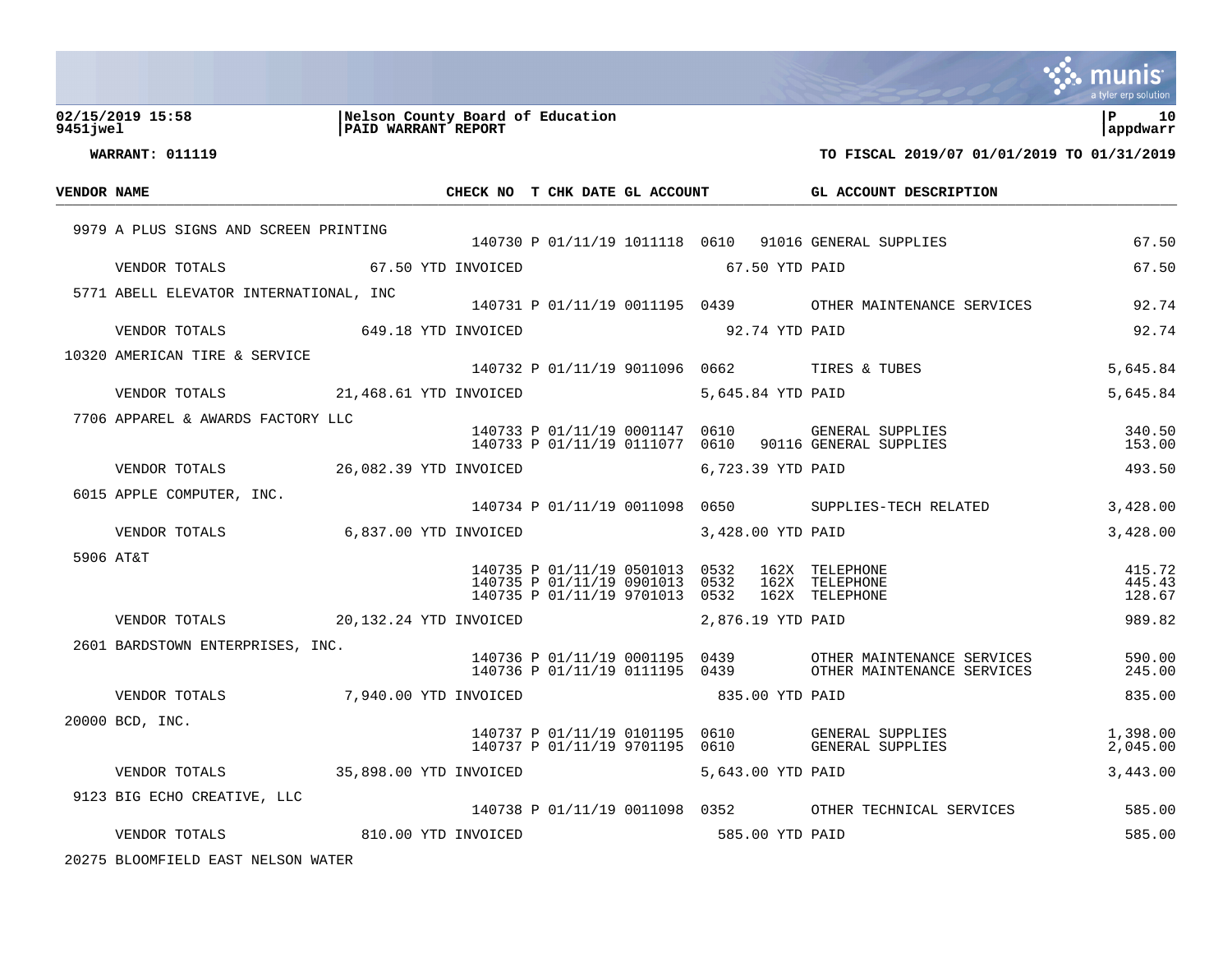

**02/15/2019 15:58 |Nelson County Board of Education |P 11 9451jwel |PAID WARRANT REPORT |appdwarr**

**WARRANT: 011119 TO FISCAL 2019/07 01/01/2019 TO 01/31/2019**

| <b>VENDOR NAME</b> |                                         |                       |                                                                                                                                                                        |                                                                                                                                                                                                                                                     | CHECK NO T CHK DATE GL ACCOUNT GL ACCOUNT DESCRIPTION                                                                                                                                                                                         |                                                                                        |
|--------------------|-----------------------------------------|-----------------------|------------------------------------------------------------------------------------------------------------------------------------------------------------------------|-----------------------------------------------------------------------------------------------------------------------------------------------------------------------------------------------------------------------------------------------------|-----------------------------------------------------------------------------------------------------------------------------------------------------------------------------------------------------------------------------------------------|----------------------------------------------------------------------------------------|
|                    |                                         |                       |                                                                                                                                                                        |                                                                                                                                                                                                                                                     | 140739 P 01/11/19 0101195 0411 WATER/SEWAGE<br>140739 P 01/11/19 0131195 0411 WATER/SEWAGE<br>495.92<br>597.58                                                                                                                                |                                                                                        |
|                    | VENDOR TOTALS                           | 6,475.17 YTD INVOICED |                                                                                                                                                                        | 1,093.50 YTD PAID                                                                                                                                                                                                                                   | 1,093.50                                                                                                                                                                                                                                      |                                                                                        |
|                    | 801458 KAREN BOBLETT                    |                       |                                                                                                                                                                        | 5000803 T 01/15/19 1001077 0580 TRAVEL                                                                                                                                                                                                              |                                                                                                                                                                                                                                               | 42.84                                                                                  |
|                    | VENDOR TOTALS                           | 289.33 YTD INVOICED   |                                                                                                                                                                        | 42.84 YTD PAID                                                                                                                                                                                                                                      |                                                                                                                                                                                                                                               | 42.84                                                                                  |
|                    |                                         |                       |                                                                                                                                                                        |                                                                                                                                                                                                                                                     |                                                                                                                                                                                                                                               |                                                                                        |
|                    | 20330 BOONES ELECTRIC MOTOR SERVICE INC |                       |                                                                                                                                                                        |                                                                                                                                                                                                                                                     | 140740 P 01/11/19 0115101 0433 EQUIPMENT REPAIR & MAINT 815.91                                                                                                                                                                                |                                                                                        |
|                    | VENDOR TOTALS 6,491.03 YTD INVOICED     |                       |                                                                                                                                                                        | 1,301.68 YTD PAID                                                                                                                                                                                                                                   |                                                                                                                                                                                                                                               | 815.91                                                                                 |
|                    | 435 CLIFF BUZICK INC.                   |                       |                                                                                                                                                                        |                                                                                                                                                                                                                                                     |                                                                                                                                                                                                                                               |                                                                                        |
|                    | VENDOR TOTALS 3,235.17 YTD INVOICED     |                       |                                                                                                                                                                        | 177.05 YTD PAID                                                                                                                                                                                                                                     |                                                                                                                                                                                                                                               | 177.05                                                                                 |
|                    | 9045 E.D.S., INC                        |                       | 140742 P 01/11/19 0105101 0433                                                                                                                                         | 140742 P 01/11/19 0105101 0433<br>140742 P 01/11/19 0115101 0433<br>140742 P 01/11/19 0135101 0433<br>140742 P 01/11/19 0191195 0347<br>140742 P 01/11/19 0305101 0433<br>140742 P 01/11/19 0505101 0433<br>140742 P 01/11/19 0905101 0433<br>14074 | EQUIPMENT REPAIR & MAINT 161.00<br>EQUIPMENT REPAIR & MAINT 149.00<br>EQUIPMENT REPAIR & MAINT 192.50<br>SECURITY SERVICES 39.99<br>EQUIPMENT REPAIR & MAINT 182.00<br>EQUIPMENT REPAIR & MAINT 161.00<br>EQUIPMENT REPAIR & MAINT 182.00<br> |                                                                                        |
|                    | VENDOR TOTALS 7,700.69 YTD INVOICED     |                       |                                                                                                                                                                        | 1,217.99 YTD PAID                                                                                                                                                                                                                                   |                                                                                                                                                                                                                                               | 1,217.99                                                                               |
|                    | 8035 CHAMPION SERVICES, LLC             |                       | 140743 P 01/11/19 0105101 0610<br>140743 P 01/11/19 0115101 0610<br>140743 P 01/11/19 0135101 0610<br>140743 P 01/11/19 0305101 0610<br>140743 P 01/11/19 0505101 0610 | 140743 P 01/11/19 0705101 0610<br>140743 P 01/11/19 0715101 0610<br>140743 P 01/11/19 0905101 0610<br>140743 P 01/11/19 1005101 0610<br>140743 P 01/11/19 1015101 0610                                                                              | GENERAL SUPPLIES<br>GENERAL SUPPLIES<br>GENERAL SUPPLIES<br>GENERAL SUPPLIES<br>GENERAL SUPPLIES<br>GENERAL SUPPLIES<br>GENERAL SUPPLIES<br>GENERAL SUPPLIES<br>GENERAL SUPPLIES<br>GENERAL SUPPLIES                                          | 95.00<br>95.00<br>95.00<br>95.00<br>95.00<br>95.00<br>95.00<br>95.00<br>95.00<br>95.00 |
|                    | VENDOR TOTALS                           | 6,650.00 YTD INVOICED |                                                                                                                                                                        | 950.00 YTD PAID                                                                                                                                                                                                                                     |                                                                                                                                                                                                                                               | 950.00                                                                                 |

JAMIE CHENAULT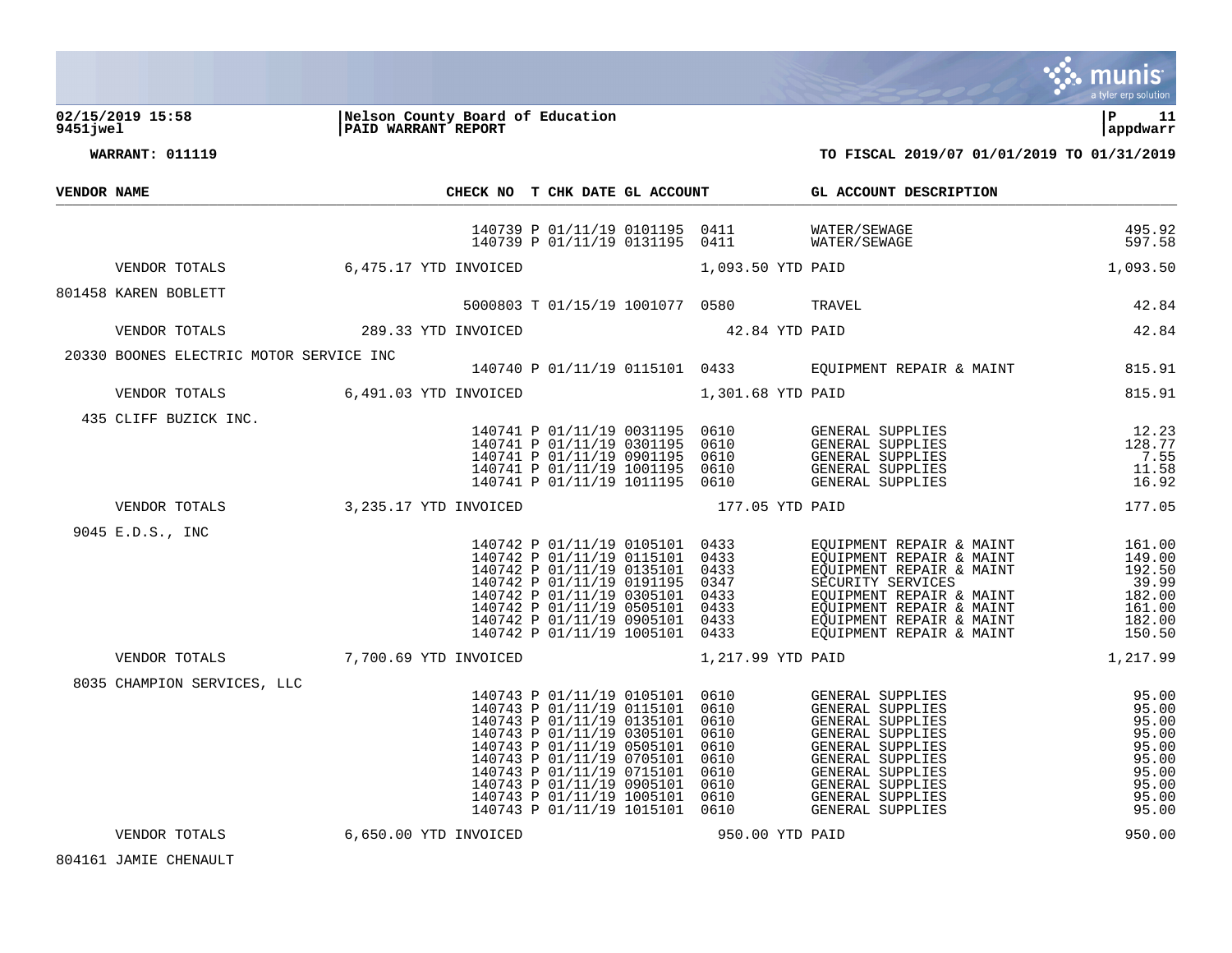

**02/15/2019 15:58 |Nelson County Board of Education |P 12 9451jwel |PAID WARRANT REPORT |appdwarr**

**WARRANT: 011119 TO FISCAL 2019/07 01/01/2019 TO 01/31/2019**

| VENDOR NAME |                       |                     | CHECK NO T CHK DATE GL ACCOUNT |                                                                                                                                                                                            |                |                              |                   | GL ACCOUNT DESCRIPTION                                                                 |                                                    |
|-------------|-----------------------|---------------------|--------------------------------|--------------------------------------------------------------------------------------------------------------------------------------------------------------------------------------------|----------------|------------------------------|-------------------|----------------------------------------------------------------------------------------|----------------------------------------------------|
|             |                       |                     |                                | 5000804 T 01/15/19 0001507 0580 TRAVEL                                                                                                                                                     |                |                              |                   |                                                                                        | 183.99                                             |
|             | VENDOR TOTALS         |                     | 3,626.49 YTD INVOICED          | 183.99 YTD PAID                                                                                                                                                                            |                |                              |                   |                                                                                        | 183.99                                             |
|             | 5418 CINTAS           |                     |                                |                                                                                                                                                                                            |                |                              |                   |                                                                                        | 7.21<br>249.30                                     |
|             | VENDOR TOTALS         |                     | 7,531.47 YTD INVOICED          |                                                                                                                                                                                            |                |                              | 1,249.05 YTD PAID |                                                                                        | 256.51                                             |
|             | 803494 VANESSA CLARK  |                     |                                | 5000805 T 01/15/19 1011077 0580 TRAVEL                                                                                                                                                     |                |                              |                   |                                                                                        | 148.17                                             |
|             | VENDOR TOTALS         | 356.72 YTD INVOICED |                                |                                                                                                                                                                                            |                |                              | 148.17 YTD PAID   |                                                                                        | 148.17                                             |
|             | 804158 ERIKA CLARK    |                     |                                |                                                                                                                                                                                            |                |                              |                   | 5000806 T 01/15/19 0135203 0610 011E GENERAL SUPPLIES                                  | 30.00                                              |
|             | VENDOR TOTALS         |                     | 60.00 YTD INVOICED             | 30.00 YTD PAID                                                                                                                                                                             |                |                              |                   |                                                                                        | 30.00                                              |
|             | 5174 CORWIN PRESS     |                     |                                |                                                                                                                                                                                            |                |                              |                   | 140745 P 01/11/19 0011075 0643 SUPPLEMENTARY BKS/STUDY GU                              | 1,454.95                                           |
|             | VENDOR TOTALS         |                     | 4,363.90 YTD INVOICED          | 1,454.95 YTD PAID                                                                                                                                                                          |                |                              |                   |                                                                                        | 1,454.95                                           |
|             | 804261 JULIE CRAIG    |                     |                                | 5000807 T 01/15/19 0001037 0580 TRAVEL                                                                                                                                                     |                |                              |                   |                                                                                        | 30.24                                              |
|             | VENDOR TOTALS         | 290.82 YTD INVOICED |                                |                                                                                                                                                                                            | 30.24 YTD PAID |                              |                   |                                                                                        | 30.24                                              |
|             | 803127 AMY CRUMBLEY   |                     |                                | 5000808 T 01/15/19 0111121 0810<br>5000808 T 01/15/19 0131121<br>5000808 T 01/15/19 0301121 0810<br>5000808 T 01/15/19 0501121<br>5000808 T 01/15/19 0701121<br>5000808 T 01/15/19 0711121 |                | 0810<br>0810<br>0810<br>0810 |                   | DUES & FEES<br>DUES & FEES<br>DUES & FEES<br>DUES & FEES<br>DUES & FEES<br>DUES & FEES | 58.83<br>58.83<br>58.83<br>58.83<br>58.84<br>58.84 |
|             | VENDOR TOTALS         |                     | 692.61 YTD INVOICED            |                                                                                                                                                                                            |                |                              | 353.00 YTD PAID   |                                                                                        | 353.00                                             |
|             | 800036 AMIE CULVER    |                     |                                | 5000809 T 01/15/19 0001137 0580 TRAVEL                                                                                                                                                     |                |                              |                   |                                                                                        | 70.56                                              |
|             | VENDOR TOTALS         | 141.12 YTD INVOICED |                                | 70.56 YTD PAID                                                                                                                                                                             |                |                              |                   |                                                                                        | 70.56                                              |
|             | 803512 HANNAH CUNDIFF |                     |                                | 5000810 T 01/15/19 0005203 0580 011D TRAVEL                                                                                                                                                |                |                              |                   |                                                                                        | 90.30                                              |
|             | VENDOR TOTALS         | 699.59 YTD INVOICED |                                |                                                                                                                                                                                            |                |                              | 90.30 YTD PAID    |                                                                                        | 90.30                                              |
|             |                       |                     |                                |                                                                                                                                                                                            |                |                              |                   |                                                                                        |                                                    |

7488 DEAN DAIRY HOLDINGS, LLC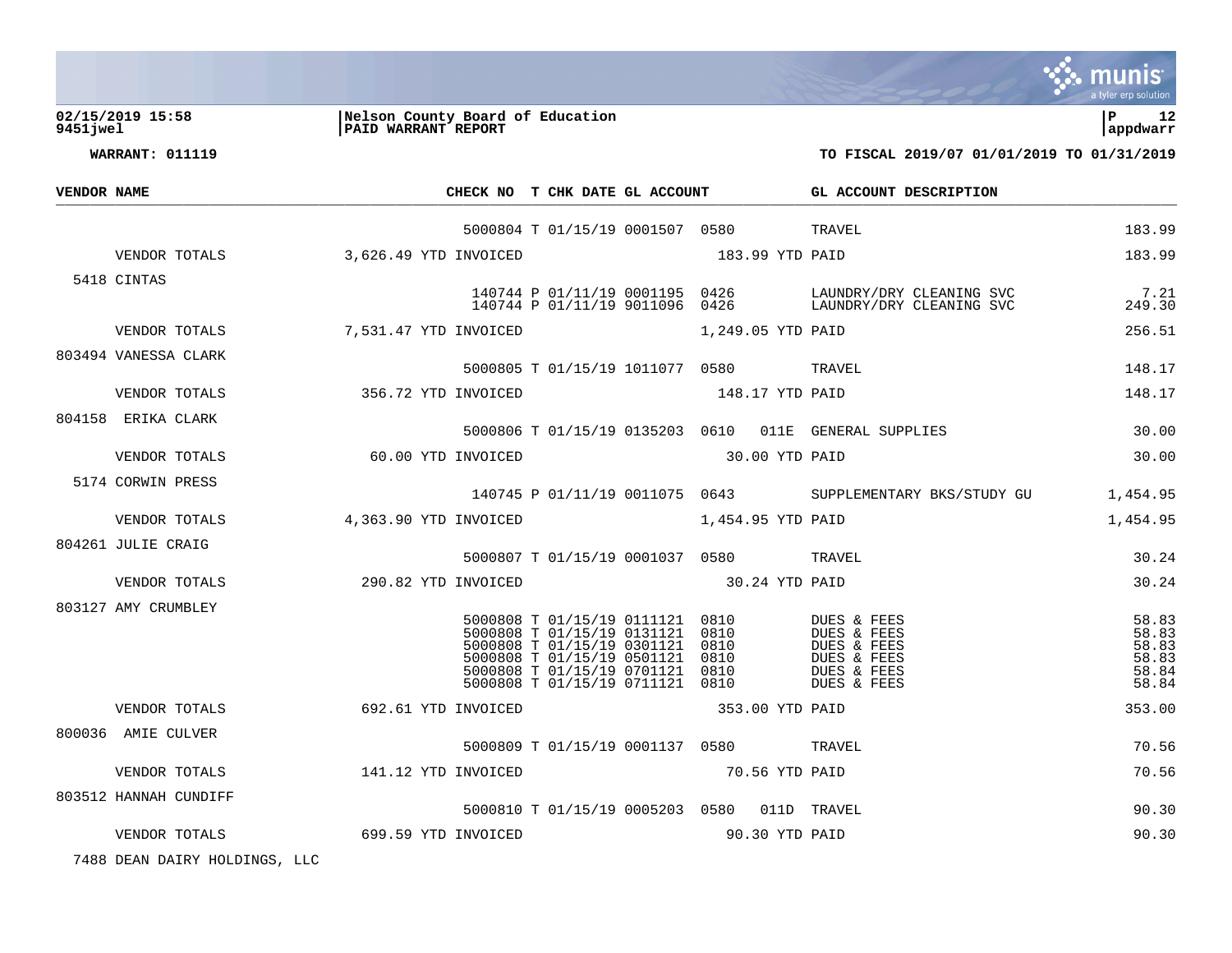

## **02/15/2019 15:58 |Nelson County Board of Education |P 13 9451jwel |PAID WARRANT REPORT |appdwarr**

| VENDOR NAME |                                                                                    |  |  | CHECK NO T CHK DATE GL ACCOUNT                                                                                                                                                                                                                                                                                                                                                                                                                                                                                                    |       | GL ACCOUNT DESCRIPTION                                                                                                                                                                               |                                                                                                 |
|-------------|------------------------------------------------------------------------------------|--|--|-----------------------------------------------------------------------------------------------------------------------------------------------------------------------------------------------------------------------------------------------------------------------------------------------------------------------------------------------------------------------------------------------------------------------------------------------------------------------------------------------------------------------------------|-------|------------------------------------------------------------------------------------------------------------------------------------------------------------------------------------------------------|-------------------------------------------------------------------------------------------------|
|             |                                                                                    |  |  | 140746 P 01/11/19 0105101 0630<br>140746 P 01/11/19 0115101 0630<br>140746 P 01/11/19 0135101 0630<br>140746 P 01/11/19 0305101 0630<br>140746 P 01/11/19 0505101 0630<br>140746 P 01/11/19 0705101 0630<br>140746 P 01/11/19 0715101 0630<br>140746 P 01/11/19 0905101 0630<br>140746 P 01/11/19 1005101 0630<br>140746 P 01/11/19 1015101 0630                                                                                                                                                                                  |       | FOOD<br>FOOD<br>FOOD<br>FOOD<br>FOOD<br>FOOD<br>FOOD<br>FOOD<br>FOOD<br>FOOD                                                                                                                         | 263.93<br>90.93<br>387.74<br>340.96<br>549.16<br>670.46<br>233.53<br>181.69<br>466.12<br>354.03 |
|             | VENDOR TOTALS <b>10.777.97 YTD PAID 77.274.63 YTD INVOICED 10.777.97 YTD PAID</b>  |  |  |                                                                                                                                                                                                                                                                                                                                                                                                                                                                                                                                   |       |                                                                                                                                                                                                      | 3,538.55                                                                                        |
|             | 8345 DECKER INC.<br>DECKER INC.<br>$140747$<br>VENDOR TOTALS 3,403.14 YTD INVOICED |  |  | 98.35 YTD PAID                                                                                                                                                                                                                                                                                                                                                                                                                                                                                                                    |       | 140747 P 01/11/19 0711195 0610 GENERAL SUPPLIES                                                                                                                                                      | 98.35<br>98.35                                                                                  |
|             |                                                                                    |  |  |                                                                                                                                                                                                                                                                                                                                                                                                                                                                                                                                   |       |                                                                                                                                                                                                      |                                                                                                 |
|             | 2895 DELL COMPUTER CORPORATION                                                     |  |  |                                                                                                                                                                                                                                                                                                                                                                                                                                                                                                                                   |       | 140748 P 01/11/19 0011080 0650 SUPPLIES-TECH RELATED 1,530.90<br>140748 P 01/11/19 0301013 0650 162X SUPPLIES-TECH RELATED 1,292.00<br>140748 P 01/11/19 9011091 0650 SUPPLIES-TECH RELATED 1,530.90 |                                                                                                 |
|             | VENDOR TOTALS 18,051.20 YTD INVOICED 16,488.57 YTD PAID                            |  |  |                                                                                                                                                                                                                                                                                                                                                                                                                                                                                                                                   |       |                                                                                                                                                                                                      | 4,353.80                                                                                        |
|             | 40016 DEMCO, INC                                                                   |  |  |                                                                                                                                                                                                                                                                                                                                                                                                                                                                                                                                   |       | 140749 P 01/11/19 0101059 0610 90106 GENERAL SUPPLIES                                                                                                                                                | 31.93                                                                                           |
|             | VENDOR TOTALS 1,576.07 YTD INVOICED                                                |  |  | 31.93 YTD PAID                                                                                                                                                                                                                                                                                                                                                                                                                                                                                                                    |       |                                                                                                                                                                                                      | 31.93                                                                                           |
|             | 801301 NEELY DEVINE                                                                |  |  | 5000811 T 01/15/19 0002121 0580 337E TRAVEL                                                                                                                                                                                                                                                                                                                                                                                                                                                                                       |       |                                                                                                                                                                                                      | $42.84$<br>$42.84$                                                                              |
|             | VENDOR TOTALS 256.76 YTD INVOICED                                                  |  |  | 42.84 YTD PAID                                                                                                                                                                                                                                                                                                                                                                                                                                                                                                                    |       |                                                                                                                                                                                                      |                                                                                                 |
|             | 9446 ESGI, LLC                                                                     |  |  |                                                                                                                                                                                                                                                                                                                                                                                                                                                                                                                                   |       | 140750 P 01/11/19 0712001 0533 135T ON-LINE NETWORK                                                                                                                                                  | 209.00                                                                                          |
|             | VENDOR TOTALS 1,722.00 YTD INVOICED                                                |  |  | 209.00 YTD PAID                                                                                                                                                                                                                                                                                                                                                                                                                                                                                                                   |       |                                                                                                                                                                                                      | 209.00                                                                                          |
|             | 9185 FACILITIES MANAGEMENT SERVICES                                                |  |  | 140751 P 01/11/19 0011087 0423<br>140751 P 01/11/19 0011087 0610C<br>140751 P 01/11/19 0011087 0610C<br>140751 P 01/11/19 0031087 0423<br>$\begin{array}{cccc} 140/51 & P & 01/11/19 & 0031087 & 0423 \\ 140751 & P & 01/11/19 & 0031087 & 0610 \\ 140751 & P & 01/11/19 & 0101087 & 0423 \\ 140751 & P & 01/11/19 & 0101087 & 0610C \\ 140751 & P & 01/11/19 & 0191087 & 0610C \\ 140751 & P & 01/11/19 & 0191087 & 0610C \\$<br>140751 P 01/11/19 0191087 0610C<br>140751 P 01/11/19 0191087 0610C<br>140751 P 01/11/19 0301087 | 0610C |                                                                                                                                                                                                      |                                                                                                 |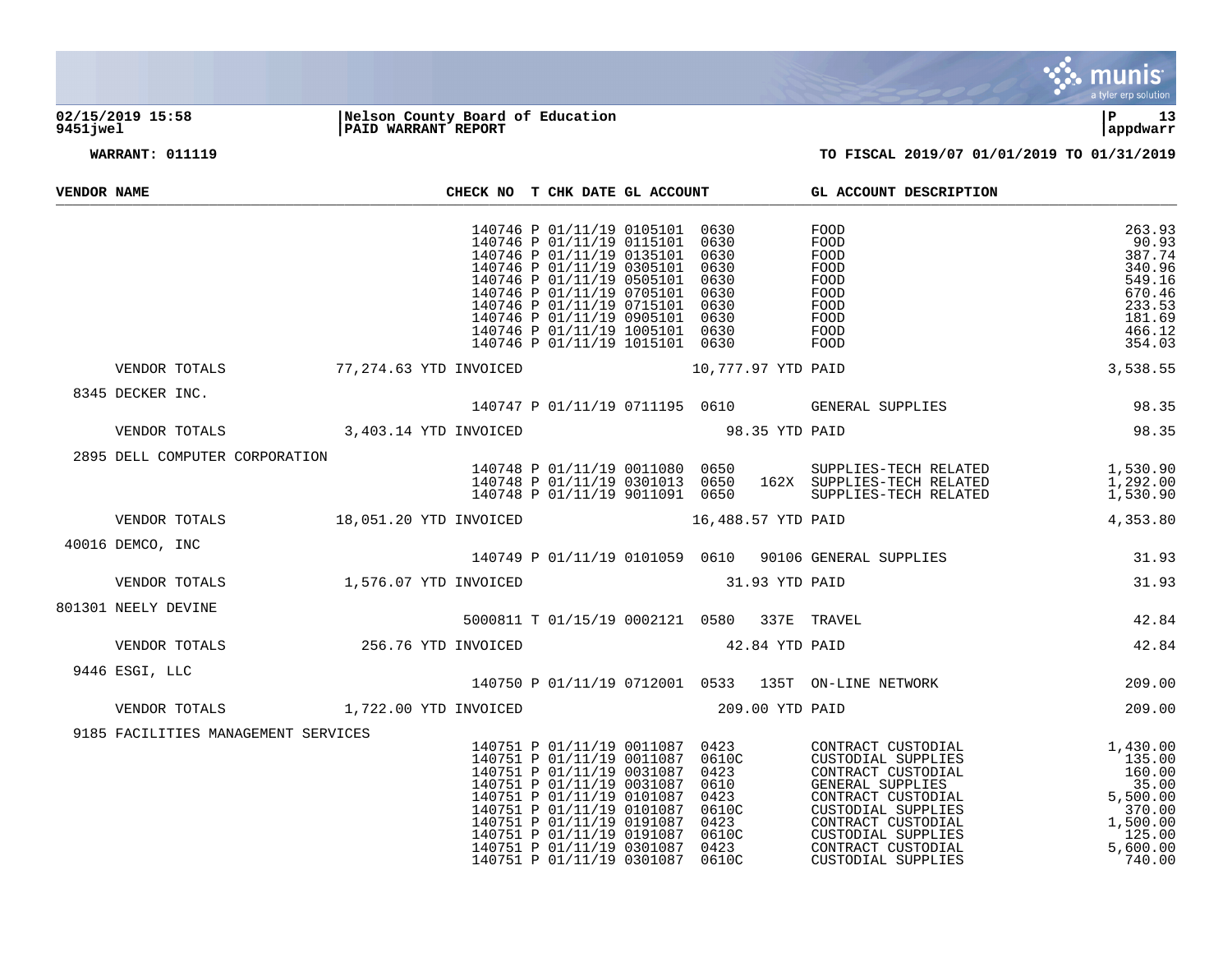

## **02/15/2019 15:58 |Nelson County Board of Education |P 14 9451jwel |PAID WARRANT REPORT |appdwarr**



| VENDOR NAME |                                                          |                         | CHECK NO T CHK DATE GL ACCOUNT                                                                                                                                                                        |                    |                 | GL ACCOUNT DESCRIPTION                                                                                                                                                                                                               |                                                                                                                |
|-------------|----------------------------------------------------------|-------------------------|-------------------------------------------------------------------------------------------------------------------------------------------------------------------------------------------------------|--------------------|-----------------|--------------------------------------------------------------------------------------------------------------------------------------------------------------------------------------------------------------------------------------|----------------------------------------------------------------------------------------------------------------|
|             |                                                          |                         | 140751 P 01/11/19 0501087 0423<br>140751 P 01/11/19 0501087 0610C<br>140751 P 01/11/19 0701087 0423<br>140751 P 01/11/19 0701087<br>140751 P 01/11/19 0901087 0423<br>140751 P 01/11/19 0901087 0610C | 0610C              |                 | XIRACT CUSTODIAL<br>STODIAL SUPPLIES<br>ONTRACT CUSTODIAL<br>USTODIAL SUPPLIES<br>CONTRACT CUSTODIAL<br>CUSTODIAL SUPPLIES<br>CONTRACT CUSTODIAL<br>CUSTODIAL SUPPLIES<br>CONTRACT CUSTODIAL<br>CONTRACT CUSTODIAL<br>TATAL SUPPLIES | 6,400.00<br>900.00<br>9,930.00<br>350.00<br>7,200.00<br>830.00<br>16,665.00<br>1,450.00<br>16,370.00<br>930.00 |
|             | VENDOR TOTALS 623,955.27 YTD INVOICED 76,620.00 YTD PAID |                         |                                                                                                                                                                                                       |                    |                 |                                                                                                                                                                                                                                      | 76,620.00                                                                                                      |
|             | 8453 FLEETPRIDE INC.                                     |                         |                                                                                                                                                                                                       |                    |                 | 140752 P 01/11/19 9011096 0663 REPAIR PARTS                                                                                                                                                                                          | 2,439.22                                                                                                       |
|             | VENDOR TOTALS                                            | 7,958.90 YTD INVOICED   | 2,439.22 YTD PAID                                                                                                                                                                                     |                    |                 |                                                                                                                                                                                                                                      | 2,439.22                                                                                                       |
|             | 120 ADAMS AND MORTON ENTERPRISES INC                     |                         | 140753 P 01/11/19 0011075 0610<br>140753 P 01/11/19 0111077 0610<br>140753 P 01/11/19 0501077 0610<br>140753 P 01/11/19 0501118 0647<br>140753 P 01/11/19 1011118 0559                                |                    |                 | GENERAL SUPPLIES 204.00<br>90116 GENERAL SUPPLIES 288.00<br>90506 GENERAL SUPPLIES 168.00<br>90506 REFERENCE MATERIALS 58.20<br>91016 OTHER PRINTING 306.00<br>48 YTD PAID 1,024.20                                                  | 288.00<br>168.00                                                                                               |
|             | VENDOR TOTALS 18,692.66 YTD INVOICED                     |                         |                                                                                                                                                                                                       | 2,666.48 YTD PAID  |                 |                                                                                                                                                                                                                                      |                                                                                                                |
|             | 70118 GEOGHEGAN & ASSOCIATES                             |                         |                                                                                                                                                                                                       |                    |                 | 140754 P 01/11/19 0011075 0343 LEGAL SERVICES                                                                                                                                                                                        | 4,425.00                                                                                                       |
|             | VENDOR TOTALS 14,475.00 YTD INVOICED                     |                         | 4,425.00 YTD PAID                                                                                                                                                                                     |                    |                 |                                                                                                                                                                                                                                      | 4,425.00                                                                                                       |
|             | 802509 KRISTIE GILLILAND                                 |                         | 5000812 T 01/15/19 0011029 0580 TRAVEL                                                                                                                                                                |                    |                 |                                                                                                                                                                                                                                      | 75.20                                                                                                          |
|             | VENDOR TOTALS 75.20 YTD INVOICED                         |                         | 75.20 YTD PAID                                                                                                                                                                                        |                    |                 |                                                                                                                                                                                                                                      | 75.20                                                                                                          |
|             | 4576 GORDON FOOD SERVICE, INC.                           |                         | 35 W 01/11/19 0305101 0610<br>35 W 01/11/19 0305101 0630<br>35 W 01/11/19 1015101 0630                                                                                                                |                    |                 | GENERAL SUPPLIES<br>FOOD<br>GENERAL SUPPLIES<br>FOOD<br>FOOD                                                                                                                                                                         | 2.18<br>1,888.42<br>120.46<br>1,637.23<br>192.75                                                               |
|             | VENDOR TOTALS                                            | 726,338.23 YTD INVOICED |                                                                                                                                                                                                       | 60,656.15 YTD PAID |                 |                                                                                                                                                                                                                                      | 3,841.04                                                                                                       |
|             | 8951 THREE B, LLC                                        |                         |                                                                                                                                                                                                       |                    |                 | 140755 P 01/11/19 0001195 0349 OTHER PROFESSIONAL SERVICE 150.00                                                                                                                                                                     |                                                                                                                |
|             | VENDOR TOTALS                                            | 650.00 YTD INVOICED     |                                                                                                                                                                                                       |                    | 230.00 YTD PAID |                                                                                                                                                                                                                                      | 150.00                                                                                                         |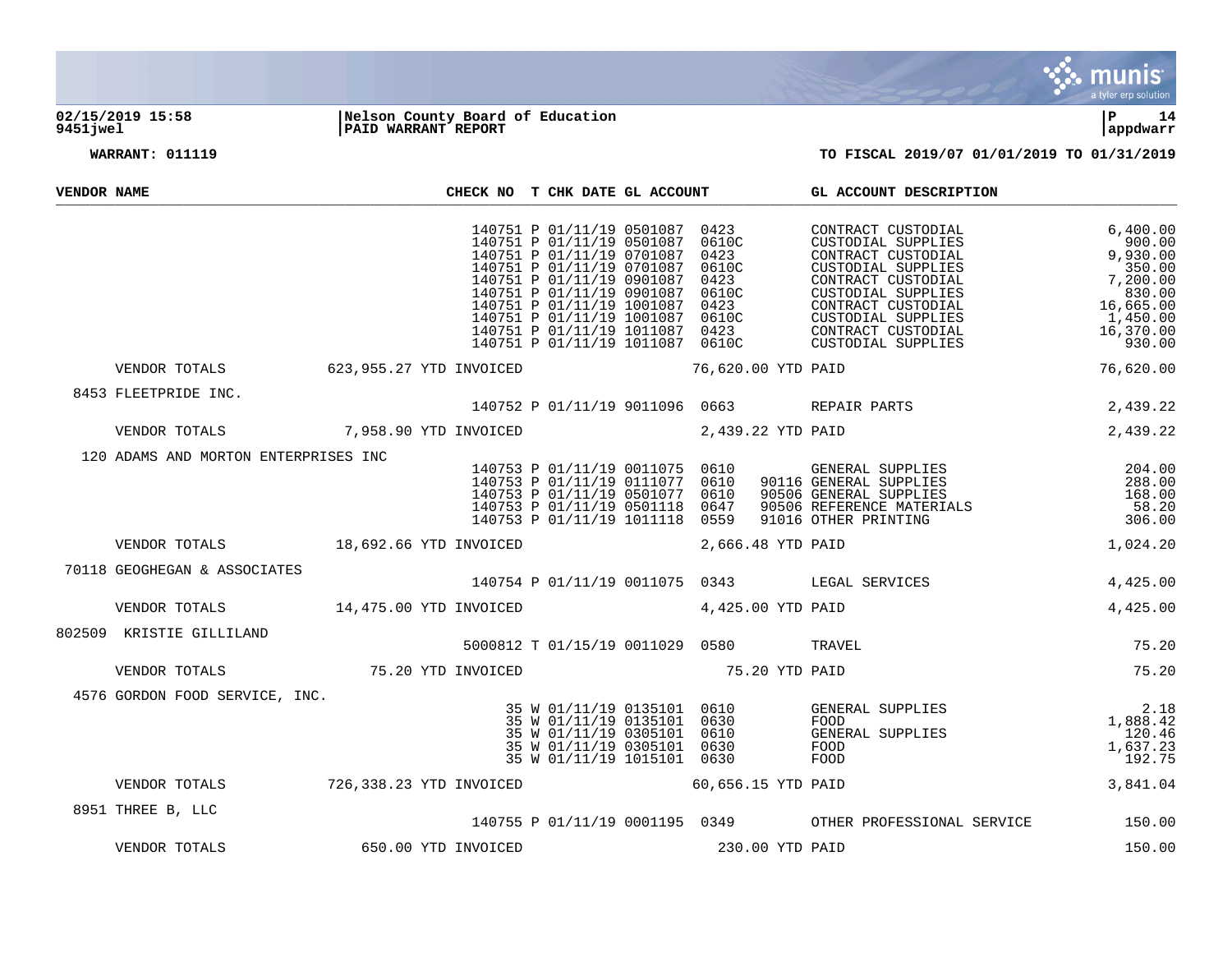|             |                                        |                                                         |                                                                                                                                                                                                                                                                   |                                                                      |                                                                                                                                                                                           | a tyler erp solution                                                                |
|-------------|----------------------------------------|---------------------------------------------------------|-------------------------------------------------------------------------------------------------------------------------------------------------------------------------------------------------------------------------------------------------------------------|----------------------------------------------------------------------|-------------------------------------------------------------------------------------------------------------------------------------------------------------------------------------------|-------------------------------------------------------------------------------------|
| 9451 iwel   | 02/15/2019 15:58                       | Nelson County Board of Education<br>PAID WARRANT REPORT |                                                                                                                                                                                                                                                                   |                                                                      |                                                                                                                                                                                           | l P<br>15<br>appdwarr                                                               |
|             | WARRANT: 011119                        |                                                         |                                                                                                                                                                                                                                                                   |                                                                      | TO FISCAL 2019/07 01/01/2019 TO 01/31/2019                                                                                                                                                |                                                                                     |
| VENDOR NAME |                                        |                                                         | CHECK NO T CHK DATE GL ACCOUNT                                                                                                                                                                                                                                    |                                                                      | GL ACCOUNT DESCRIPTION                                                                                                                                                                    |                                                                                     |
|             |                                        |                                                         |                                                                                                                                                                                                                                                                   |                                                                      |                                                                                                                                                                                           |                                                                                     |
|             | 3766 HARCOURT EDUCATIONAL MEASUREMENT  |                                                         |                                                                                                                                                                                                                                                                   |                                                                      | 140756 P 01/11/19 0112118 0643 310E SUPPLEMENTARY BKS/STUDY GU                                                                                                                            | 662.08                                                                              |
|             | VENDOR TOTALS                          | 662.08 YTD INVOICED                                     |                                                                                                                                                                                                                                                                   | 662.08 YTD PAID                                                      |                                                                                                                                                                                           | 662.08                                                                              |
|             | 1887 HARDIN COUNTY BOARD OF EDUCATION  |                                                         |                                                                                                                                                                                                                                                                   |                                                                      | 140757 P 01/11/19 9011090 0339 OTH PROF TRAINING & DEV SV                                                                                                                                 | 66.96                                                                               |
|             | VENDOR TOTALS 133.92 YTD INVOICED      |                                                         |                                                                                                                                                                                                                                                                   | 66.96 YTD PAID                                                       |                                                                                                                                                                                           | 66.96                                                                               |
|             | 505 HOMETOWN PIZZA, INC                |                                                         |                                                                                                                                                                                                                                                                   |                                                                      |                                                                                                                                                                                           |                                                                                     |
|             |                                        |                                                         |                                                                                                                                                                                                                                                                   |                                                                      | 140758 P 01/11/19 0001507 0616 FOOD NON INSTR NON FOOD SV                                                                                                                                 | 31.47                                                                               |
|             | VENDOR TOTALS                          | 415.79 YTD INVOICED                                     |                                                                                                                                                                                                                                                                   | 31.47 YTD PAID                                                       |                                                                                                                                                                                           | 31.47                                                                               |
|             | 3106 HORD LANDSCAPING & LAWNCARE, INC. |                                                         | 140759 P 01/11/19 1011195 0439                                                                                                                                                                                                                                    |                                                                      | 140759 P 01/11/19 1001195 0439 OTHER MAINTENANCE SERVICES<br>OTHER MAINTENANCE SERVICES                                                                                                   | 1,087.50<br>1,251.25                                                                |
|             | VENDOR TOTALS                          | 40,265.25 YTD INVOICED                                  |                                                                                                                                                                                                                                                                   | 2,338.75 YTD PAID                                                    |                                                                                                                                                                                           | 2,338.75                                                                            |
|             | 800358 STEPHANIE HUNT                  |                                                         |                                                                                                                                                                                                                                                                   |                                                                      |                                                                                                                                                                                           |                                                                                     |
|             |                                        | 355.95 YTD INVOICED                                     | 5000813 T 01/15/19 0501121 0810 DUES & FEES                                                                                                                                                                                                                       |                                                                      |                                                                                                                                                                                           | 355.95<br>355.95                                                                    |
|             | VENDOR TOTALS                          |                                                         |                                                                                                                                                                                                                                                                   | 355.95 YTD PAID                                                      |                                                                                                                                                                                           |                                                                                     |
|             | 9510 FILIATREAU & WIMSETT, INC         |                                                         |                                                                                                                                                                                                                                                                   |                                                                      | 140760 P 01/11/19 9011096 0349 OTHER PROFESSIONAL SERVICE                                                                                                                                 | 45.00                                                                               |
|             | VENDOR TOTALS                          | 195.00 YTD INVOICED                                     |                                                                                                                                                                                                                                                                   | 45.00 YTD PAID                                                       |                                                                                                                                                                                           | 45.00                                                                               |
|             | 6643 INFINITE CAMPUS, INC              |                                                         |                                                                                                                                                                                                                                                                   |                                                                      | 140761 P 01/11/19 0011029 0338 REGISTRATION FEES                                                                                                                                          | 4,780.00                                                                            |
|             | VENDOR TOTALS                          | 4,780.00 YTD INVOICED                                   |                                                                                                                                                                                                                                                                   | 4,780.00 YTD PAID                                                    |                                                                                                                                                                                           | 4,780.00                                                                            |
|             | 9063 INTEGRATION PARTNERS CORP         |                                                         |                                                                                                                                                                                                                                                                   |                                                                      | 140762 P 01/11/19 0001013 0432 162X TECH REPAIRS & MAINTENANCE                                                                                                                            | 6,911.81                                                                            |
|             | VENDOR TOTALS 6,911.81 YTD INVOICED    |                                                         |                                                                                                                                                                                                                                                                   | 6,911.81 YTD PAID                                                    |                                                                                                                                                                                           | 6,911.81                                                                            |
|             | 140105 INTERSTATE SECURITY SYSTEMS     |                                                         |                                                                                                                                                                                                                                                                   |                                                                      |                                                                                                                                                                                           |                                                                                     |
|             |                                        |                                                         | 140763 P 01/11/19 0011195<br>140763 P 01/11/19 0031195<br>140763 P 01/11/19 0101195<br>140763 P 01/11/19 0111195<br>140763 P 01/11/19 0131195<br>140763 P 01/11/19 0191195<br>140763 P 01/11/19 0301195<br>140763 P 01/11/19 0501195<br>140763 P 01/11/19 0701195 | 0347<br>0347<br>0347<br>0347<br>0347<br>0347<br>0347<br>0347<br>0347 | SECURITY SERVICES<br>SECURITY SERVICES<br>SECURITY SERVICES<br>SECURITY SERVICES<br>SECURITY SERVICES<br>SECURITY SERVICES<br>SECURITY SERVICES<br>SECURITY SERVICES<br>SECURITY SERVICES | 135.00<br>99.00<br>144.00<br>141.00<br>108.00<br>99.00<br>99.00<br>144.00<br>144.00 |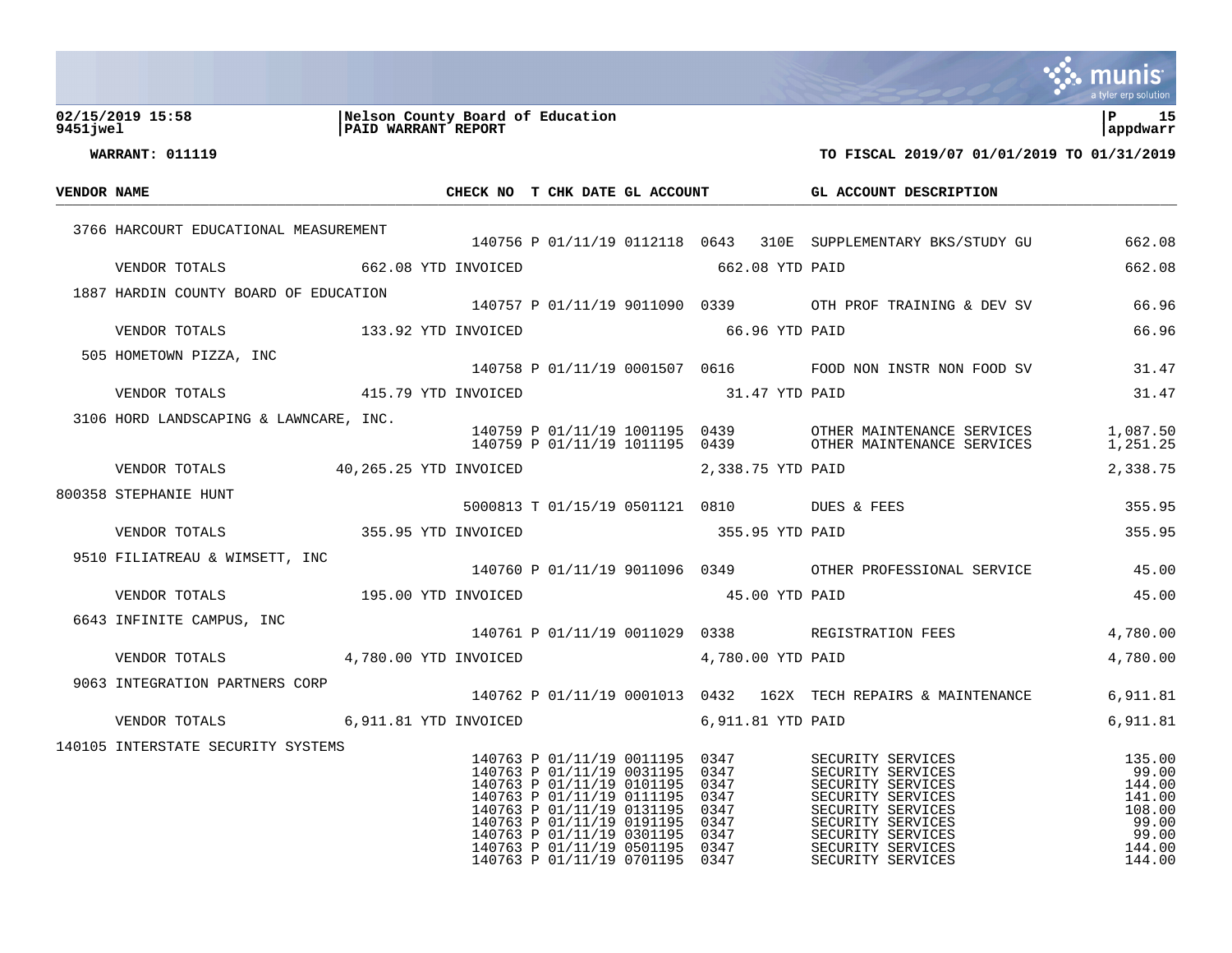

## **02/15/2019 15:58 |Nelson County Board of Education |P 16 9451jwel |PAID WARRANT REPORT |appdwarr**

| VENDOR NAME |                                                        |                                             | CHECK NO T CHK DATE GL ACCOUNT |                                                                                                                                               |                                      | GL ACCOUNT DESCRIPTION                                                                                                                                |                                               |
|-------------|--------------------------------------------------------|---------------------------------------------|--------------------------------|-----------------------------------------------------------------------------------------------------------------------------------------------|--------------------------------------|-------------------------------------------------------------------------------------------------------------------------------------------------------|-----------------------------------------------|
|             |                                                        |                                             |                                | 140763 P 01/11/19 0711195<br>140763 P 01/11/19 0901195<br>140763 P 01/11/19 1001195<br>140763 P 01/11/19 1011195<br>140763 P 01/11/19 9011195 | 0347<br>0347<br>0347<br>0347<br>0347 | SECURITY SERVICES<br>SECURITY SERVICES<br>SECURITY SERVICES<br>SECURITY SERVICES<br>SECURITY SERVICES                                                 | 231.00<br>144.00<br>240.00<br>363.00<br>99.00 |
|             | VENDOR TOTALS 18,179.50 YTD INVOICED                   |                                             |                                |                                                                                                                                               | 4,239.00 YTD PAID                    |                                                                                                                                                       | 2,190.00                                      |
|             | 8380 KENTUCKY EMPLOYERS MUTUAL INSURANCE               |                                             |                                |                                                                                                                                               |                                      | 140764 P 01/11/19 0001071 0260 WORKMENS COMPENSATION                                                                                                  | 8,507.94                                      |
|             | VENDOR TOTALS 52,432.44 YTD INVOICED 8,507.94 YTD PAID |                                             |                                |                                                                                                                                               |                                      |                                                                                                                                                       | 8,507.94                                      |
|             | 8194 KENTUCKYONE HEALTH MEDICAL GROUP INC              |                                             |                                |                                                                                                                                               |                                      | 140765 P 01/11/19 0011099 0345 MEDICAL SERVICES<br>140765 P 01/11/19 9011092 0345 MEDICAL SERVICES<br>140765 P 01/11/19 9011092 0345 MEDICAL SERVICES | 200.00<br>110.00                              |
|             | VENDOR TOTALS 10,445.00 YTD INVOICED                   |                                             |                                |                                                                                                                                               | 1,339.00 YTD PAID                    |                                                                                                                                                       | 310.00                                        |
|             | 44 KY SCHOOL BD ASSOCIATION                            |                                             |                                |                                                                                                                                               |                                      | 140766 P 01/11/19 0011075 0338 REGISTRATION FEES                                                                                                      | 120.00                                        |
|             | VENDOR TOTALS                                          | 26,443.16 YTD INVOICED                      |                                |                                                                                                                                               | 8,511.20 YTD PAID                    |                                                                                                                                                       | 120.00                                        |
|             | 4639 LAB-AIDS INC                                      |                                             |                                |                                                                                                                                               |                                      | 140767 P 01/11/19 1011118  0610  91016 GENERAL SUPPLIES                                                                                               | 57.82                                         |
|             | VENDOR TOTALS                                          | 57.82 YTD INVOICED                          |                                |                                                                                                                                               | 57.82 YTD PAID                       |                                                                                                                                                       | 57.82                                         |
|             | 803472 ROBERT "TYLER" LEE                              |                                             |                                | 5000814 T 01/15/19 0901121 0810<br>5000814 T 01/15/19 1001121 0810                                                                            | 5000814 T 01/15/19 0701121 0810      | DUES & FEES<br>DUES & FEES<br>DUES & FEES                                                                                                             | 118.65<br>118.65<br>118.65                    |
|             | VENDOR TOTALS                                          | 355.95 YTD INVOICED                         |                                |                                                                                                                                               | 355.95 YTD PAID                      |                                                                                                                                                       | 355.95                                        |
|             | 120350 LOUISVILLE GAS & ELECTRIC                       |                                             |                                |                                                                                                                                               |                                      | 140768 P 01/11/19 1001195 0621 NATURAL GAS                                                                                                            | 2,044.78                                      |
|             | VENDOR TOTALS                                          | $6,047.84$ YTD INVOICED $2,044.78$ YTD PAID |                                |                                                                                                                                               |                                      |                                                                                                                                                       | 2,044.78                                      |
|             | 6314 LOUISVILLE/JEFFERSON COUNTY METRO GOVERN          |                                             |                                |                                                                                                                                               |                                      | 140769 P 01/11/19 0001037 0810 DUES & FEES                                                                                                            | 22.50                                         |
|             | VENDOR TOTALS                                          | 807.50 YTD INVOICED                         |                                |                                                                                                                                               | 22.50 YTD PAID                       |                                                                                                                                                       | 22.50                                         |
|             | 1863 MASTERS' SUPPLY INC.                              |                                             |                                |                                                                                                                                               |                                      | 140770 P 01/11/19 9701195 0610 GENERAL SUPPLIES                                                                                                       | 16.35                                         |
|             | VENDOR TOTALS                                          | 2,991.33 YTD INVOICED                       |                                |                                                                                                                                               | 16.35 YTD PAID                       |                                                                                                                                                       | 16.35                                         |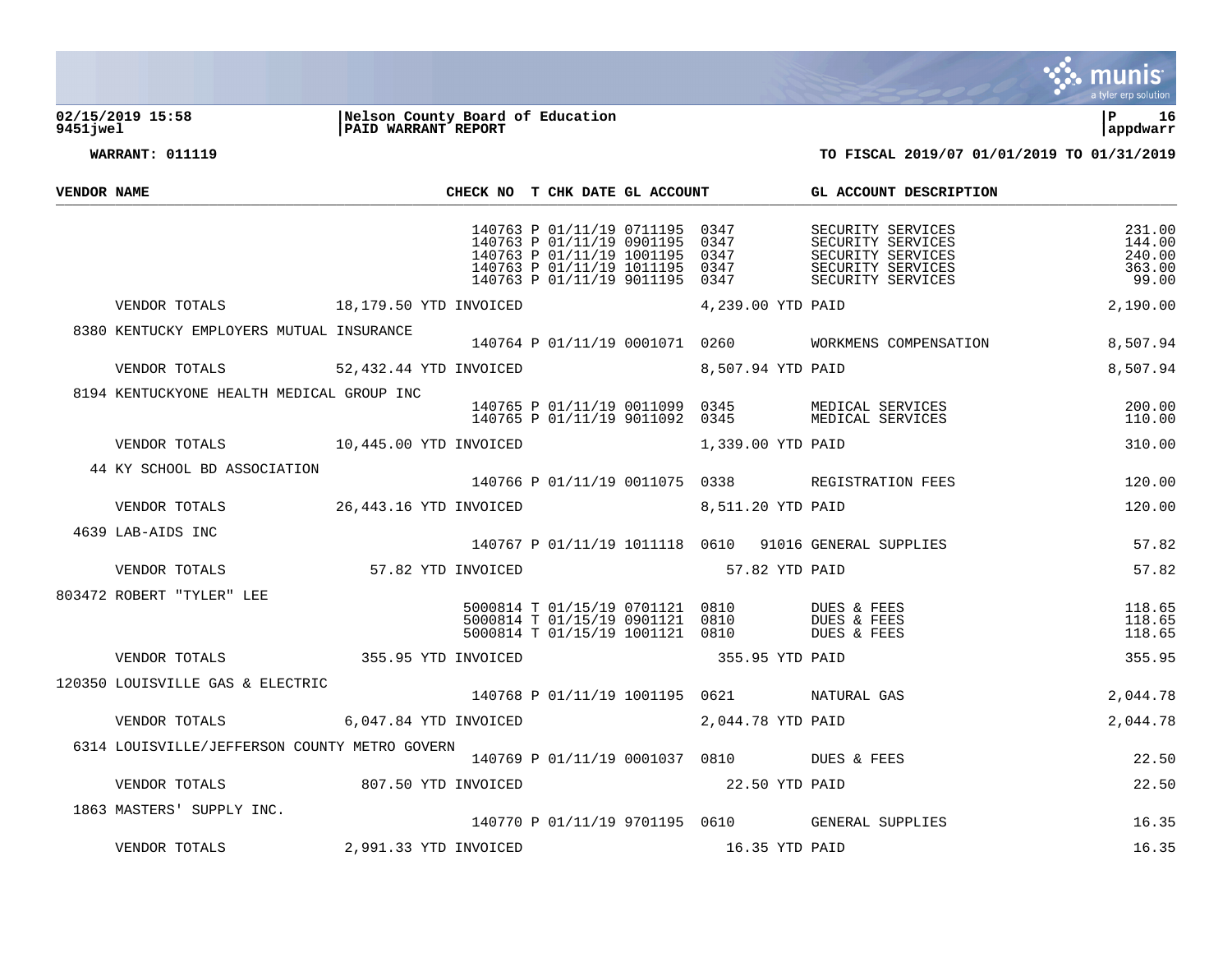|             |                        |                                   |                                                         |                     |                                                                                                                                               |                                      |                    |                                                                                                                                                            | a tyler erp solution                          |
|-------------|------------------------|-----------------------------------|---------------------------------------------------------|---------------------|-----------------------------------------------------------------------------------------------------------------------------------------------|--------------------------------------|--------------------|------------------------------------------------------------------------------------------------------------------------------------------------------------|-----------------------------------------------|
| 9451 jwel   | 02/15/2019 15:58       |                                   | Nelson County Board of Education<br>PAID WARRANT REPORT |                     |                                                                                                                                               |                                      |                    |                                                                                                                                                            | ∣P<br>17<br>appdwarr                          |
|             | <b>WARRANT: 011119</b> |                                   |                                                         |                     |                                                                                                                                               |                                      |                    | TO FISCAL 2019/07 01/01/2019 TO 01/31/2019                                                                                                                 |                                               |
| VENDOR NAME |                        |                                   |                                                         |                     | CHECK NO T CHK DATE GL ACCOUNT                                                                                                                |                                      |                    | GL ACCOUNT DESCRIPTION                                                                                                                                     |                                               |
|             |                        | 2834 NELSON COUNTY HIGH SCHOOL    |                                                         |                     |                                                                                                                                               |                                      |                    |                                                                                                                                                            |                                               |
|             |                        |                                   |                                                         |                     | 140771 P 01/11/19 110                                                                                                                         | 3200                                 |                    | RESTRICTED STATE REVENUE                                                                                                                                   | 736.63                                        |
|             |                        | VENDOR TOTALS                     | 4,086.65 YTD INVOICED                                   |                     |                                                                                                                                               |                                      | 736.63 YTD PAID    |                                                                                                                                                            | 736.63                                        |
|             |                        | 849 NELSON COUNTY KENTUCKY SCHOOL |                                                         |                     | 140772 P 01/11/19 0004112 0831<br>140772 P 01/11/19 0004112                                                                                   | 0832                                 |                    | BD11B REDEMPTION OF PRINCIPAL<br><b>BD11B INTEREST</b>                                                                                                     | 35,000.00<br>11,545.00                        |
|             |                        | VENDOR TOTALS                     | 2,326,292.53 YTD INVOICED                               |                     |                                                                                                                                               |                                      | 46,545.00 YTD PAID |                                                                                                                                                            | 46,545.00                                     |
|             |                        | 140116 NELSON COUNTY SHERIFF      |                                                         |                     | 140773 P 01/11/19 0011074 0311                                                                                                                |                                      |                    | TAX COLLECTION FEES                                                                                                                                        | 35, 385. 27                                   |
|             |                        | VENDOR TOTALS                     | 353, 234.13 YTD INVOICED                                |                     |                                                                                                                                               |                                      | 54,906.58 YTD PAID |                                                                                                                                                            | 35, 385. 27                                   |
|             |                        | 8372 NETWORK SERVICES CO          |                                                         |                     |                                                                                                                                               |                                      |                    |                                                                                                                                                            |                                               |
|             |                        |                                   |                                                         |                     | 140774 P 01/11/19 0101087 0610C<br>140774 P 01/11/19 0711087 0610C                                                                            |                                      |                    | CUSTODIAL SUPPLIES<br>CUSTODIAL SUPPLIES                                                                                                                   | 469.20<br>1,234.85                            |
|             |                        | VENDOR TOTALS                     | 28,767.30 YTD INVOICED                                  |                     |                                                                                                                                               |                                      | 17,512.31 YTD PAID |                                                                                                                                                            | 1,704.05                                      |
|             |                        | 3565 NU LIFE CARTRIDGE LLC        |                                                         |                     | 140775 P 01/11/19 0011080<br>140775 P 01/11/19 0011099<br>140775 P 01/11/19 0031195                                                           | 0610<br>0610<br>0538                 |                    | GENERAL SUPPLIES<br>GENERAL SUPPLIES<br>SHIPPING/DELIVERY/FREIGHT                                                                                          | 20.85<br>11.69<br>29.65                       |
|             |                        | VENDOR TOTALS                     | 12,762.16 YTD INVOICED                                  |                     |                                                                                                                                               |                                      | 1,622.65 YTD PAID  |                                                                                                                                                            | 62.19                                         |
|             |                        | 804248 LORETTE NUZZO              |                                                         |                     | 5000815 T 01/15/19 0002121 0580                                                                                                               |                                      |                    | 337E TRAVEL                                                                                                                                                | 161.49                                        |
|             |                        | VENDOR TOTALS                     |                                                         | 925.11 YTD INVOICED |                                                                                                                                               |                                      | 161.49 YTD PAID    |                                                                                                                                                            | 161.49                                        |
|             |                        | 170090 QUALITY AUTO GLASS, INC.   |                                                         |                     | 140776 P 01/11/19 9011096 0435                                                                                                                |                                      |                    | VEHICLE REPAIR & MAINT                                                                                                                                     | 70.00                                         |
|             |                        | VENDOR TOTALS                     |                                                         | 625.50 YTD INVOICED |                                                                                                                                               |                                      | 70.00 YTD PAID     |                                                                                                                                                            | 70.00                                         |
|             | 1471 QUILL CORP        |                                   |                                                         |                     | 140777 P 01/11/19 0501077                                                                                                                     | 0610                                 |                    | 90506 GENERAL SUPPLIES<br>140777 P 01/11/19 0901118 0610 90906 GENERAL SUPPLIES                                                                            | 71.41<br>27.91                                |
|             |                        | VENDOR TOTALS                     | 10,711.17 YTD INVOICED                                  |                     |                                                                                                                                               |                                      | 3,310.56 YTD PAID  |                                                                                                                                                            | 99.32                                         |
|             |                        | 8233 RICOH USA, INC               |                                                         |                     | 140778 P 01/11/19 0011075<br>140778 P 01/11/19 0031195<br>140778 P 01/11/19 0101118<br>140778 P 01/11/19 0111118<br>140778 P 01/11/19 0131118 | 0433<br>0433<br>0433<br>0433<br>0433 |                    | EQUIPMENT REPAIR & MAINT<br>EQUIPMENT REPAIR & MAINT<br>90106 EQUIPMENT REPAIR & MAINT<br>90116 EOUIPMENT REPAIR & MAINT<br>90136 EOUIPMENT REPAIR & MAINT | 844.67<br>66.15<br>458.11<br>494.87<br>385.77 |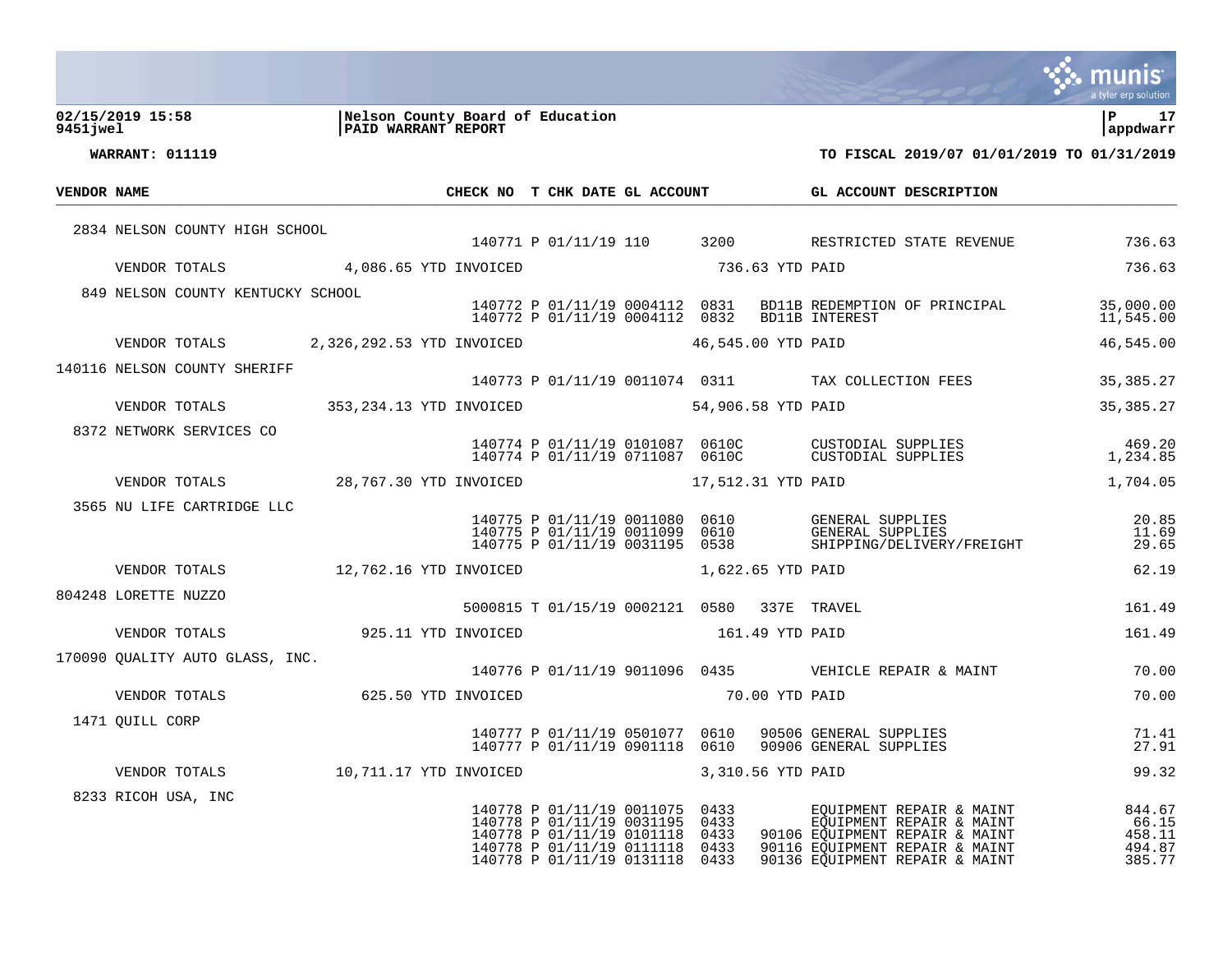

## **02/15/2019 15:58 |Nelson County Board of Education |P 18 9451jwel |PAID WARRANT REPORT |appdwarr**

**WARRANT: 011119 TO FISCAL 2019/07 01/01/2019 TO 01/31/2019**

| VENDOR NAME                           |                                      | CHECK NO T CHK DATE GL ACCOUNT                                                                                                                                                                                                                                                                                               |                                      | GL ACCOUNT DESCRIPTION                                                                                                                                                                                                                                                  |                                                                                               |
|---------------------------------------|--------------------------------------|------------------------------------------------------------------------------------------------------------------------------------------------------------------------------------------------------------------------------------------------------------------------------------------------------------------------------|--------------------------------------|-------------------------------------------------------------------------------------------------------------------------------------------------------------------------------------------------------------------------------------------------------------------------|-----------------------------------------------------------------------------------------------|
|                                       |                                      | 140778 P 01/11/19 0191118<br>140778 P 01/11/19 0301118<br>140778 P 01/11/19 0501118<br>140778 P 01/11/19 0701118<br>140778 P 01/11/19 0711001 0433<br>140778 P 01/11/19 0901118<br>140778 P 01/11/19 1001118 0433<br>140778 P 01/11/19 1011118 0433                                                                          | 0433<br>0433<br>0433<br>0433<br>0433 | EQUIPMENT REPAIR & MAINT<br>90306 EOUIPMENT REPAIR & MAINT<br>90506 EQUIPMENT REPAIR & MAINT<br>90706 EQUIPMENT REPAIR & MAINT<br>90700 LIQUIPMENT REPAIR & MAINT<br>90906 EQUIPMENT REPAIR & MAINT<br>91006 EQUIPMENT REPAIR & MAINT<br>91006 EQUIPMENT REPAIR & MAINT | 80.83<br>466.44<br>655.50<br>1,123.12<br>149.47<br>149.47<br>509.12<br>1,205.65<br>724.66     |
|                                       | VENDOR TOTALS 56,510.07 YTD INVOICED |                                                                                                                                                                                                                                                                                                                              | 7,421.92 YTD PAID                    |                                                                                                                                                                                                                                                                         | 7,164.36                                                                                      |
| 30380 ROBY'S COUNTRY GARDENS, INC.    |                                      | 140779 P 01/11/19 0115101 0630 FOOD                                                                                                                                                                                                                                                                                          |                                      |                                                                                                                                                                                                                                                                         | 33.00                                                                                         |
| VENDOR TOTALS                         | 3,445.91 YTD INVOICED                |                                                                                                                                                                                                                                                                                                                              | 881.50 YTD PAID                      |                                                                                                                                                                                                                                                                         | 33.00                                                                                         |
| 6682 ROPPEL INDUSTRIES INC            |                                      | 140780 P 01/11/19 9011096 0663 REPAIR PARTS                                                                                                                                                                                                                                                                                  |                                      |                                                                                                                                                                                                                                                                         | 100.58                                                                                        |
| VENDOR TOTALS                         | 931.14 YTD INVOICED                  | 690.56 YTD PAID                                                                                                                                                                                                                                                                                                              |                                      |                                                                                                                                                                                                                                                                         | 100.58                                                                                        |
| 190022 SALT RIVER ELECTRIC            |                                      | 140781 P 01/11/19 0011195<br>140781 P 01/11/19 0101195 0421<br>140781 P 01/11/19 0111195 0421<br>140781 P 01/11/19 0131195 0421<br>140781 P 01/11/19 0191195<br>140781 P 01/11/19 0301195<br>140781 P 01/11/19 0501195<br>140781 P 01/11/19 0901195 0421<br>140781 P 01/11/19 1001195 0421<br>140781 P 01/11/19 9011195 0421 | 0421<br>0421<br>0421<br>0421         | SANITATION SERVICE<br>SANITATION SERVICE<br>SANITATION SERVICE<br>SANITATION SERVICE<br>SANITATION SERVICE<br>SANITATION SERVICE<br>SANITATION SERVICE<br>SANITATION SERVICE<br>SANITATION SERVICE<br>SANITATION SERVICE<br>SANITATION SERVICE                          | 52.79<br>285.54<br>285.54<br>285.54<br>52.79<br>285.54<br>285.54<br>285.54<br>931.00<br>54.72 |
| VENDOR TOTALS                         | 278,422.84 YTD INVOICED              |                                                                                                                                                                                                                                                                                                                              | 38,393.74 YTD PAID                   |                                                                                                                                                                                                                                                                         | 2,804.54                                                                                      |
| 190030 SAM'S CLUB                     |                                      | 140782 P 01/11/19 1002118 0610 RDBK GENERAL SUPPLIES                                                                                                                                                                                                                                                                         |                                      |                                                                                                                                                                                                                                                                         | 65.76                                                                                         |
| VENDOR TOTALS                         | 35,269.92 YTD INVOICED               | 5,539.75 YTD PAID                                                                                                                                                                                                                                                                                                            |                                      |                                                                                                                                                                                                                                                                         | 65.76                                                                                         |
| 8110 SCHOOL SPECIALTY EARLY CHILDHOOD |                                      |                                                                                                                                                                                                                                                                                                                              |                                      |                                                                                                                                                                                                                                                                         |                                                                                               |

P 01/11/19 0501118 0610 90506 GENERAL SUPPLIES 70.89

AMANDA SKEES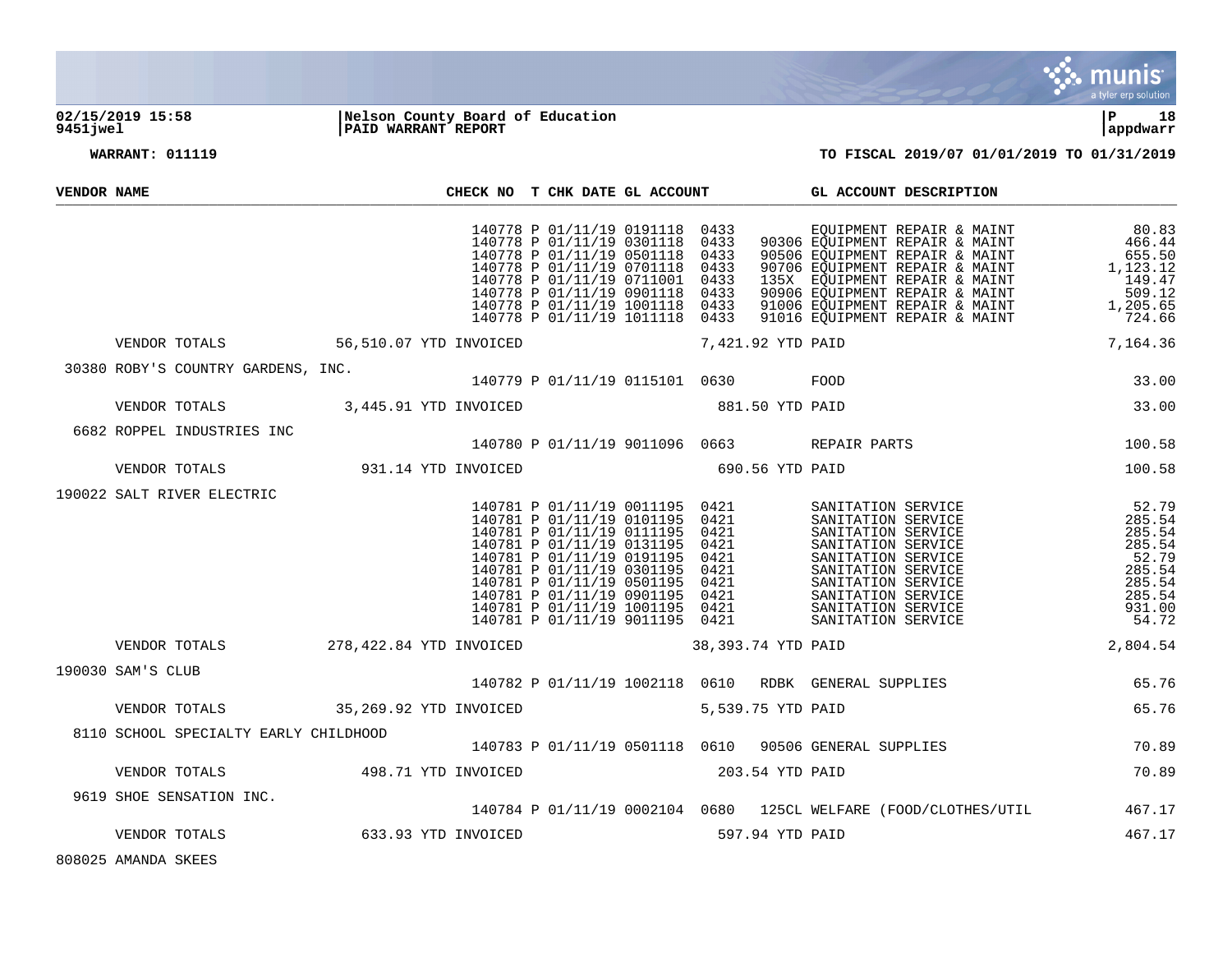

## **02/15/2019 15:58 |Nelson County Board of Education |P 19 9451jwel |PAID WARRANT REPORT |appdwarr**

**WARRANT: 011119 TO FISCAL 2019/07 01/01/2019 TO 01/31/2019**

| VENDOR NAME |                                                                                  |                                         | CHECK NO T CHK DATE GL ACCOUNT         |  | GL ACCOUNT DESCRIPTION                                                |                |
|-------------|----------------------------------------------------------------------------------|-----------------------------------------|----------------------------------------|--|-----------------------------------------------------------------------|----------------|
|             |                                                                                  |                                         | 5000816 T 01/15/19 0301077 0580 TRAVEL |  |                                                                       | 86.94          |
|             | VENDOR TOTALS 596.58 YTD INVOICED                                                |                                         | 86.94 YTD PAID                         |  |                                                                       | 86.94          |
|             | 190368 SOUTHERN ACCOUNTING SYSTEMS, INC.                                         |                                         |                                        |  | 140785 P 01/11/19 0191118 0610 GENERAL SUPPLIES                       | 177.78         |
|             | VENDOR TOTALS 625.40 YTD INVOICED 177.78 YTD PAID                                |                                         |                                        |  |                                                                       | 177.78         |
|             | 803939 THERESA "ERNIE" STANLEY                                                   | 5000817 T 01/15/19 0301077 0580 TRAVEL  |                                        |  |                                                                       | 12.60          |
|             | VENDOR TOTALS 25.50 YTD INVOICED                                                 |                                         | 12.60 YTD PAID                         |  |                                                                       | 12.60          |
|             | 7810 TEACHERS SYNERGY, INC                                                       |                                         |                                        |  | 140786 P 01/11/19 0701118 0643 90706 SUPPLEMENTARY BKS/STUDY GU       | 32.97          |
|             | VENDOR TOTALS 632.88 YTD INVOICED 32.97 YTD PAID                                 |                                         |                                        |  |                                                                       | 32.97          |
|             | 752 TECH 24 COMMERCIAL FOODSERVICE REPAIR, INC.                                  |                                         |                                        |  | 140787 P 01/11/19 0505101 0433 EQUIPMENT REPAIR & MAINT               | 2,340.23       |
|             | VENDOR TOTALS                                                                    | 5,554.24 YTD INVOICED 2,340.23 YTD PAID |                                        |  |                                                                       | 2,340.23       |
|             | 9600 TELECOM AUDIT GROUP                                                         |                                         |                                        |  | 140788 P 01/11/19 0001013 0349 162X OTHER PROFESSIONAL SERVICE 360.49 |                |
|             | VENDOR TOTALS 4,748.49 YTD INVOICED                                              |                                         | 960.49 YTD PAID                        |  |                                                                       | 960.49         |
|             | 726 THREE-D GRAPHICS                                                             |                                         |                                        |  | 140789 P 01/11/19 1011118 0610 91016 GENERAL SUPPLIES                 | 595.00         |
|             | VENDOR TOTALS 6,808.50 YTD INVOICED 978.00 YTD PAID                              |                                         |                                        |  |                                                                       | 595.00         |
|             | 200438 TRUCK PARTS & SERVICE INC.<br>140790 P 01/11/19 9011096 0663 REPAIR PARTS |                                         |                                        |  |                                                                       | 909.78         |
|             | VENDOR TOTALS                                                                    | 5,542.85 YTD INVOICED                   | 909.78 YTD PAID                        |  |                                                                       | 909.78         |
|             | 4303 VIRCO INC                                                                   |                                         |                                        |  | 140791 P 01/11/19 0301118 0695 FURNITURE & FIXTURE SUPPLI             | 2,480.87       |
|             | VENDOR TOTALS                                                                    | 5,420.56 YTD INVOICED 2,480.87 YTD PAID |                                        |  |                                                                       | 2,480.87       |
|             | 3684 WALMART                                                                     |                                         |                                        |  |                                                                       | 31.43<br>34.31 |
|             | VENDOR TOTALS                                                                    | 227.36 YTD INVOICED                     | 65.74 YTD PAID                         |  |                                                                       | 65.74          |
|             |                                                                                  |                                         |                                        |  |                                                                       |                |

3591 WALMART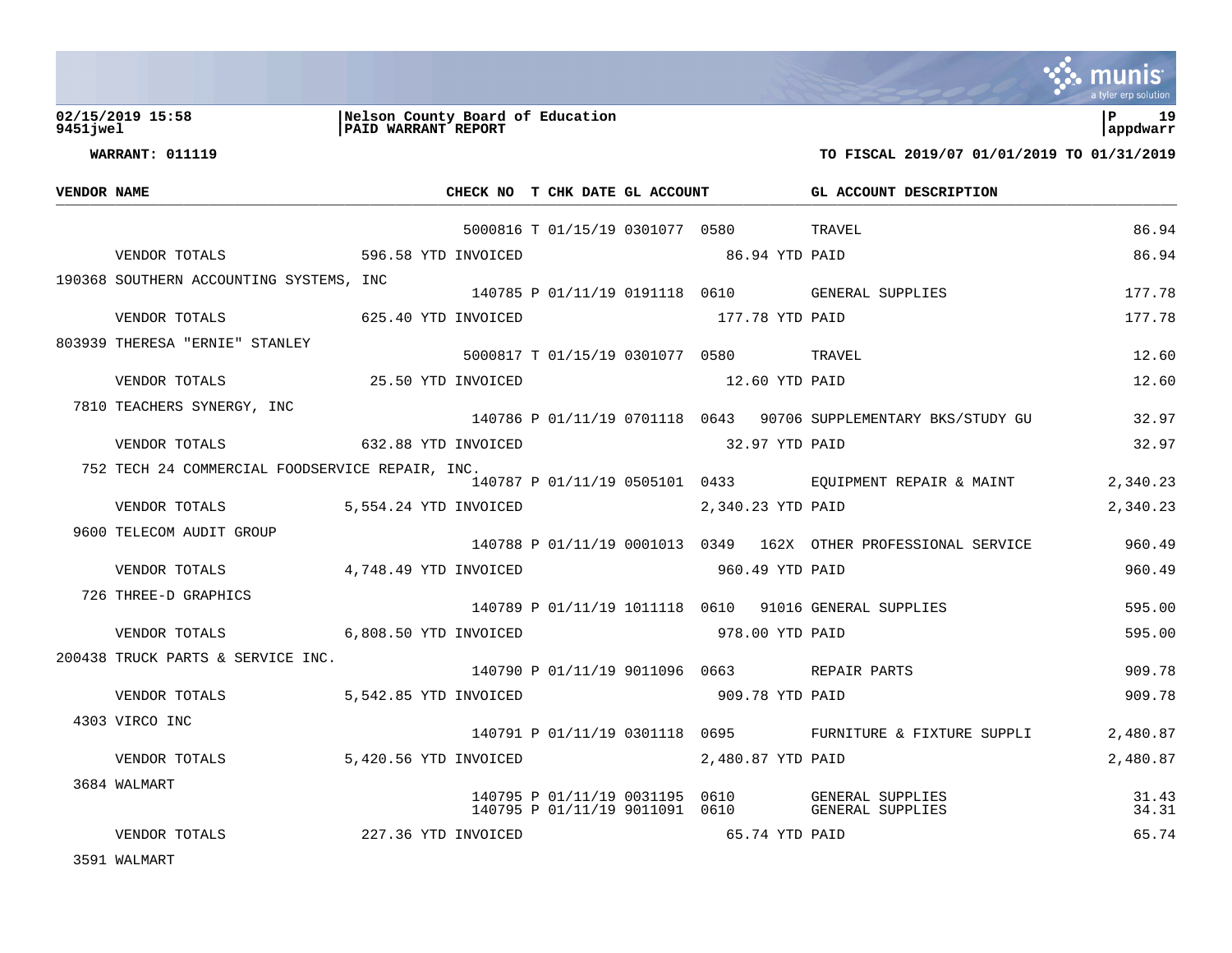

**02/15/2019 15:58 |Nelson County Board of Education |P 20 9451jwel |PAID WARRANT REPORT |appdwarr**

| <b>VENDOR NAME</b><br>3595 WALMART<br>3590 WALMART<br>3169 WALMART COMMUNITY/GEMB | WALMART<br>140792<br>140792<br>140792<br>140792<br>140792<br>140792<br>205.21 YTD INVOICED | CHECK NO T CHK DATE GL ACCOUNT<br>140792 P 01/11/19 0901059 0610<br>140792 P 01/11/19 0901059 0616<br>140792 P 01/11/19 0901118 0610<br>140792 P 01/11/19 0902118 0610 | GL ACCOUNT DESCRIPTION<br>140793 P 01/11/19 1001118 0616 91006 FOOD NON INSTR NON FOOD SV 131.35<br>140793 P 01/11/19 1002118 0610 RDBK GENERAL SUPPLIES 44.80<br>176.15 YTD PAID 176.15<br>VENDOR TOTALS 2,207.53 YTD INVOICED 176.15 YTD PAID<br>140794 P 01/11/19 0501077 0610 90506 GENERAL SUPPLIES 34.68<br>140794 P 01/11/19 0501077 0616 90506 FOOD NON INSTR NON FOOD SV 97.21<br>131.89<br>90906 GENERAL SUPPLIES<br>90906 FOOD NON INSTR NON FOOD SV 49.98<br>90906 GENERAL SUPPLIES 11.76<br>RDBK GENERAL SUPPLIES 80.36<br>5.21 YTD PAID 205.21<br>205.21 YTD PAID<br>$[140796 \text{ P } 01/11/19 \text{ } 0101059 \text{ } 0610 \text{ } 90106 \text{ GENERAL} \text{ SUPPLIES} \text{ } 140796 \text{ F } 01/11/19 \text{ } 0001087 \text{ } 0610 \text{ } \text{GENERAL} \text{ SUPPLIES} \text{ } 140796 \text{ } 417.45 \text{ } 417.49 \text{ } 417.49 \text{ } 417.49 \text{ } 417.49 \text{ } 417.49 \text{ } 417.49$<br>3,634.00<br>VENDOR TOTALS 23,445.50 YTD INVOICED 4,386.16 YTD PAID<br>REPORT TOTALS 255,441.80 |
|-----------------------------------------------------------------------------------|--------------------------------------------------------------------------------------------|------------------------------------------------------------------------------------------------------------------------------------------------------------------------|-----------------------------------------------------------------------------------------------------------------------------------------------------------------------------------------------------------------------------------------------------------------------------------------------------------------------------------------------------------------------------------------------------------------------------------------------------------------------------------------------------------------------------------------------------------------------------------------------------------------------------------------------------------------------------------------------------------------------------------------------------------------------------------------------------------------------------------------------------------------------------------------------------------------------------------------------------------------------------------------------------------------------------------------------|

|                                                                     | COUNT    | AMOUNT                             |
|---------------------------------------------------------------------|----------|------------------------------------|
| TOTAL PRINTED CHECKS<br>TOTAL WIRE TRANSFERS<br>TOTAL EFT TRANSFERS | 68<br>15 | 249,560.69<br>3,841.04<br>2,040.07 |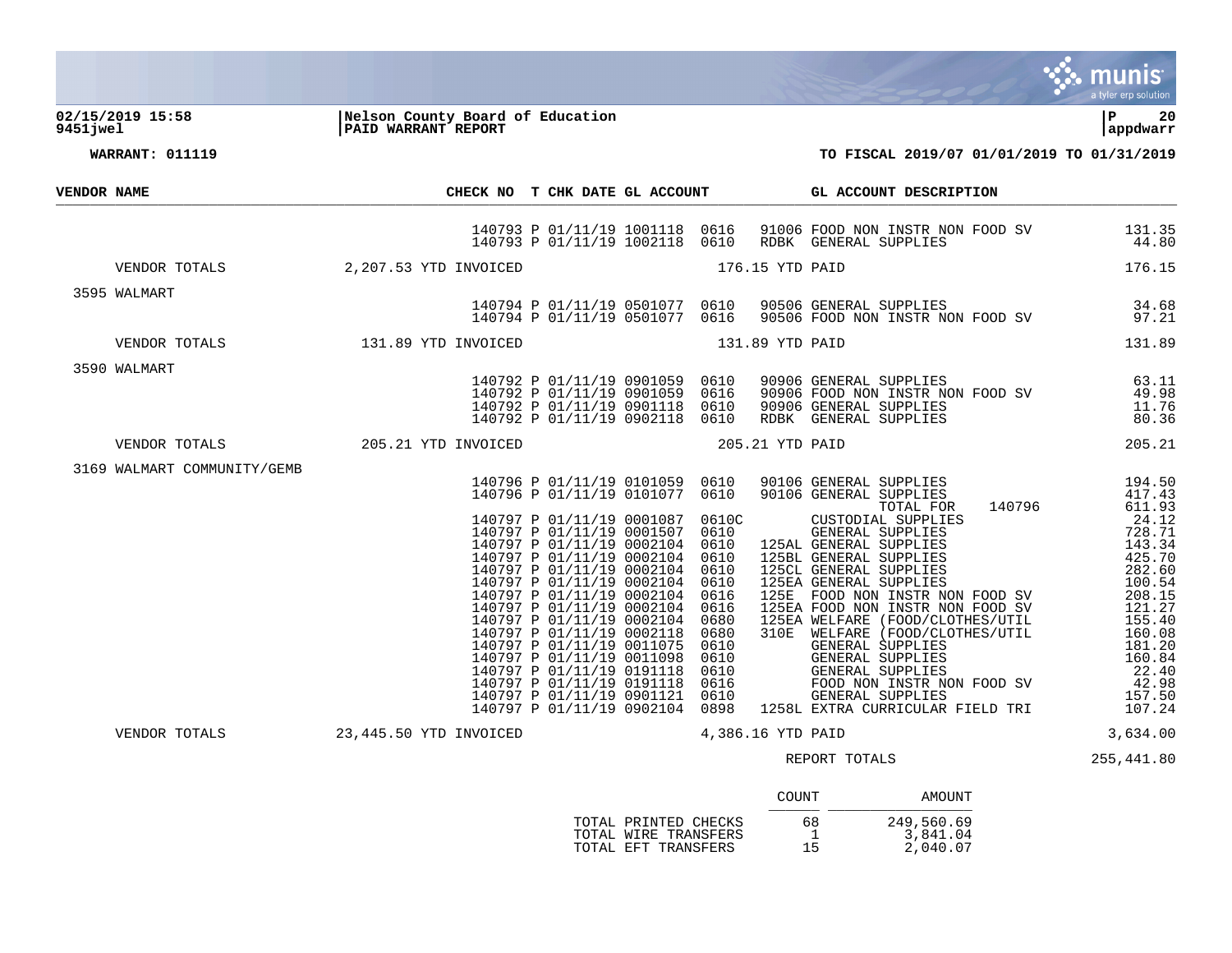

### **02/15/2019 15:58 |Nelson County Board of Education |P 21 9451jwel |PAID WARRANT REPORT |appdwarr**



| <b>VENDOR NAME</b> |                                                           |  |  |                                                                                                                                      |  | CHECK NO T CHK DATE GL ACCOUNT GL ACCOUNT DESCRIPTION                                                                                                                                                                                                                                                                                               |                                                     |
|--------------------|-----------------------------------------------------------|--|--|--------------------------------------------------------------------------------------------------------------------------------------|--|-----------------------------------------------------------------------------------------------------------------------------------------------------------------------------------------------------------------------------------------------------------------------------------------------------------------------------------------------------|-----------------------------------------------------|
|                    | 2350 AMAZON CAPITAL SERVICES, INC.                        |  |  |                                                                                                                                      |  | 140798 P 01/18/19 0011075 0610 GENERAL SUPPLIES<br>140798 P 01/18/19 0011098 0650 SUPPLIES-TECH RELATED<br>140798 P 01/18/19 0191118 0650 SUPPLIES<br>140798 P 01/18/19 0191118 0650 SUPPLIES-TECH RELATED<br>140798 P 01/18/19 0302118 0610 RDBK GENERAL SUPPLIES<br>140798 P 01/18/19 0501118 0644 90506 TEXTBOOKS<br>WOICED 14,165.22 YTD PAID ! | 48.99<br>233.04<br>35.54<br>79.99<br>87.59<br>27.49 |
|                    | VENDOR TOTALS 111,745.08 YTD INVOICED 14,165.22 YTD PAID  |  |  |                                                                                                                                      |  |                                                                                                                                                                                                                                                                                                                                                     | 512.64                                              |
|                    |                                                           |  |  |                                                                                                                                      |  | 7706 APPAREL & AWARDS FACTORY LLC $140799\ \mathrm{P}\ 01/18/19\ 0902118\ 0610\quad \mathrm{RDBK}\quad \mathrm{GENERAL}\ \mathrm{SUPPLIES}$                                                                                                                                                                                                         | 4,111.65                                            |
|                    | VENDOR TOTALS 26,082.39 YTD INVOICED 6,723.39 YTD PAID    |  |  |                                                                                                                                      |  |                                                                                                                                                                                                                                                                                                                                                     | 4,111.65                                            |
|                    |                                                           |  |  |                                                                                                                                      |  | 9274 BAKER CREEK HEIRLOOM SEED CO LLC $140800\ p\ 01/18/19\ 0191118\ 0610$ GENERAL SUPPLIES                                                                                                                                                                                                                                                         | 77.25                                               |
|                    | VENDOR TOTALS 6 77.25 YTD INVOICED 77.25 YTD PAID         |  |  |                                                                                                                                      |  |                                                                                                                                                                                                                                                                                                                                                     | 77.25                                               |
|                    | 454 BARDSTOWN CHAMBER OF COMMERCE                         |  |  |                                                                                                                                      |  | 140801 P 01/18/19 0011075 0810 DUES & FEES                                                                                                                                                                                                                                                                                                          | 19.08                                               |
|                    | VENDOR TOTALS 1,129.08 YTD INVOICED 19.08 YTD PAID        |  |  |                                                                                                                                      |  |                                                                                                                                                                                                                                                                                                                                                     | 19.08                                               |
|                    |                                                           |  |  |                                                                                                                                      |  | 20000 BCD, INC. THE SERVICES CONTROLLER SERVICES AND MALL SERVICES CONTROLLER SERVICES                                                                                                                                                                                                                                                              | 2,200.00                                            |
|                    | VENDOR TOTALS 35,898.00 YTD INVOICED 5,643.00 YTD PAID    |  |  |                                                                                                                                      |  |                                                                                                                                                                                                                                                                                                                                                     | 2,200.00                                            |
|                    | 20330 BOONES ELECTRIC MOTOR SERVICE INC                   |  |  |                                                                                                                                      |  | 140803 P 01/18/19 1001195 0610 GENERAL SUPPLIES                                                                                                                                                                                                                                                                                                     | 58.26                                               |
|                    | VENDOR TOTALS 6,491.03 YTD INVOICED 1,301.68 YTD PAID     |  |  |                                                                                                                                      |  |                                                                                                                                                                                                                                                                                                                                                     | 58.26                                               |
|                    | 5137 BSN SPORTS, INC                                      |  |  |                                                                                                                                      |  | 140804 P 01/18/19 1002118 0610 RDBK GENERAL SUPPLIES                                                                                                                                                                                                                                                                                                | 309.00                                              |
|                    |                                                           |  |  |                                                                                                                                      |  |                                                                                                                                                                                                                                                                                                                                                     | 309.00                                              |
|                    | 5418 CINTAS                                               |  |  |                                                                                                                                      |  | $\begin{array}{cccccc} 140805 & P & 01/18/19 & 0001195 & 0426 & & & \text{LAUNDRY/DRY CLEANING SVC} & & & & 91.63 \\ 140805 & P & 01/18/19 & 9011096 & 0426 & & & \text{LAUNDRY/DRY CLEANING SVC} & & & & 197.55 \end{array}$                                                                                                                       |                                                     |
|                    | VENDOR TOTALS $7,531.47$ YTD INVOICED $1,249.05$ YTD PAID |  |  |                                                                                                                                      |  |                                                                                                                                                                                                                                                                                                                                                     | 289.18                                              |
|                    | 30200 CITY OF BARDSTOWN                                   |  |  | 140806 P 01/18/19 0011100 0533<br>140806 P 01/18/19 0031195 0533<br>140806 P 01/18/19 0101013 0533<br>140806 P 01/18/19 0111013 0533 |  | 162X ON-LINE NETWORK 447.72<br>ON-LINE NETWORK 447.69<br>162X ON-LINE NETWORK 447.69<br>162X ON-LINE NETWORK 447.69<br>162X ON-LINE NETWORK<br>162X ON-LINE NETWORK                                                                                                                                                                                 |                                                     |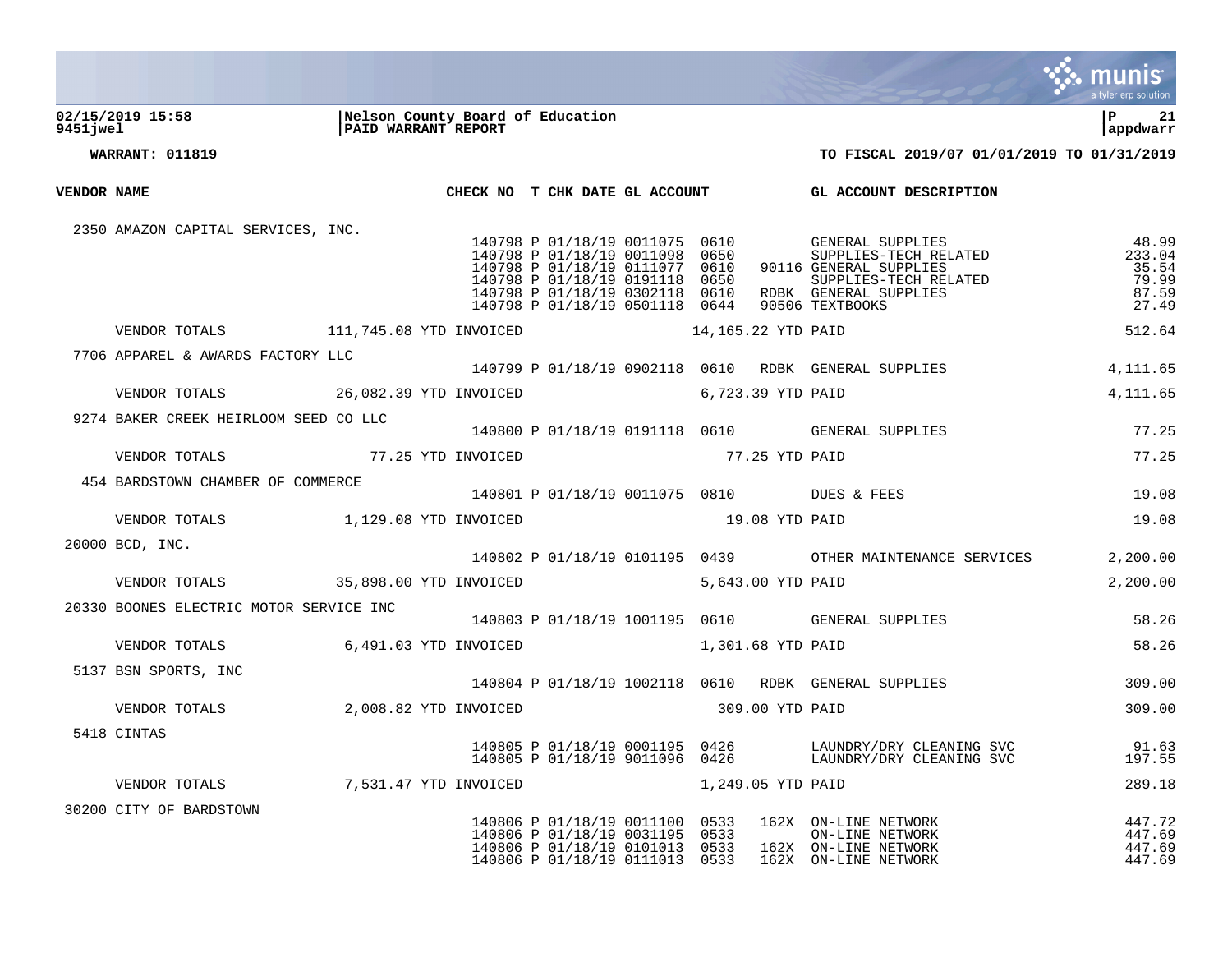

## **02/15/2019 15:58 |Nelson County Board of Education |P 22 9451jwel |PAID WARRANT REPORT |appdwarr**

| VENDOR NAME |                                                         |                        |  | CHECK NO T CHK DATE GL ACCOUNT                                                                                                                                                                                                                                                                                                         |                                                              | GL ACCOUNT DESCRIPTION                                                                                                                                                                                                                       |                                                                                                  |
|-------------|---------------------------------------------------------|------------------------|--|----------------------------------------------------------------------------------------------------------------------------------------------------------------------------------------------------------------------------------------------------------------------------------------------------------------------------------------|--------------------------------------------------------------|----------------------------------------------------------------------------------------------------------------------------------------------------------------------------------------------------------------------------------------------|--------------------------------------------------------------------------------------------------|
|             |                                                         |                        |  | 140806 P 01/18/19 0131013 0533<br>140806 P 01/18/19 0191013<br>140806 P 01/18/19 0301013<br>140806 P 01/18/19 0501013<br>140806 P 01/18/19 0701013<br>140806 P 01/18/19 0711013<br>140806 P 01/18/19 0901013<br>140806 P 01/18/19 1001013<br>140806 P 01/18/19 1011013                                                                 | 0533<br>0533<br>0533<br>0533<br>0533<br>0533<br>0533<br>0533 |                                                                                                                                                                                                                                              | 447.69                                                                                           |
|             |                                                         |                        |  | 140807 P 01/18/19 0011195<br>140807 P 01/18/19 0031195<br>140807 P 01/18/19 0191195<br>140807 P 01/18/19 0701195<br>140807 P 01/18/19 0701195<br>140807 P 01/18/19 0701195<br>140807 P 01/18/19 0901195<br>140807 P 01/18/19 1001087<br>140807 P 01/18/19 1001195 0411<br>140807 P 01/18/19 9011195 0411                               |                                                              | 0537 CABLE TV 140806 5,820.00<br>0537 CABLE TV 140806 5,820.00<br>0411 WATER/SEWAGE 89.99<br>0411 WATER/SEWAGE 89.99<br>0622 SANITATION SERVICE 556.41<br>0622 ELECTRICITY 3,854.97<br>0622 ELECTRICITY 3,854.97<br>0621 WATER/SEWAGE 534.97 |                                                                                                  |
|             | VENDOR TOTALS                                           |                        |  | 110,086.17 YTD INVOICED                                                                                                                                                                                                                                                                                                                |                                                              |                                                                                                                                                                                                                                              |                                                                                                  |
|             | 40001 D & R OIL COMPANY, INC                            |                        |  | 140808 P 01/18/19 9011096 0661 LUBRICANTS                                                                                                                                                                                                                                                                                              |                                                              |                                                                                                                                                                                                                                              | 501.60                                                                                           |
|             | VENDOR TOTALS                                           | 9,068.09 YTD INVOICED  |  | 2,018.30 YTD PAID                                                                                                                                                                                                                                                                                                                      |                                                              |                                                                                                                                                                                                                                              | 501.60                                                                                           |
|             | 7488 DEAN DAIRY HOLDINGS, LLC                           |                        |  | 140809 P 01/18/19 0105101 0630<br>140809 P 01/18/19 0115101 0630<br>140809 P 01/18/19 0135101 0630<br>140809 P 01/18/19 0305101 0630<br>140809 P 01/18/19 0505101<br>140809 P 01/18/19 0705101<br>140809 P 01/18/19 0715101 0630<br>140809 P 01/18/19 0905101 0630<br>140809 P 01/18/19 1005101 0630<br>140809 P 01/18/19 1015101 0630 | 0630<br>0630                                                 | $\footnotesize\substack{\text{AMTS}\xspace}$<br>FOOD<br>FOOD<br>FOOD<br>FOOD<br>FOOD<br>FOOD<br>FOOD<br>FOOD<br>FOOD<br>FOOD                                                                                                                 | 236.49<br>301.34<br>362.38<br>377.05<br>390.33<br>597.67<br>424.60<br>343.40<br>321.33<br>310.95 |
|             | VENDOR TOTALS                                           | 77,274.63 YTD INVOICED |  |                                                                                                                                                                                                                                                                                                                                        | 10,777.97 YTD PAID                                           |                                                                                                                                                                                                                                              | 3,665.54                                                                                         |
|             | 2895 DELL COMPUTER CORPORATION                          |                        |  |                                                                                                                                                                                                                                                                                                                                        |                                                              | 140810 P 01/18/19 0001013 0650 162X SUPPLIES-TECH RELATED<br>140810 P 01/18/19 0011080 0650 SUPPLIES-TECH RELATED<br>140810 P 01/18/19 1011013 0650 162X SUPPLIES-TECH RELATED                                                               | 7,497.86<br>3,061.80<br>1,575.11                                                                 |
|             | VENDOR TOTALS 18,051.20 YTD INVOICED 16,488.57 YTD PAID |                        |  |                                                                                                                                                                                                                                                                                                                                        |                                                              |                                                                                                                                                                                                                                              | 12, 134. 77                                                                                      |
|             | 3842 EARLYCHILDHOOD, LLC                                |                        |  |                                                                                                                                                                                                                                                                                                                                        |                                                              | 140811 P 01/18/19 0712001 0610 135T GENERAL SUPPLIES                                                                                                                                                                                         | 155.14                                                                                           |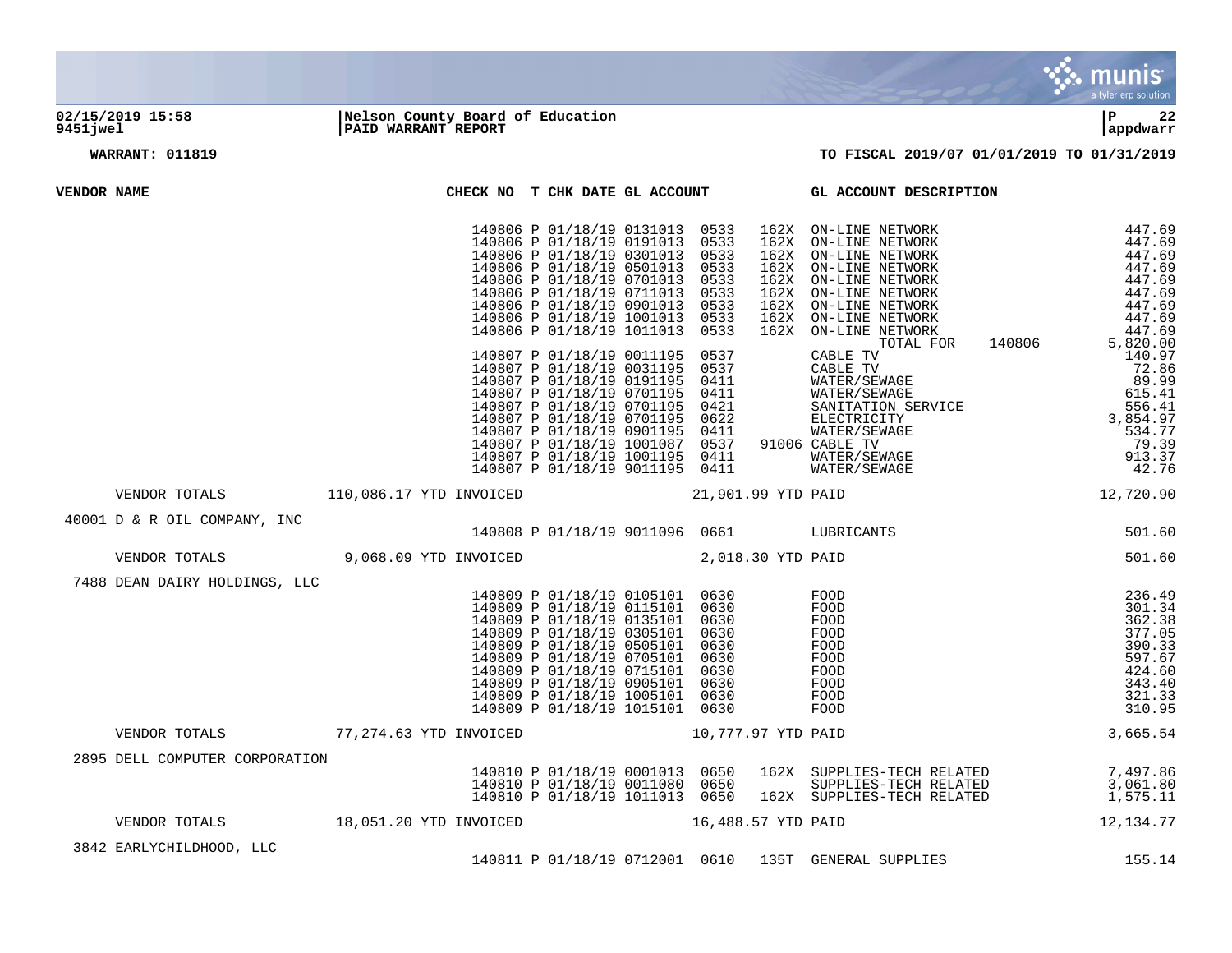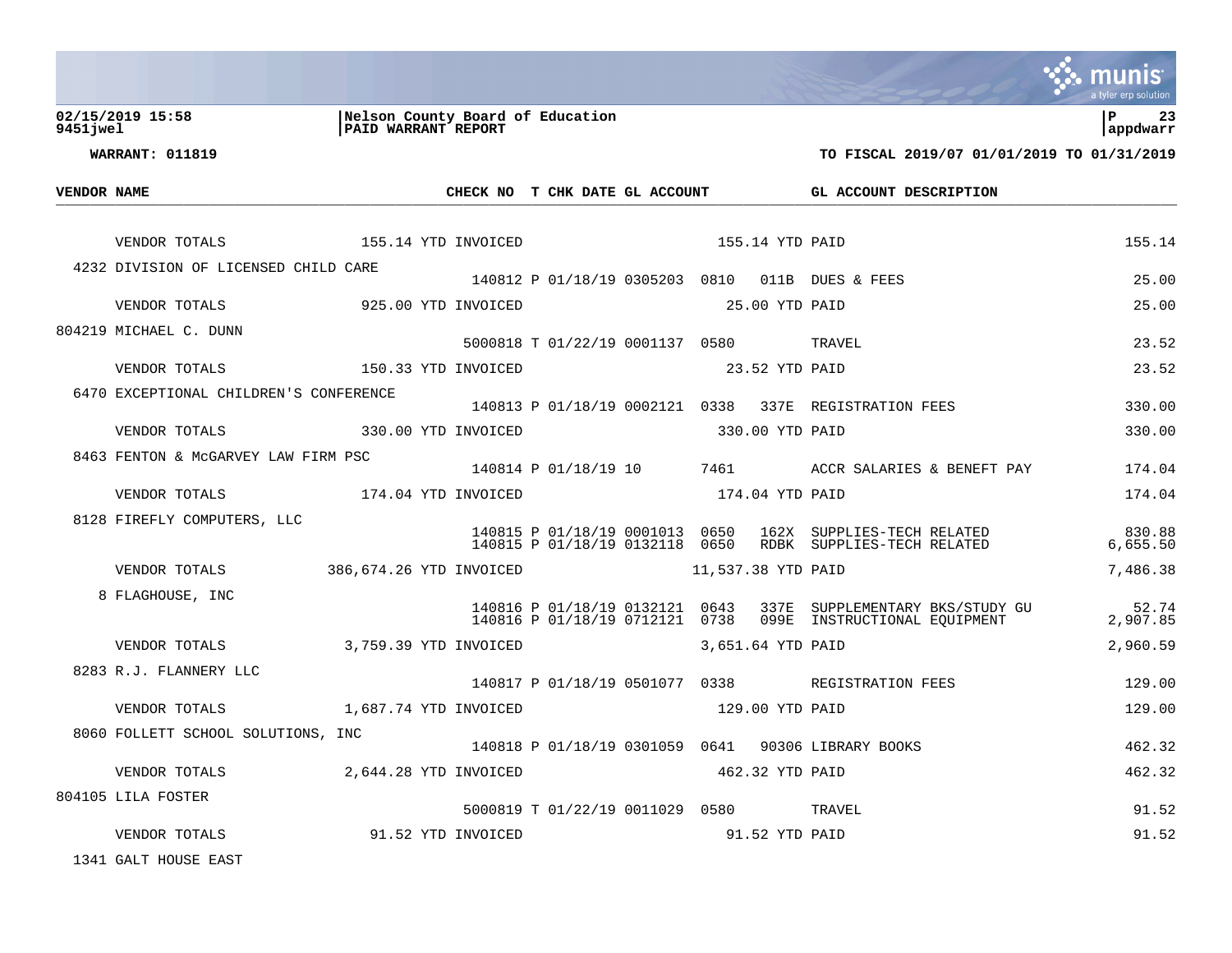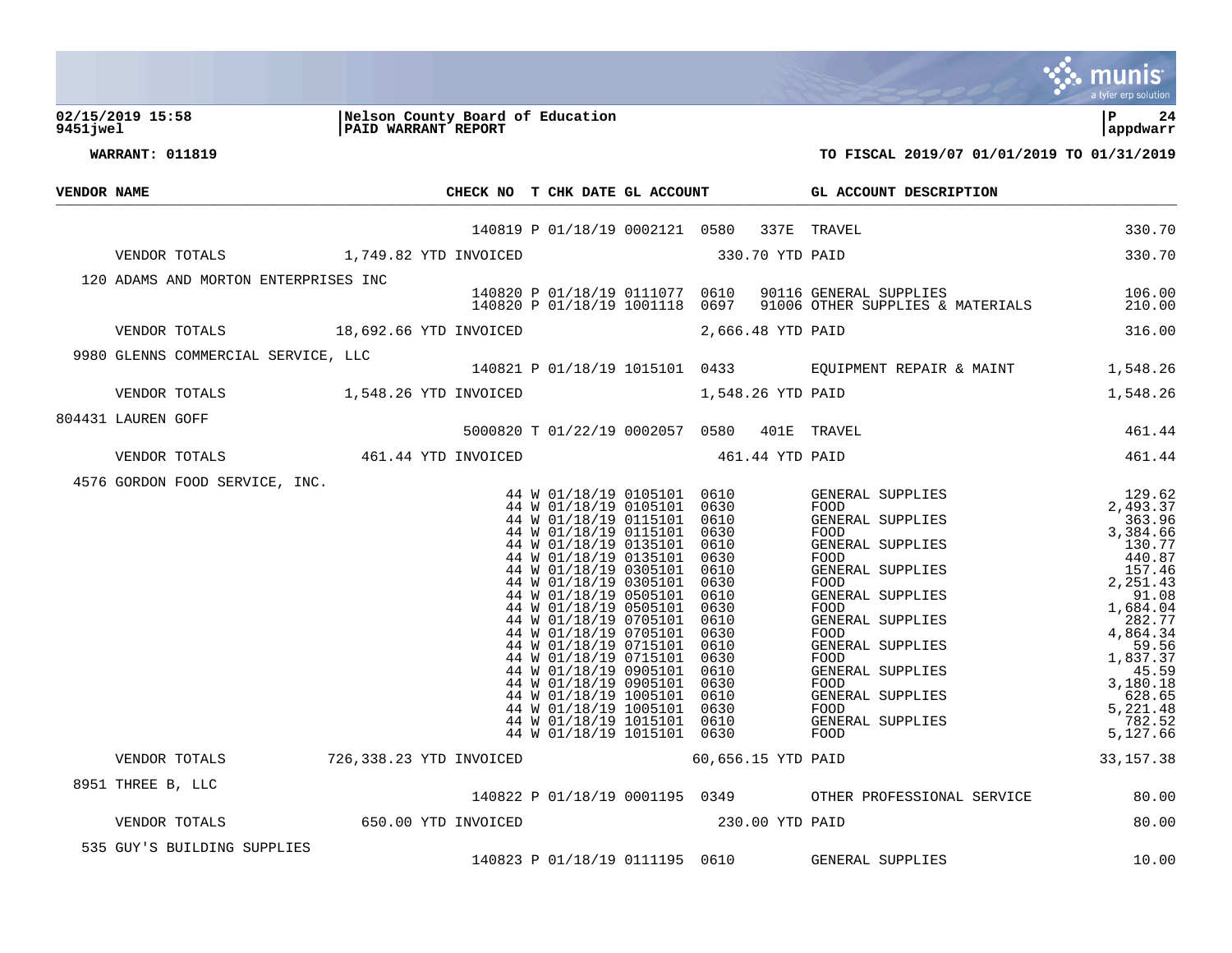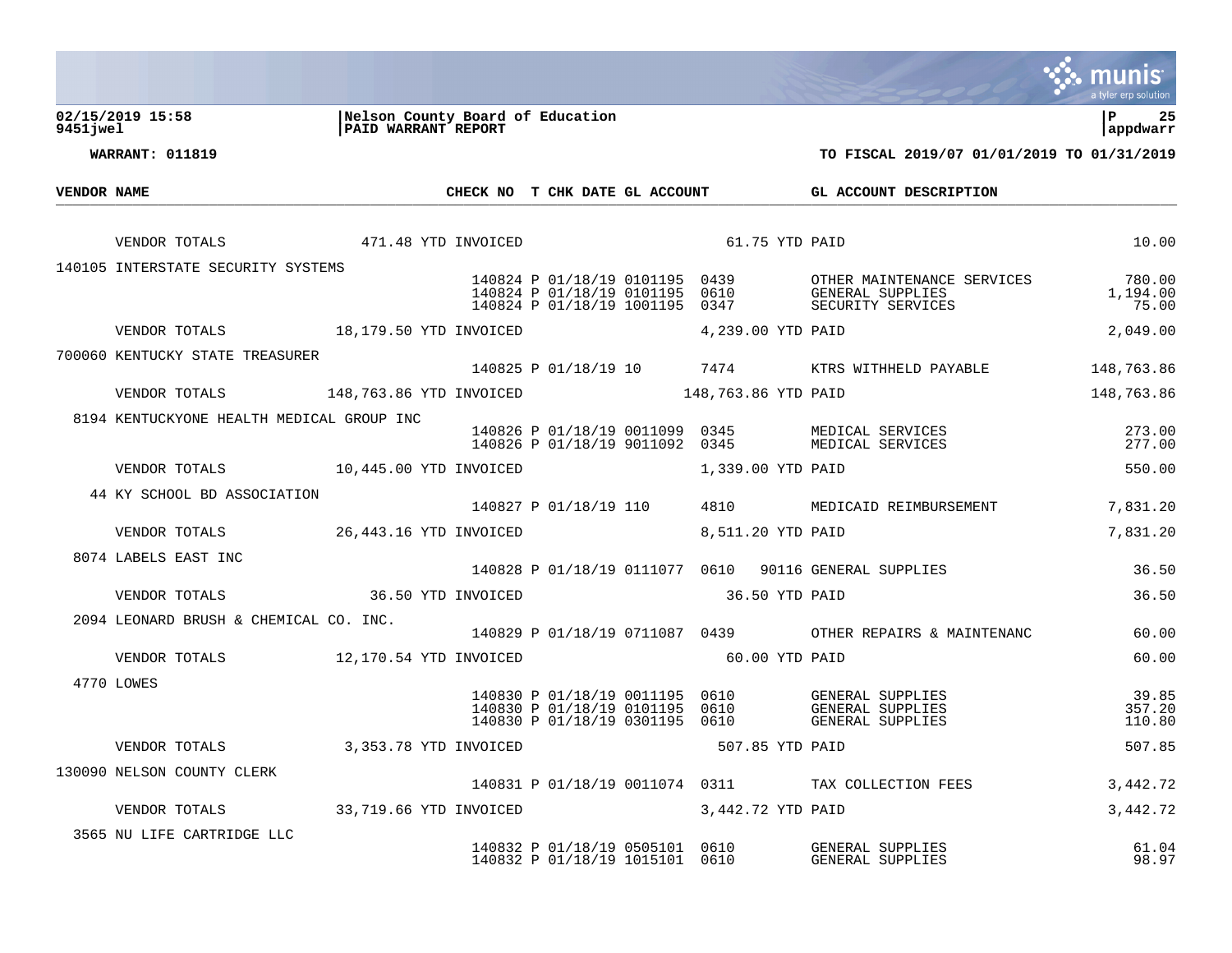

**02/15/2019 15:58 |Nelson County Board of Education |P 26 9451jwel |PAID WARRANT REPORT |appdwarr**

| VENDOR NAME |                                                       |  |                                                                                                                                                                                                                                                                                            |                              |              | CHECK NO T CHK DATE GL ACCOUNT CL ACCOUNT DESCRIPTION                                                                                                                                                                                |                                                                                                     |
|-------------|-------------------------------------------------------|--|--------------------------------------------------------------------------------------------------------------------------------------------------------------------------------------------------------------------------------------------------------------------------------------------|------------------------------|--------------|--------------------------------------------------------------------------------------------------------------------------------------------------------------------------------------------------------------------------------------|-----------------------------------------------------------------------------------------------------|
|             |                                                       |  |                                                                                                                                                                                                                                                                                            |                              |              | TOTAL FOR 140832 160.01<br>140833 P 01/18/19 0011075 0610<br>140833 P 01/18/19 0011080 0650 SUPPLIES-TECH RELATED                                                                                                                    | 1,088.60<br>289.89                                                                                  |
|             | VENDOR TOTALS 12,762.16 YTD INVOICED                  |  | 1,622.65 YTD PAID                                                                                                                                                                                                                                                                          |                              |              |                                                                                                                                                                                                                                      | 1,538.50                                                                                            |
|             | 6957 ORIGO EDUCATION, INC                             |  |                                                                                                                                                                                                                                                                                            |                              |              | 140834 P 01/18/19 0112118 0610 RDBK GENERAL SUPPLIES 46.13                                                                                                                                                                           |                                                                                                     |
|             | VENDOR TOTALS 46.13 YTD INVOICED                      |  | 46.13 YTD PAID                                                                                                                                                                                                                                                                             |                              |              |                                                                                                                                                                                                                                      | 46.13                                                                                               |
|             | 4126 PAT'S APPLIANCE & LAWN CARE CENTER               |  |                                                                                                                                                                                                                                                                                            |                              |              | 140835 P 01/18/19 0901195 0439 OTHER MAINTENANCE SERVICES 15.00                                                                                                                                                                      |                                                                                                     |
|             | VENDOR TOTALS 2,674.00 YTD INVOICED                   |  | 15.00 YTD PAID                                                                                                                                                                                                                                                                             |                              |              |                                                                                                                                                                                                                                      | 15.00                                                                                               |
|             | 566 PITNEY BOWES                                      |  |                                                                                                                                                                                                                                                                                            |                              |              | 140836 P 01/18/19 1001118 0531 91006 POSTAGE & PO BOX RENT 229.47                                                                                                                                                                    |                                                                                                     |
|             | VENDOR TOTALS 7,541.73 YTD INVOICED                   |  | 346.47 YTD PAID                                                                                                                                                                                                                                                                            |                              |              |                                                                                                                                                                                                                                      | 229.47                                                                                              |
|             | 1471 OUILL CORP                                       |  |                                                                                                                                                                                                                                                                                            |                              |              | 140837 P 01/18/19 1001118 0697 91006 OTHER SUPPLIES & MATERIALS 122.14                                                                                                                                                               |                                                                                                     |
|             | VENDOR TOTALS 10,711.17 YTD INVOICED                  |  | 3,310.56 YTD PAID                                                                                                                                                                                                                                                                          |                              |              |                                                                                                                                                                                                                                      | 122.14                                                                                              |
|             | 9981 READ TO THEM                                     |  |                                                                                                                                                                                                                                                                                            |                              |              | 140838 P 01/18/19 0501118 0643 90506 SUPPLEMENTARY BKS/STUDY GU         1,068.77<br>140838 P 01/18/19 0502104 0643 1258L SUPPLEMENTARY BKS/STUDY GU               276.93<br>140838 P 01/18/19 0502797 0643 310EM SUPPLEMENTARY BKS/S |                                                                                                     |
|             | VENDOR TOTALS 1,698.15 YTD INVOICED 1,698.15 YTD PAID |  |                                                                                                                                                                                                                                                                                            |                              |              |                                                                                                                                                                                                                                      | 1,698.15                                                                                            |
|             | 30380 ROBY'S COUNTRY GARDENS, INC.                    |  | 140839 P 01/18/19 0105101 0630 FOOD<br>140839 P 01/18/19 0135101 0630<br>140839 P 01/18/19 0905101 0630                                                                                                                                                                                    |                              | FOOD<br>FOOD |                                                                                                                                                                                                                                      | 63.55<br>218.85<br>399.35                                                                           |
|             | VENDOR TOTALS 3,445.91 YTD INVOICED                   |  | 881.50 YTD PAID                                                                                                                                                                                                                                                                            |                              |              |                                                                                                                                                                                                                                      | 681.75                                                                                              |
|             | 190022 SALT RIVER ELECTRIC                            |  | 140840 P 01/18/19 0011195 0622<br>140840 P 01/18/19 0031195 0622<br>140840 P 01/18/19 0191195 0622<br>140840 P 01/18/19 0301195<br>140840 P 01/18/19 0501195 0622<br>140840 P 01/18/19 0901195 0622<br>140840 P 01/18/19 1001195<br>140840 P 01/18/19 1011195<br>140840 P 01/18/19 9011195 | 0622<br>0622<br>0622<br>0622 |              | ELECTRICITY<br>ELECTRICITY<br>ELECTRICITY<br>ELECTRICITY<br>ELECTRICITY<br>ELECTRICITY<br>ELECTRICITY<br>ELECTRICITY<br>ELECTRICITY                                                                                                  | 1,418.87<br>294.00<br>833.39<br>3,873.47<br>3,710.14<br>6,112.73<br>10,597.39<br>8,034.62<br>714.59 |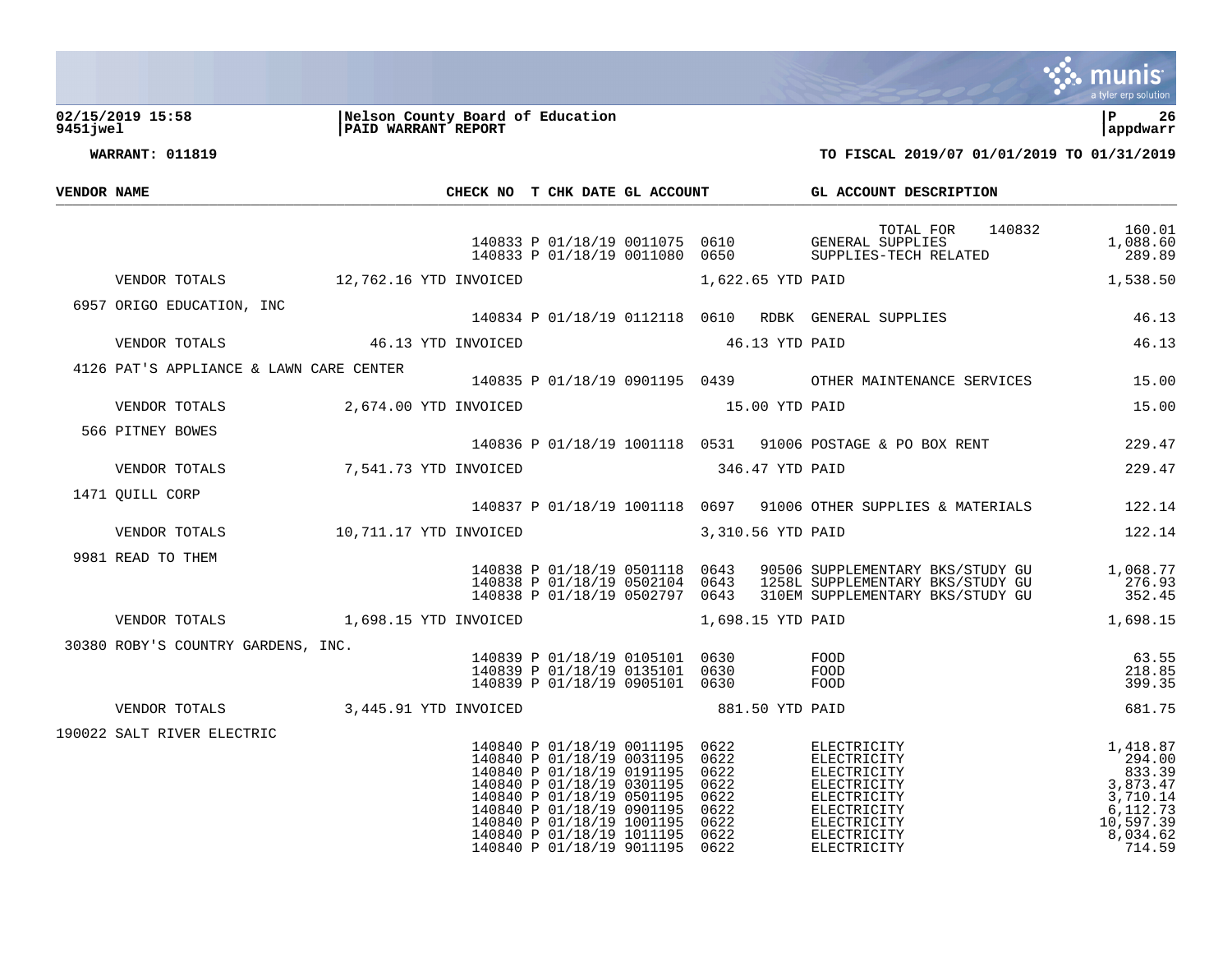|             |                                            |                                                         |                                                                  |                                             |                                                                 | a tyler erp solution  |
|-------------|--------------------------------------------|---------------------------------------------------------|------------------------------------------------------------------|---------------------------------------------|-----------------------------------------------------------------|-----------------------|
| 9451 jwel   | 02/15/2019 15:58                           | Nelson County Board of Education<br>PAID WARRANT REPORT |                                                                  |                                             |                                                                 | l P<br>27<br>appdwarr |
|             | <b>WARRANT: 011819</b>                     |                                                         |                                                                  |                                             | TO FISCAL 2019/07 01/01/2019 TO 01/31/2019                      |                       |
| VENDOR NAME |                                            |                                                         |                                                                  | CHECK NO T CHK DATE GL ACCOUNT              | GL ACCOUNT DESCRIPTION                                          |                       |
|             |                                            |                                                         |                                                                  |                                             |                                                                 | 35,589.20             |
|             | 321919 SCHOLASTIC BOOK CLUBS               |                                                         |                                                                  |                                             | 140841 P 01/18/19 0101059 0610 90106 GENERAL SUPPLIES           | 401.00                |
|             | VENDOR TOTALS                              | 2,592.59 YTD INVOICED                                   |                                                                  | 626.00 YTD PAID                             |                                                                 | 401.00                |
|             | 8110 SCHOOL SPECIALTY EARLY CHILDHOOD      |                                                         | 140842 P 01/18/19 0501118 0610<br>140842 P 01/18/19 0501118 0697 |                                             | 90506 GENERAL SUPPLIES<br>90506 OTHER SUPPLIES & MATERIALS      | 70.89<br>61.76        |
|             | VENDOR TOTALS                              | 498.71 YTD INVOICED                                     |                                                                  | 203.54 YTD PAID                             |                                                                 | 132.65                |
|             | 190178 THE SHERWIN-WILLIAMS CO             |                                                         |                                                                  |                                             | 140843 P 01/18/19 0301195 0610 GENERAL SUPPLIES                 | 7.47                  |
|             | VENDOR TOTALS                              | 6,318.91 YTD INVOICED                                   |                                                                  | 173.73 YTD PAID                             |                                                                 | 7.47                  |
|             | 8192 AMY SPRIGGS                           |                                                         |                                                                  |                                             | 140844 P 01/18/19 0002121 0335 337E OTHER PROFESSIONAL CONSULT  | 750.00                |
|             | VENDOR TOTALS                              | 8,231.25 YTD INVOICED                                   |                                                                  | 750.00 YTD PAID                             |                                                                 | 750.00                |
|             | 9444 STANDARD INSURANCE COMPANY            |                                                         |                                                                  |                                             | 140845 P 01/18/19 0001071 0211 GROUP LIFE INSURANCE             | 829.40                |
|             | VENDOR TOTALS                              | 5,625.10 YTD INVOICED                                   |                                                                  | 829.40 YTD PAID                             |                                                                 | 829.40                |
|             | 190005 SWH SUPPLY COMPANY, INC             |                                                         |                                                                  |                                             |                                                                 |                       |
|             | VENDOR TOTALS                              | 4,162.57 YTD INVOICED                                   |                                                                  | 365.17 YTD PAID                             | 140846 P 01/18/19 0031195 0610 GENERAL SUPPLIES                 | 175.91<br>175.91      |
|             | 4461 THERMAL EQUIPMENT SALES, INC.         |                                                         |                                                                  |                                             |                                                                 |                       |
|             |                                            |                                                         |                                                                  |                                             |                                                                 | 756.79<br>182.86      |
|             | VENDOR TOTALS                              | 2,497.04 YTD INVOICED                                   |                                                                  | 939.65 YTD PAID                             |                                                                 | 939.65                |
|             | 210011 UHL TRUCK SALES OF KENTUCKIANA, INC |                                                         |                                                                  | 140849 P 01/18/19 9011096 0663 REPAIR PARTS |                                                                 | 3,486.80              |
|             | VENDOR TOTALS 31,753.85 YTD INVOICED       |                                                         |                                                                  | 3,486.80 YTD PAID                           |                                                                 | 3,486.80              |
|             | 9938 VERITIV OPERATING COMPANY             |                                                         |                                                                  |                                             | 140850 P 01/18/19 0701077 0697 90706 OTHER SUPPLIES & MATERIALS | 1,604.31              |
|             | VENDOR TOTALS                              | 4,025.91 YTD INVOICED                                   |                                                                  | 1,604.31 YTD PAID                           |                                                                 | 1,604.31              |
|             | 3589 WALMART                               |                                                         |                                                                  |                                             |                                                                 |                       |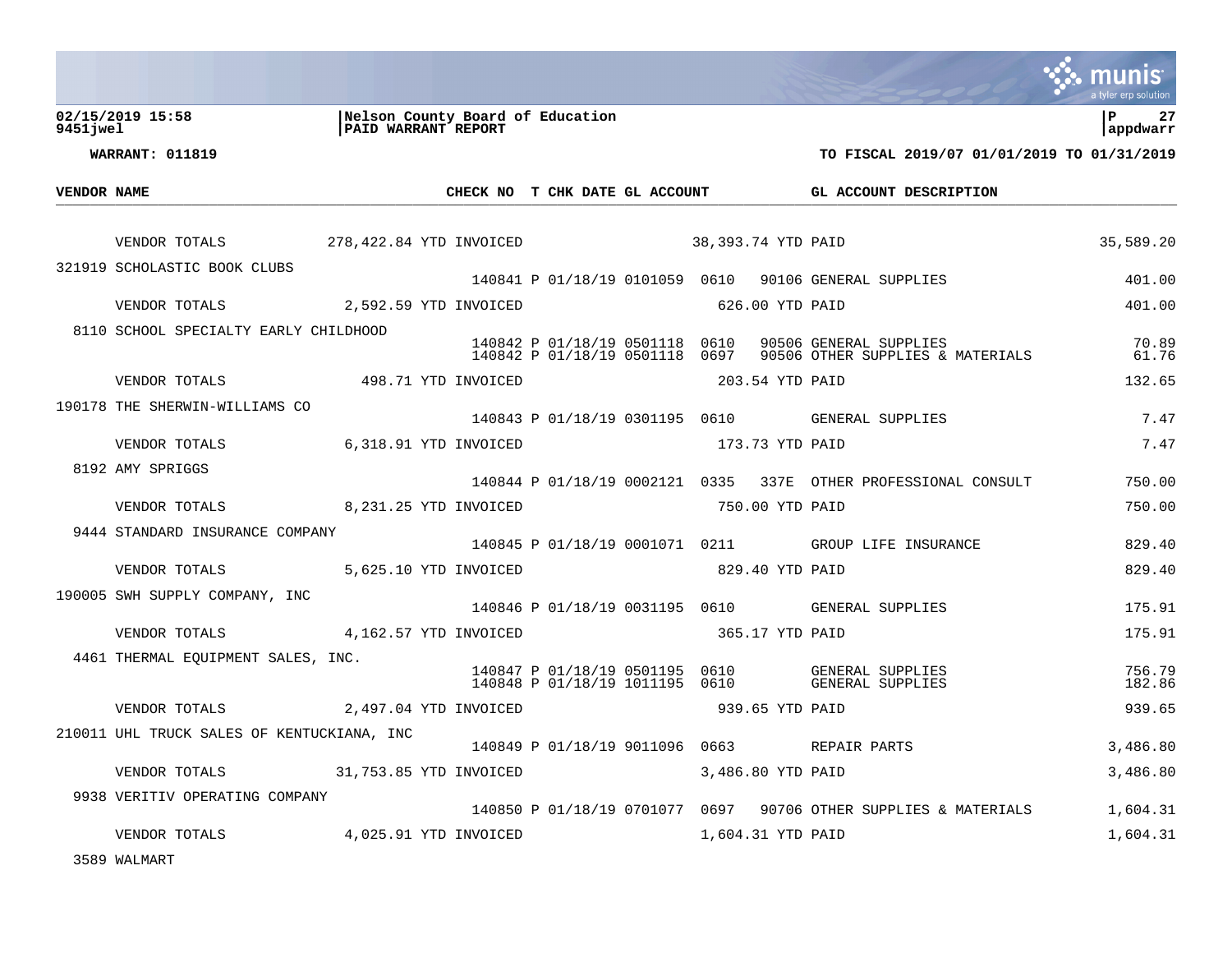|                                  |                                                                                                                                                                                                                                                                                                                                                                                                                                                                                                                                                                                                                                                                                                                                                                                                                           | a tyler erp solution                                                                                                                   |
|----------------------------------|---------------------------------------------------------------------------------------------------------------------------------------------------------------------------------------------------------------------------------------------------------------------------------------------------------------------------------------------------------------------------------------------------------------------------------------------------------------------------------------------------------------------------------------------------------------------------------------------------------------------------------------------------------------------------------------------------------------------------------------------------------------------------------------------------------------------------|----------------------------------------------------------------------------------------------------------------------------------------|
| 02/15/2019 15:58<br>9451 iwel    | Nelson County Board of Education<br>PAID WARRANT REPORT                                                                                                                                                                                                                                                                                                                                                                                                                                                                                                                                                                                                                                                                                                                                                                   | l P<br>28<br>appdwarr                                                                                                                  |
| <b>WARRANT: 011819</b>           |                                                                                                                                                                                                                                                                                                                                                                                                                                                                                                                                                                                                                                                                                                                                                                                                                           | TO FISCAL 2019/07 01/01/2019 TO 01/31/2019                                                                                             |
| VENDOR NAME                      | CHECK NO T CHK DATE GL ACCOUNT CL ACCOUNT DESCRIPTION                                                                                                                                                                                                                                                                                                                                                                                                                                                                                                                                                                                                                                                                                                                                                                     |                                                                                                                                        |
|                                  | 140851 P 01/18/19 0701118 0610 90706 GENERAL SUPPLIES                                                                                                                                                                                                                                                                                                                                                                                                                                                                                                                                                                                                                                                                                                                                                                     | 94.01                                                                                                                                  |
|                                  | VENDOR TOTALS 1,227.38 YTD INVOICED<br>94.01 YTD PAID                                                                                                                                                                                                                                                                                                                                                                                                                                                                                                                                                                                                                                                                                                                                                                     | 94.01                                                                                                                                  |
| 8461 VWR FUNDING, INC.           | 140852 P 01/18/19 1002118 0610 RDBK GENERAL SUPPLIES                                                                                                                                                                                                                                                                                                                                                                                                                                                                                                                                                                                                                                                                                                                                                                      | 453.84                                                                                                                                 |
|                                  | VENDOR TOTALS 1,325.34 YTD INVOICED<br>453.84 YTD PAID                                                                                                                                                                                                                                                                                                                                                                                                                                                                                                                                                                                                                                                                                                                                                                    | 453.84                                                                                                                                 |
|                                  | 8569 WELLS FARGO FINANCIAL LEASING, INC<br>140853 P 01/18/19 0011075 0444<br>COPIER RENTAL<br>140853 P 01/18/19 0031195<br>0444<br>COPIER RENTAL<br>140853 P 01/18/19 0101013<br>162X COPIER RENTAL<br>0444<br>140853 P 01/18/19 0111013<br>162X COPIER RENTAL<br>0444<br>140853 P 01/18/19 0131013<br>0444<br>162X COPIER RENTAL<br>140853 P 01/18/19 0191013<br>140853 P 01/18/19 0301013<br>0444<br>162X COPIER RENTAL<br>0444<br>162X COPIER RENTAL<br>140853 P 01/18/19 0501013<br>140853 P 01/18/19 0701013<br>162X COPIER RENTAL<br>0444<br>162X COPIER RENTAL<br>0444<br>140853 P 01/18/19 0711013<br>0444<br>162X<br>COPIER RENTAL<br>140853 P 01/18/19 0901013<br>162X COPIER RENTAL<br>0444<br>140853 P 01/18/19 1001013<br>0444<br>162X COPIER RENTAL<br>140853 P 01/18/19 1011013 0444<br>162X COPIER RENTAL | 1,244.95<br>188.94<br>857.32<br>1,003.40<br>629.74<br>220.40<br>639.26<br>828.20<br>1,039.08<br>220.95<br>683.46<br>1,455.90<br>826.09 |
| VENDOR TOTALS                    | 68,863.83 YTD INVOICED<br>19,675.38 YTD PAID                                                                                                                                                                                                                                                                                                                                                                                                                                                                                                                                                                                                                                                                                                                                                                              | 9,837.69                                                                                                                               |
| 9392 WEST PUBLISHING CORPORATION | 140854 P 01/18/19 0011029 0650 SUPPLIES-TECH RELATED                                                                                                                                                                                                                                                                                                                                                                                                                                                                                                                                                                                                                                                                                                                                                                      | 201.24                                                                                                                                 |
|                                  | VENDOR TOTALS 1,408.68 YTD INVOICED<br>201.24 YTD PAID                                                                                                                                                                                                                                                                                                                                                                                                                                                                                                                                                                                                                                                                                                                                                                    | 201.24                                                                                                                                 |
|                                  | REPORT TOTALS                                                                                                                                                                                                                                                                                                                                                                                                                                                                                                                                                                                                                                                                                                                                                                                                             | 306,416.60                                                                                                                             |
|                                  | COUNT                                                                                                                                                                                                                                                                                                                                                                                                                                                                                                                                                                                                                                                                                                                                                                                                                     | AMOUNT                                                                                                                                 |
|                                  | 57<br>TOTAL PRINTED CHECKS                                                                                                                                                                                                                                                                                                                                                                                                                                                                                                                                                                                                                                                                                                                                                                                                | 272,682.74                                                                                                                             |

TOTAL WIRE TRANSFERS 1 33,157.38 TOTAL EFT TRANSFERS 3 576.48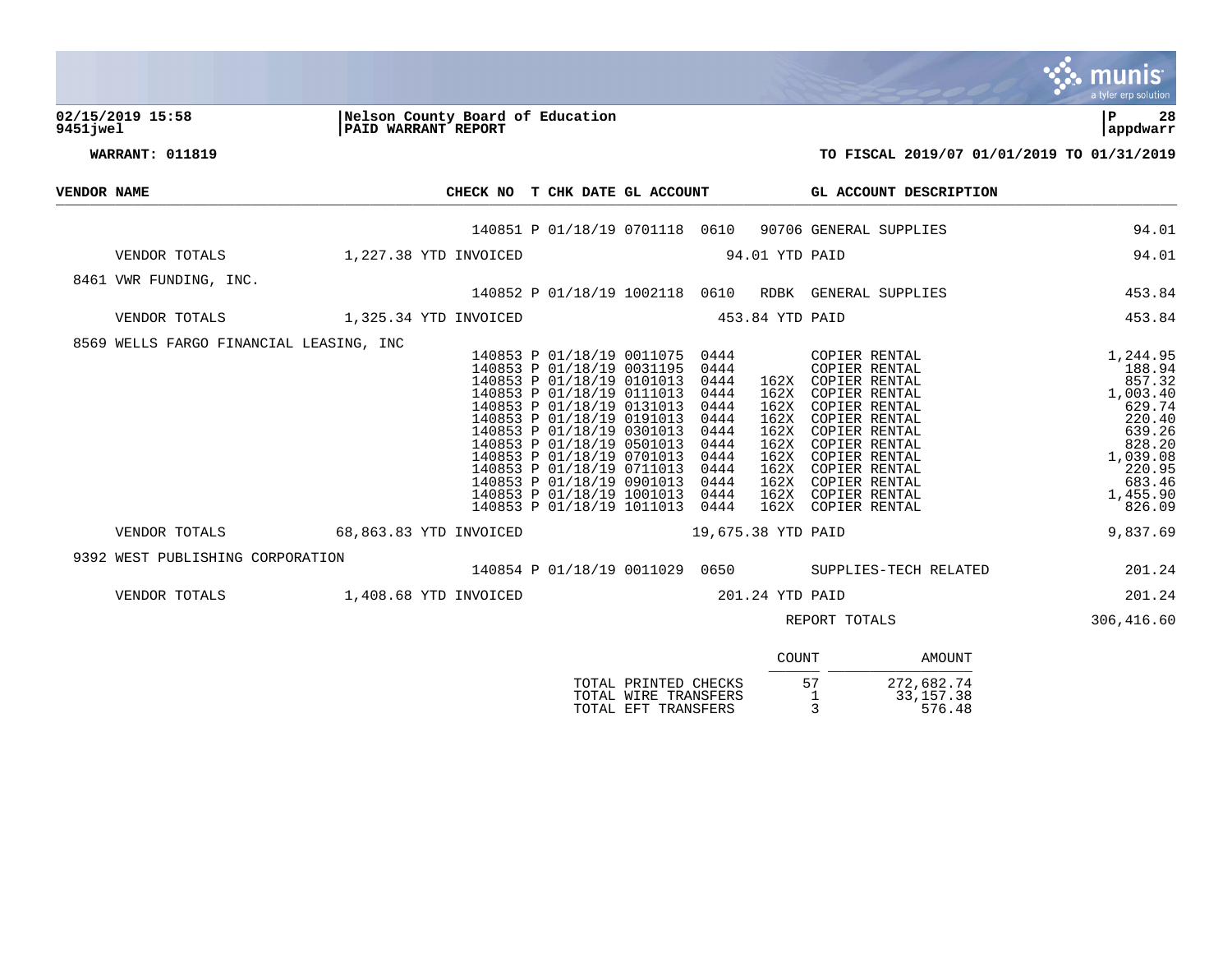

# **02/15/2019 15:58 |Nelson County Board of Education |P 29 9451jwel |PAID WARRANT REPORT |appdwarr**



| <b>VENDOR NAME</b> |                                                    |                                                                              | CHECK NO T CHK DATE GL ACCOUNT |                                                                                                                                                                                                                                                                                                                                                                                                            |              | GL ACCOUNT DESCRIPTION                                                                                                                                                                                                                                                                                                                 |          |
|--------------------|----------------------------------------------------|------------------------------------------------------------------------------|--------------------------------|------------------------------------------------------------------------------------------------------------------------------------------------------------------------------------------------------------------------------------------------------------------------------------------------------------------------------------------------------------------------------------------------------------|--------------|----------------------------------------------------------------------------------------------------------------------------------------------------------------------------------------------------------------------------------------------------------------------------------------------------------------------------------------|----------|
|                    | 2350 AMAZON CAPITAL SERVICES, INC.                 |                                                                              |                                | 140855 P 01/25/19 0001013 0650<br>140855 P 01/25/19 0002104 0610<br>140855 P 01/25/19 0002118 0610<br>140855 P 01/25/19 0191077 0643<br>140855 P 01/25/19 0302118 0610<br>140855 P 01/25/19 1011077 0610<br>140855 P 01/25/19 1011118 0610                                                                                                                                                                 |              | $\begin{tabular}{llllllllll} 162X & SUPPLIES-TECH RELATED & & & 496.51 \\ 125ET GENERAL SUPPLIES & & 10.99 \\ 552D & GENERAL SUPPLIES & & 414.32 \\ \text{SUPPLEMENTARY BKS/STUDY GU & & 23.79 \\ \text{RDBK} & GENERAL SUPPLIES & & 328.40 \\ 91016 GENERAL SUPPLIES & & 54.95 \\ 91016 GENERAL SUPPLIES & & 119.17 \\ \end{tabular}$ |          |
|                    |                                                    |                                                                              |                                |                                                                                                                                                                                                                                                                                                                                                                                                            |              | VENDOR TOTALS 111,745.08 YTD INVOICED 14,165.22 YTD PAID 1,448.13                                                                                                                                                                                                                                                                      |          |
|                    | 7706 APPAREL & AWARDS FACTORY LLC                  |                                                                              |                                |                                                                                                                                                                                                                                                                                                                                                                                                            |              | 140856 P 01/25/19 0002104 0674 125E AWARDS 84.00<br>140856 P 01/25/19 0011075 0610 GENERAL SUPPLIES 1,482.50                                                                                                                                                                                                                           |          |
|                    |                                                    |                                                                              |                                |                                                                                                                                                                                                                                                                                                                                                                                                            |              | VENDOR TOTALS 26,082.39 YTD INVOICED 6,723.39 YTD PAID 1,566.50                                                                                                                                                                                                                                                                        |          |
|                    | 5906 AT&T                                          |                                                                              |                                | 140857 P 01/25/19 0001013 0532<br>140857 P 01/25/19 0111013 0532                                                                                                                                                                                                                                                                                                                                           |              |                                                                                                                                                                                                                                                                                                                                        |          |
|                    |                                                    |                                                                              |                                | 140858 P 01/25/19 0001013 0532<br>140858 P 01/25/19 0101013 0532<br>140858 P 01/25/19 0111013 0532<br>140858 P 01/25/19 0131013<br>140858 P 01/25/19 0301013 0532<br>140858 P 01/25/19 0501013 0532<br>140858 P 01/25/19 0701013<br>140858 P 01/25/19 0711013 0532<br>140858 P 01/25/19 0901013 0532<br>140858 P 01/25/19 1001013 0532<br>140858 P 01/25/19 1011013 0532<br>140858 P 01/25/19 9701013 0532 | 0532<br>0532 |                                                                                                                                                                                                                                                                                                                                        |          |
|                    | VENDOR TOTALS                                      | 20,132.24 YTD INVOICED 2,876.19 YTD PAID                                     |                                |                                                                                                                                                                                                                                                                                                                                                                                                            |              |                                                                                                                                                                                                                                                                                                                                        |          |
|                    | 4920 BRAINPOP LLC                                  |                                                                              |                                |                                                                                                                                                                                                                                                                                                                                                                                                            |              | 140859 P 01/25/19 0501118 0647 90506 REFERENCE MATERIALS 2,350.00                                                                                                                                                                                                                                                                      |          |
|                    | VENDOR TOTALS                                      | 2,350.00 YTD INVOICED 2,350.00 YTD PAID                                      |                                |                                                                                                                                                                                                                                                                                                                                                                                                            |              |                                                                                                                                                                                                                                                                                                                                        | 2,350.00 |
|                    | 4747 PREMIER PRODUCE, LLC                          | 140860 P 01/25/19 0305101 0630 FOOD                                          |                                |                                                                                                                                                                                                                                                                                                                                                                                                            |              |                                                                                                                                                                                                                                                                                                                                        | 68.70    |
|                    | VENDOR TOTALS 1,033.28 YTD INVOICED 68.70 YTD PAID |                                                                              |                                |                                                                                                                                                                                                                                                                                                                                                                                                            |              |                                                                                                                                                                                                                                                                                                                                        | 68.70    |
|                    | 804489 KISHA BURTON                                | 5000821 T 01/29/19 0001052 0580 TRAVEL<br>222.22 YTD INVOICED 61.12 YTD PAID |                                |                                                                                                                                                                                                                                                                                                                                                                                                            |              |                                                                                                                                                                                                                                                                                                                                        | 61.12    |
|                    | VENDOR TOTALS                                      |                                                                              |                                |                                                                                                                                                                                                                                                                                                                                                                                                            |              |                                                                                                                                                                                                                                                                                                                                        | 61.12    |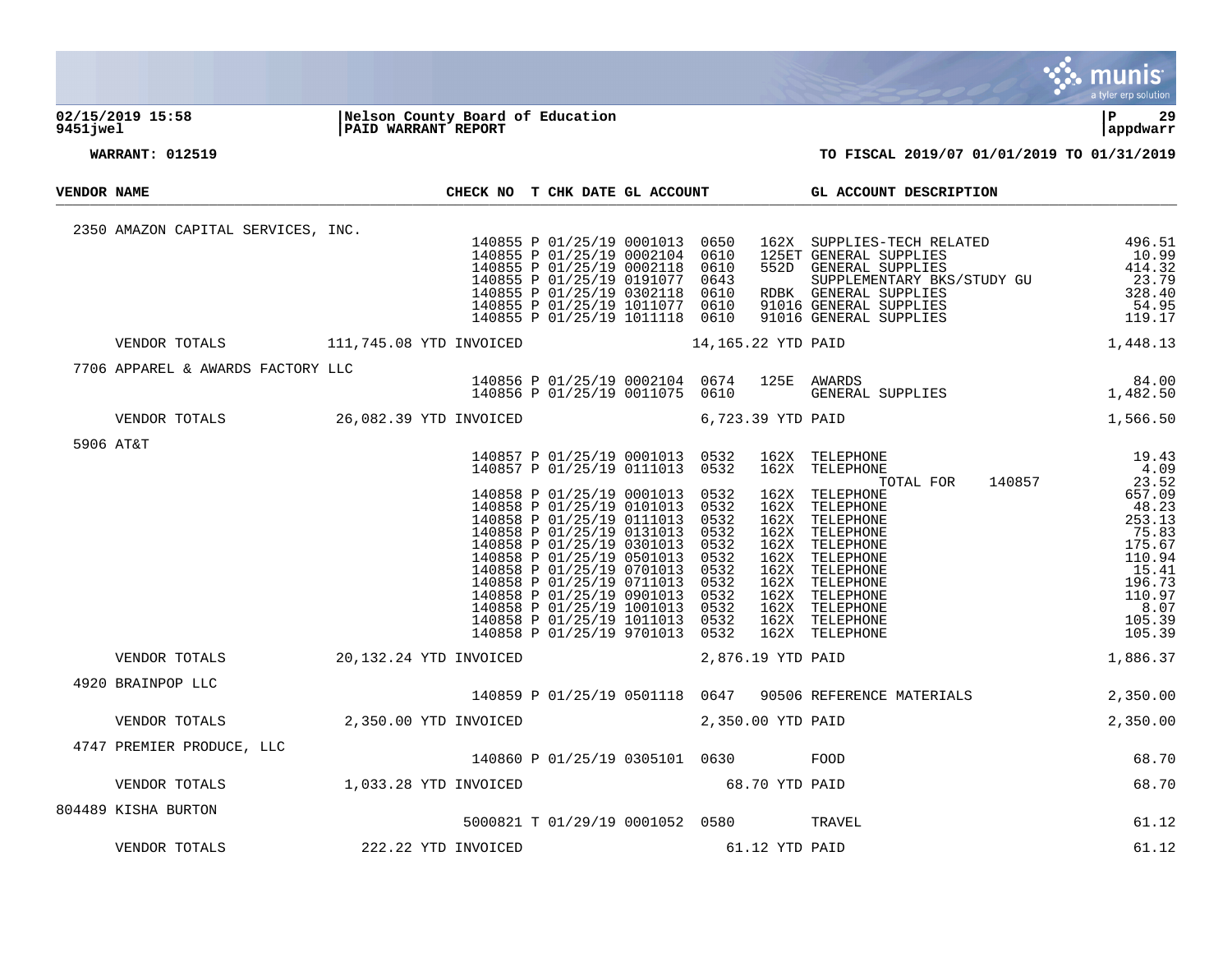|             |                                                       |                                                         |                                                                                                                                                                                                                                                                                                                    |                 |                                              |                    |                                                                                                                                                                                                                                            | a tyler erp solution                                                                             |
|-------------|-------------------------------------------------------|---------------------------------------------------------|--------------------------------------------------------------------------------------------------------------------------------------------------------------------------------------------------------------------------------------------------------------------------------------------------------------------|-----------------|----------------------------------------------|--------------------|--------------------------------------------------------------------------------------------------------------------------------------------------------------------------------------------------------------------------------------------|--------------------------------------------------------------------------------------------------|
| 9451 jwel   | 02/15/2019 15:58                                      | Nelson County Board of Education<br>PAID WARRANT REPORT |                                                                                                                                                                                                                                                                                                                    |                 |                                              |                    |                                                                                                                                                                                                                                            | ∣P<br>30<br>appdwarr                                                                             |
|             | <b>WARRANT: 012519</b>                                |                                                         |                                                                                                                                                                                                                                                                                                                    |                 |                                              |                    | TO FISCAL 2019/07 01/01/2019 TO 01/31/2019                                                                                                                                                                                                 |                                                                                                  |
| VENDOR NAME |                                                       |                                                         |                                                                                                                                                                                                                                                                                                                    |                 |                                              |                    | CHECK NO T CHK DATE GL ACCOUNT GL ACCOUNT DESCRIPTION                                                                                                                                                                                      |                                                                                                  |
|             | 6617 CEDAR CREEK QUARRY, LLC                          |                                                         |                                                                                                                                                                                                                                                                                                                    |                 |                                              |                    | 140861 P 01/25/19 9011091 0491 ASPHALT RESURFACING/STRIPP                                                                                                                                                                                  | 148.05                                                                                           |
|             | VENDOR TOTALS 536.46 YTD INVOICED                     |                                                         |                                                                                                                                                                                                                                                                                                                    | 148.05 YTD PAID |                                              |                    |                                                                                                                                                                                                                                            | 148.05                                                                                           |
|             | 5418 CINTAS                                           |                                                         |                                                                                                                                                                                                                                                                                                                    |                 |                                              |                    |                                                                                                                                                                                                                                            |                                                                                                  |
|             |                                                       |                                                         |                                                                                                                                                                                                                                                                                                                    |                 |                                              |                    | 140862 P 01/25/19 9011096 0426 LAUNDRY/DRY CLEANING SVC                                                                                                                                                                                    | 249.30                                                                                           |
|             | VENDOR TOTALS 7,531.47 YTD INVOICED 1,249.05 YTD PAID |                                                         |                                                                                                                                                                                                                                                                                                                    |                 |                                              |                    |                                                                                                                                                                                                                                            | 249.30                                                                                           |
|             | 30200 CITY OF BARDSTOWN                               |                                                         |                                                                                                                                                                                                                                                                                                                    |                 |                                              |                    | 140863 P 01/25/19 0111195 0421 SANITATION SERVICE<br>140863 P 01/25/19 0301195 0411 WATER/SEWAGE<br>140863 P 01/25/19 0711195 0411 135X WATER/SEWAGE<br>140863 P 01/25/19 0711195 0421 135X SANITATION SERVICE<br>140863 P 01/25/19 071119 | 556.41<br>87.26<br>157.66<br>247.20<br>2,645.06                                                  |
|             | VENDOR TOTALS 110,086.17 YTD INVOICED                 |                                                         |                                                                                                                                                                                                                                                                                                                    |                 |                                              | 21,901.99 YTD PAID |                                                                                                                                                                                                                                            | 3,693.59                                                                                         |
|             | 30372 CONWAY HEATON, INC.                             |                                                         |                                                                                                                                                                                                                                                                                                                    |                 |                                              |                    | 140864 P 01/25/19 9011096 0663 REPAIR PARTS                                                                                                                                                                                                | 68.25                                                                                            |
|             | VENDOR TOTALS                                         | 242.67 YTD INVOICED                                     |                                                                                                                                                                                                                                                                                                                    | 68.25 YTD PAID  |                                              |                    |                                                                                                                                                                                                                                            | 68.25                                                                                            |
|             | 7632 COSMAS, STEPHEN SMITH                            |                                                         |                                                                                                                                                                                                                                                                                                                    |                 |                                              |                    | 140865 P 01/25/19 0011075 0610 GENERAL SUPPLIES<br>140865 P 01/25/19 0031195 0610 GENERAL SUPPLIES                                                                                                                                         | 127.99<br>120.00                                                                                 |
|             | VENDOR TOTALS                                         | 642.96 YTD INVOICED                                     |                                                                                                                                                                                                                                                                                                                    | 247.99 YTD PAID |                                              |                    |                                                                                                                                                                                                                                            | 247.99                                                                                           |
|             | 7488 DEAN DAIRY HOLDINGS, LLC                         |                                                         | 140866 P 01/25/19 0105101 0630<br>140866 P 01/25/19 0115101 0630<br>140866 P 01/25/19 0135101 0630<br>140866 P 01/25/19 0305101 0630<br>140866 P 01/25/19 0505101<br>140866 P 01/25/19 0705101<br>140866 P 01/25/19 0715101<br>140866 P 01/25/19 0905101<br>140866 P 01/25/19 1005101<br>140866 P 01/25/19 1015101 |                 | 0630<br>0630<br>0630<br>0630<br>0630<br>0630 |                    | FOOD<br>FOOD<br>FOOD<br>FOOD<br>FOOD<br>FOOD<br>FOOD<br>FOOD<br>FOOD<br>FOOD                                                                                                                                                               | 278.51<br>178.12<br>346.59<br>333.64<br>424.22<br>612.82<br>381.14<br>319.43<br>419.94<br>279.47 |
|             | VENDOR TOTALS                                         | 77,274.63 YTD INVOICED                                  |                                                                                                                                                                                                                                                                                                                    |                 |                                              | 10,777.97 YTD PAID |                                                                                                                                                                                                                                            | 3,573.88                                                                                         |
|             | 8128 FIREFLY COMPUTERS, LLC                           |                                                         | 140867 P 01/25/19 0001013 0650<br>140867 P 01/25/19 0502121 0650                                                                                                                                                                                                                                                   |                 |                                              |                    | 162X SUPPLIES-TECH RELATED<br>337E SUPPLIES-TECH RELATED                                                                                                                                                                                   | 596.90<br>3,454.10                                                                               |
|             | VENDOR TOTALS                                         | 386,674.26 YTD INVOICED                                 |                                                                                                                                                                                                                                                                                                                    |                 |                                              | 11,537.38 YTD PAID |                                                                                                                                                                                                                                            | 4,051.00                                                                                         |
|             | 8 FLAGHOUSE, INC                                      |                                                         |                                                                                                                                                                                                                                                                                                                    |                 |                                              |                    |                                                                                                                                                                                                                                            |                                                                                                  |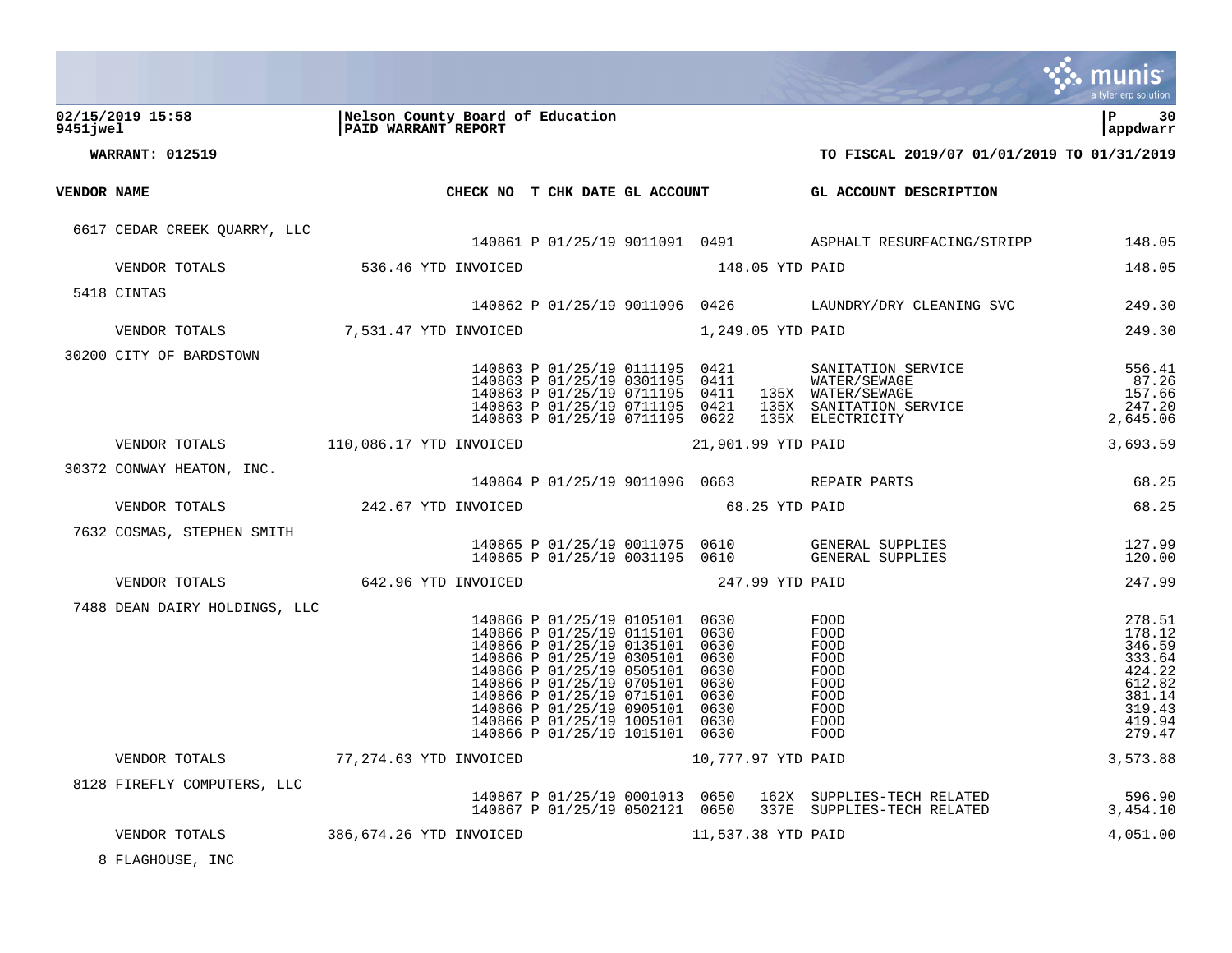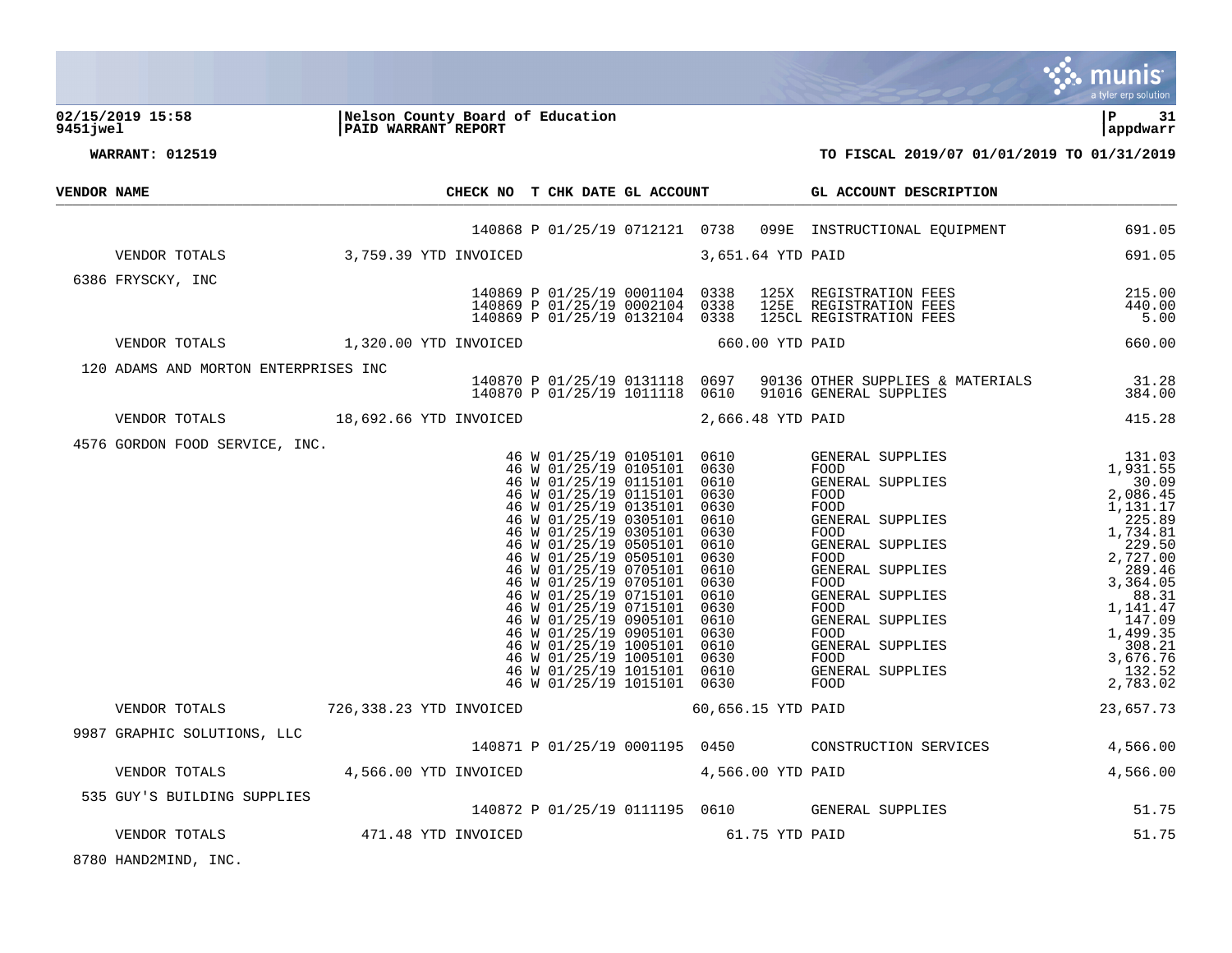

**02/15/2019 15:58 |Nelson County Board of Education |P 32 9451jwel |PAID WARRANT REPORT |appdwarr**

| <b>VENDOR NAME</b> |                                        |                       |  | CHECK NO T CHK DATE GL ACCOUNT                      |      |                    | GL ACCOUNT DESCRIPTION                                                                             |                 |
|--------------------|----------------------------------------|-----------------------|--|-----------------------------------------------------|------|--------------------|----------------------------------------------------------------------------------------------------|-----------------|
|                    |                                        |                       |  |                                                     |      |                    | 140873 P 01/25/19 0702118 0697 RDBK OTHER SUPPLIES & MATERIALS                                     | 727.75          |
|                    | 727.75 YTD INVOICED<br>VENDOR TOTALS   |                       |  |                                                     |      | 727.75 YTD PAID    |                                                                                                    | 727.75          |
|                    | 1468 W GRANK HARSHAW & ASSOCIATES, INC |                       |  |                                                     |      |                    |                                                                                                    |                 |
|                    |                                        |                       |  |                                                     |      |                    | 140874 P 01/25/19 0191195 0610 GENERAL SUPPLIES<br>140874 P 01/25/19 1001195 0610 GENERAL SUPPLIES | 66.29<br>312.89 |
|                    | VENDOR TOTALS 2.876.78 YTD INVOICED    |                       |  | 379.18 YTD PAID                                     |      |                    |                                                                                                    | 379.18          |
|                    | 2336 KENTUCKY STATE TREASURER          |                       |  |                                                     |      |                    |                                                                                                    |                 |
|                    |                                        |                       |  | 140875 P 01/25/19 220 4500<br>140875 P 01/25/19 220 | 4500 |                    | 310D RESTRICTED FED THRU STATE 46,086.00<br>337DP RESTRICTED FED THRU STATE                        | 2,936.00        |
|                    | VENDOR TOTALS 49,022.00 YTD INVOICED   |                       |  |                                                     |      | 49,022.00 YTD PAID |                                                                                                    | 49,022.00       |
|                    | 1994 KENTUCKY MUSIC EDUCATOR'S ASSOC.  |                       |  |                                                     |      |                    |                                                                                                    |                 |
|                    |                                        |                       |  |                                                     |      |                    | 140876 P 01/25/19 0112053 0110 401E CERTIFIED PERMANENT SALARY                                     | 85.00           |
|                    | 562.00 YTD INVOICED<br>VENDOR TOTALS   |                       |  | 85.00 YTD PAID                                      |      |                    |                                                                                                    | 85.00           |
|                    | 7786 KHSCA                             |                       |  |                                                     |      |                    | 140877 P 01/25/19 1012025 0338 RDBK REGISTRATION FEES                                              | 480.00          |
|                    | 3,480.00 YTD INVOICED<br>VENDOR TOTALS |                       |  | 540.00 YTD PAID                                     |      |                    |                                                                                                    | 480.00          |
|                    | 9205 KRA REGISTRATION                  |                       |  |                                                     |      |                    |                                                                                                    |                 |
|                    |                                        |                       |  |                                                     |      |                    | 140878 P 01/25/19 0502053 0338 401E REGISTRATION FEES                                              | 100.00          |
|                    | VENDOR TOTALS                          | 725.00 YTD INVOICED   |  | 100.00 YTD PAID                                     |      |                    |                                                                                                    | 100.00          |
|                    | 212 KROGER COMPANY                     |                       |  | 140879 P 01/25/19 0011075 0616                      |      |                    | FOOD NON INSTR NON FOOD SV<br>140880 P 01/25/19 1002118 0616 RDBK FOOD NON INSTR NON FOOD SV       | 48.37<br>101.04 |
|                    | VENDOR TOTALS                          | 4,539.19 YTD INVOICED |  | 149.41 YTD PAID                                     |      |                    |                                                                                                    | 149.41          |
|                    | 2232 KSHA CONFERENCE                   |                       |  |                                                     |      |                    | 140881 P 01/25/19 0002121 0338 337E REGISTRATION FEES                                              |                 |
|                    |                                        |                       |  |                                                     |      |                    |                                                                                                    | 1,240.00        |
|                    | VENDOR TOTALS                          | 1,240.00 YTD INVOICED |  | 1,240.00 YTD PAID                                   |      |                    |                                                                                                    | 1,240.00        |
|                    | 44 KY SCHOOL BD ASSOCIATION            |                       |  |                                                     |      |                    | 140882 P 01/25/19 0011071 0338 REGISTRATION FEES                                                   | 280.00          |
|                    |                                        |                       |  |                                                     |      |                    |                                                                                                    | 280.00          |
|                    | 9982 MC COLEMAN GROUP, LLC             |                       |  | 140883 P 01/25/19 1001195 0439                      |      |                    | OTHER MAINTENANCE SERVICES                                                                         | 4,500.00        |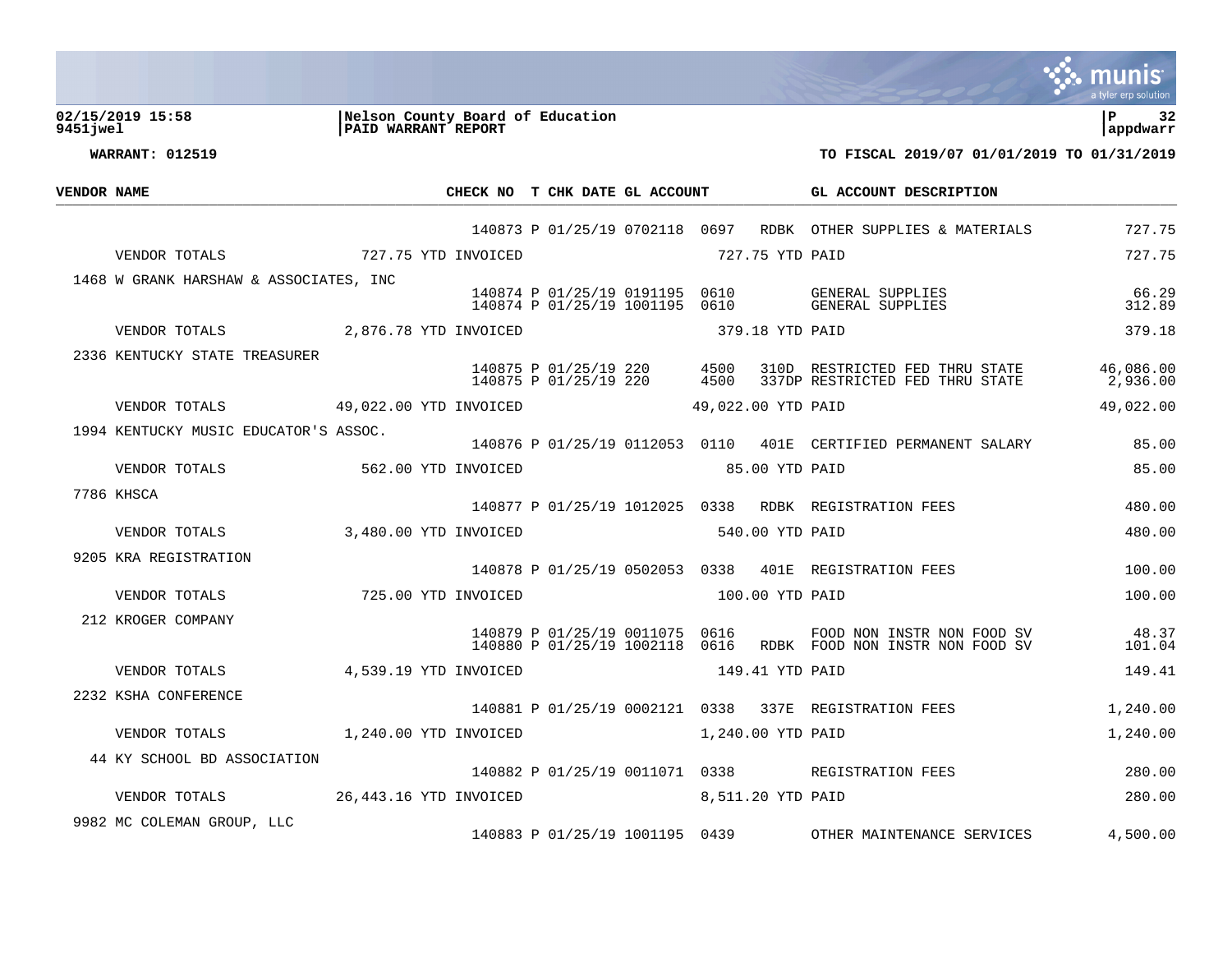

**02/15/2019 15:58 |Nelson County Board of Education |P 33 9451jwel |PAID WARRANT REPORT |appdwarr**

| <b>VENDOR NAME</b> |                                                             |                       |                                            | CHECK NO T CHK DATE GL ACCOUNT                                                                                                                                              |  |                    | GL ACCOUNT DESCRIPTION                                                                                                     |                                                      |
|--------------------|-------------------------------------------------------------|-----------------------|--------------------------------------------|-----------------------------------------------------------------------------------------------------------------------------------------------------------------------------|--|--------------------|----------------------------------------------------------------------------------------------------------------------------|------------------------------------------------------|
|                    | VENDOR TOTALS 4,500.00 YTD INVOICED 4,500.00 YTD PAID       |                       |                                            |                                                                                                                                                                             |  |                    |                                                                                                                            | 4,500.00                                             |
|                    | 3464 NCBOE ENDOWMENT FUND                                   |                       | 140884 P 01/25/19 0002118 0674 0083 AWARDS |                                                                                                                                                                             |  |                    |                                                                                                                            | 5,129.30                                             |
|                    | VENDOR TOTALS 5,129.30 YTD INVOICED                         |                       |                                            |                                                                                                                                                                             |  | 5,129.30 YTD PAID  |                                                                                                                            | 5,129.30                                             |
|                    | 8372 NETWORK SERVICES CO                                    |                       |                                            |                                                                                                                                                                             |  |                    |                                                                                                                            |                                                      |
|                    |                                                             |                       |                                            | 140885 P 01/25/19 0101087 0610C<br>140885 P 01/25/19 0111087 0610C<br>140885 P 01/25/19 0131087 0610C<br>140885 P 01/25/19 0711087 0610C<br>140885 P 01/25/19 9011087 0610C |  |                    | CUSTODIAL SUPPLIES<br>CUSTODIAL SUPPLIES<br>CUSTODIAL SUPPLIES<br>CUSTODIAL SUPPLIES<br>CUSTODIAL SUPPLIES                 | 842.03<br>3,073.77<br>5,539.24<br>4,737.72<br>578.71 |
|                    | VENDOR TOTALS 28,767.30 YTD INVOICED                        |                       |                                            |                                                                                                                                                                             |  | 17,512.31 YTD PAID |                                                                                                                            | 14,771.47                                            |
|                    | 3565 NU LIFE CARTRIDGE LLC                                  |                       |                                            |                                                                                                                                                                             |  |                    | 140886 P 01/25/19 0011080 0610 GENERAL SUPPLIES                                                                            | 21.96                                                |
|                    | VENDOR TOTALS 12,762.16 YTD INVOICED                        |                       |                                            | 1,622.65 YTD PAID                                                                                                                                                           |  |                    |                                                                                                                            | 21.96                                                |
|                    | 415 PAPA JOHNS                                              |                       |                                            |                                                                                                                                                                             |  |                    |                                                                                                                            |                                                      |
|                    |                                                             |                       |                                            |                                                                                                                                                                             |  |                    | 140887 P 01/25/19 0002118 0616 15YE FOOD NON INSTR NON FOOD SV 640.00                                                      |                                                      |
|                    | VENDOR TOTALS 1,757.64 YTD INVOICED                         |                       |                                            | 640.00 YTD PAID                                                                                                                                                             |  |                    |                                                                                                                            | 640.00                                               |
|                    | 7787 PETROLEUM TRADERS CORPORATION                          |                       |                                            |                                                                                                                                                                             |  |                    | 140888 P 01/25/19 9011092 0627 DIESEL FUEL                                                                                 | 16,424.62                                            |
|                    | VENDOR TOTALS 62 152,794.83 YTD INVOICED 16,424.62 YTD PAID |                       |                                            |                                                                                                                                                                             |  |                    |                                                                                                                            | 16,424.62                                            |
|                    | 5236 PITNEY BOWES PURCHASE POWER                            |                       |                                            |                                                                                                                                                                             |  |                    |                                                                                                                            |                                                      |
|                    |                                                             |                       |                                            |                                                                                                                                                                             |  |                    | 140889 P 01/25/19 0011075 0531 POSTAGE & PO BOX RENT 604.50                                                                |                                                      |
|                    | VENDOR TOTALS                                               | 4,278.50 YTD INVOICED |                                            | 604.50 YTD PAID                                                                                                                                                             |  |                    |                                                                                                                            | 604.50                                               |
|                    | 85 PRESENTATION SOLUTIONS, INC.                             |                       |                                            |                                                                                                                                                                             |  |                    | 140890 P 01/25/19 1001118 0694 91006 EQUIPMENT SUPPLIES<br>140890 P 01/25/19 1001118 0697 91006 OTHER SUPPLIES & MATERIALS | 46.37<br>232.63                                      |
|                    | VENDOR TOTALS                                               | 1,985.82 YTD INVOICED |                                            | 279.00 YTD PAID                                                                                                                                                             |  |                    |                                                                                                                            | 279.00                                               |
|                    | 1471 OUILL CORP                                             |                       |                                            |                                                                                                                                                                             |  |                    |                                                                                                                            |                                                      |
|                    |                                                             |                       |                                            | 140891 P 01/25/19 0701077 0610                                                                                                                                              |  |                    | 140891 P 01/25/19 0301077 0610 90306 GENERAL SUPPLIES<br>90706 GENERAL SUPPLIES                                            | 76.63<br>329.20                                      |
|                    |                                                             |                       |                                            |                                                                                                                                                                             |  |                    |                                                                                                                            | 405.83                                               |
|                    | 8239 REINHART FOODSERVICE, L.L.C                            |                       |                                            |                                                                                                                                                                             |  |                    | 140892 P 01/25/19 0105101 0583 HAULING OF COMMODITIES                                                                      | 104.70                                               |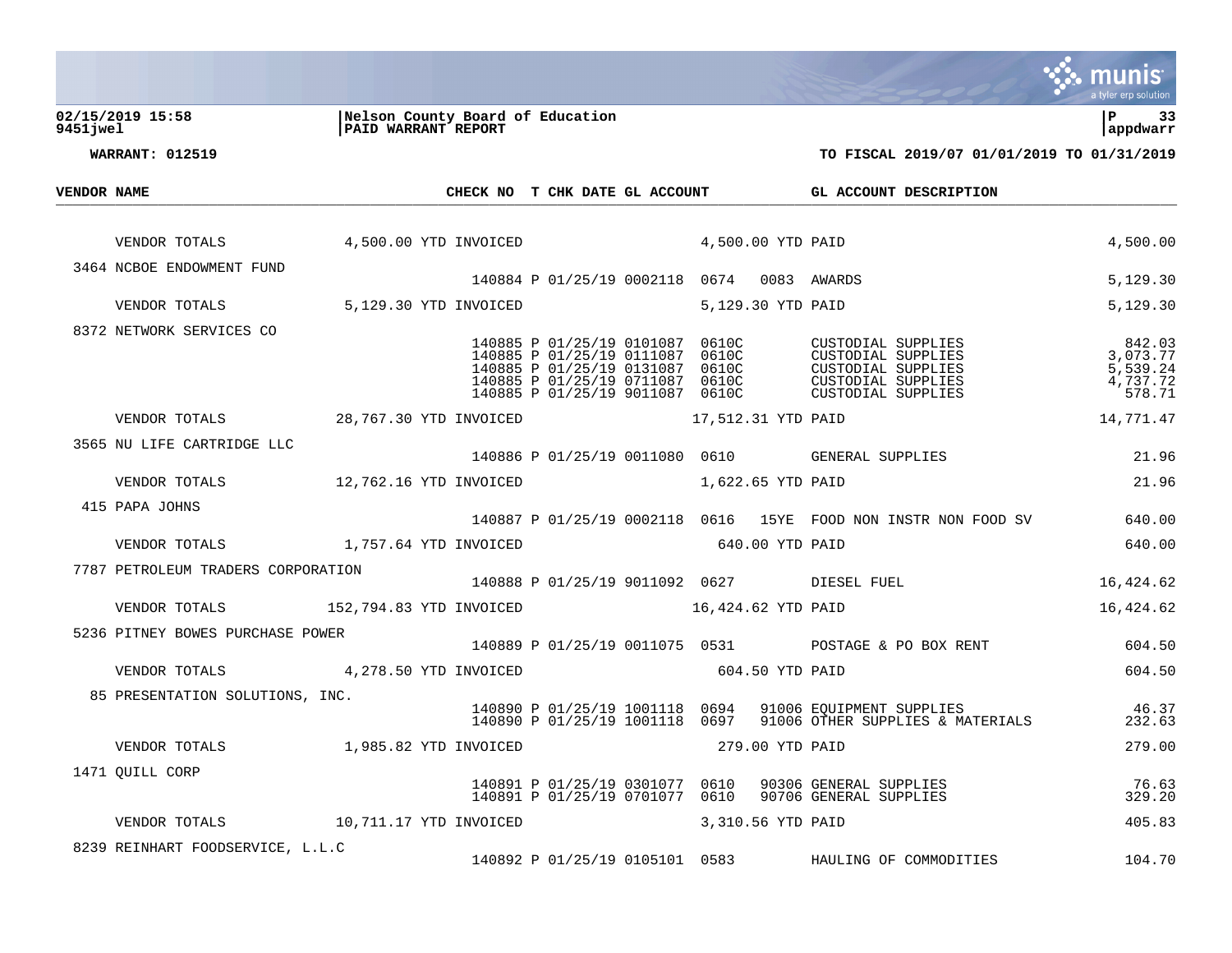

## **02/15/2019 15:58 |Nelson County Board of Education |P 34 9451jwel |PAID WARRANT REPORT |appdwarr**

| VENDOR NAME |                                                                              |                     | CHECK NO T CHK DATE GL ACCOUNT                                                                                                                                                                                                                                      |                 | GL ACCOUNT DESCRIPTION                                                                                                                                                                                                                                                                                                                                                                                                                                                                                                                                                                    |                         |
|-------------|------------------------------------------------------------------------------|---------------------|---------------------------------------------------------------------------------------------------------------------------------------------------------------------------------------------------------------------------------------------------------------------|-----------------|-------------------------------------------------------------------------------------------------------------------------------------------------------------------------------------------------------------------------------------------------------------------------------------------------------------------------------------------------------------------------------------------------------------------------------------------------------------------------------------------------------------------------------------------------------------------------------------------|-------------------------|
|             |                                                                              |                     |                                                                                                                                                                                                                                                                     |                 |                                                                                                                                                                                                                                                                                                                                                                                                                                                                                                                                                                                           | 101.21                  |
|             | VENDOR TOTALS 2,844.35 YTD INVOICED                                          |                     | 865.52 YTD PAID                                                                                                                                                                                                                                                     |                 |                                                                                                                                                                                                                                                                                                                                                                                                                                                                                                                                                                                           | 865.52                  |
|             | 8233 RICOH USA, INC                                                          |                     |                                                                                                                                                                                                                                                                     |                 | 140893 P 01/25/19 0301118 0433 90306 EQUIPMENT REPAIR & MAINT 257.56                                                                                                                                                                                                                                                                                                                                                                                                                                                                                                                      |                         |
|             | VENDOR TOTALS 56,510.07 YTD INVOICED 7,421.92 YTD PAID                       |                     |                                                                                                                                                                                                                                                                     |                 |                                                                                                                                                                                                                                                                                                                                                                                                                                                                                                                                                                                           | 257.56                  |
|             | 30380 ROBY'S COUNTRY GARDENS, INC.                                           |                     | 140894 P 01/25/19 0135101 0630 FOOD<br>140894 P 01/25/19 0715101 0630 FOOD<br>140894 P 01/25/19 1015101 0630 FOOD                                                                                                                                                   |                 |                                                                                                                                                                                                                                                                                                                                                                                                                                                                                                                                                                                           | 28.50<br>42.75<br>95.50 |
|             | VENDOR TOTALS 3,445.91 YTD INVOICED                                          |                     | 881.50 YTD PAID                                                                                                                                                                                                                                                     |                 |                                                                                                                                                                                                                                                                                                                                                                                                                                                                                                                                                                                           | 166.75                  |
|             | 80376 MIKKI ROGERS                                                           |                     | 5000822 T 01/29/19 0001052 0580 TRAVEL                                                                                                                                                                                                                              |                 |                                                                                                                                                                                                                                                                                                                                                                                                                                                                                                                                                                                           | 52.00                   |
|             | VENDOR TOTALS 216.30 YTD INVOICED                                            |                     | 52.00 YTD PAID                                                                                                                                                                                                                                                      |                 |                                                                                                                                                                                                                                                                                                                                                                                                                                                                                                                                                                                           | 52.00                   |
|             | 6682 ROPPEL INDUSTRIES INC<br>140895 P 01/25/19 9011096 0663<br>REPAIR PARTS |                     |                                                                                                                                                                                                                                                                     |                 |                                                                                                                                                                                                                                                                                                                                                                                                                                                                                                                                                                                           | 589.98                  |
|             | VENDOR TOTALS                                                                | 931.14 YTD INVOICED | 690.56 YTD PAID                                                                                                                                                                                                                                                     |                 |                                                                                                                                                                                                                                                                                                                                                                                                                                                                                                                                                                                           | 589.98                  |
|             | 190030 SAM'S CLUB                                                            |                     | 140896 P 01/25/19 0135203 0610<br>140896 P 01/25/19 0305203 0610<br>140896 P 01/25/19 0501077 0610<br>140896 P 01/25/19 0505203 0610<br>140896 P 01/25/19 0705203 0610<br>140896 P 01/25/19 0712001 0610<br>140896 P 01/25/19 0715203 0610<br>140896 P 01/25/19 110 | 1999            | $\begin{tabular}{llllllll} 011E & GENERAL & SUPPLIES & 17.25 \\ 011B & GENERAL & SUPPLIES & 95.31 \\ 90506 & GENERAL & SUPPLIES & 1,249.50 \\ 011C & GENERAL & SUPPLIES & 124.90 \\ 011F & GENERAL & SUPPLIES & 281.57 \\ 135T & GENERAL & SUPPLIES & 476.85 \\ 011N & GENERAL & SUPPLIES & 223.51 \\ 91016 & GENERAL & SUPPLIES & 307.78 \\ 91016 & GENERAL & SUPPLIES & 307.78 \\ 91016 & GENERAL & SUPPLIES & 592.49.5 \\ 91$<br>140896 P 01/25/19 1011077 0610 91016 GENERAL SUPPLIES<br>140896 P 01/25/19 1011118 0610 91016 GENERAL SUPPLIES<br>MICELLANEOUS LOCAL REVENUE 2,104.85 | 592.47                  |
|             | VENDOR TOTALS 35,269.92 YTD INVOICED                                         |                     | 5,539.75 YTD PAID                                                                                                                                                                                                                                                   |                 |                                                                                                                                                                                                                                                                                                                                                                                                                                                                                                                                                                                           | 5,473.99                |
|             | 211 SCAN CORPORATION                                                         |                     | 140897 P 01/25/19 0701077 0646 90706 TESTS                                                                                                                                                                                                                          |                 |                                                                                                                                                                                                                                                                                                                                                                                                                                                                                                                                                                                           | 167.99                  |
|             | VENDOR TOTALS                                                                | 167.99 YTD INVOICED |                                                                                                                                                                                                                                                                     | 167.99 YTD PAID |                                                                                                                                                                                                                                                                                                                                                                                                                                                                                                                                                                                           | 167.99                  |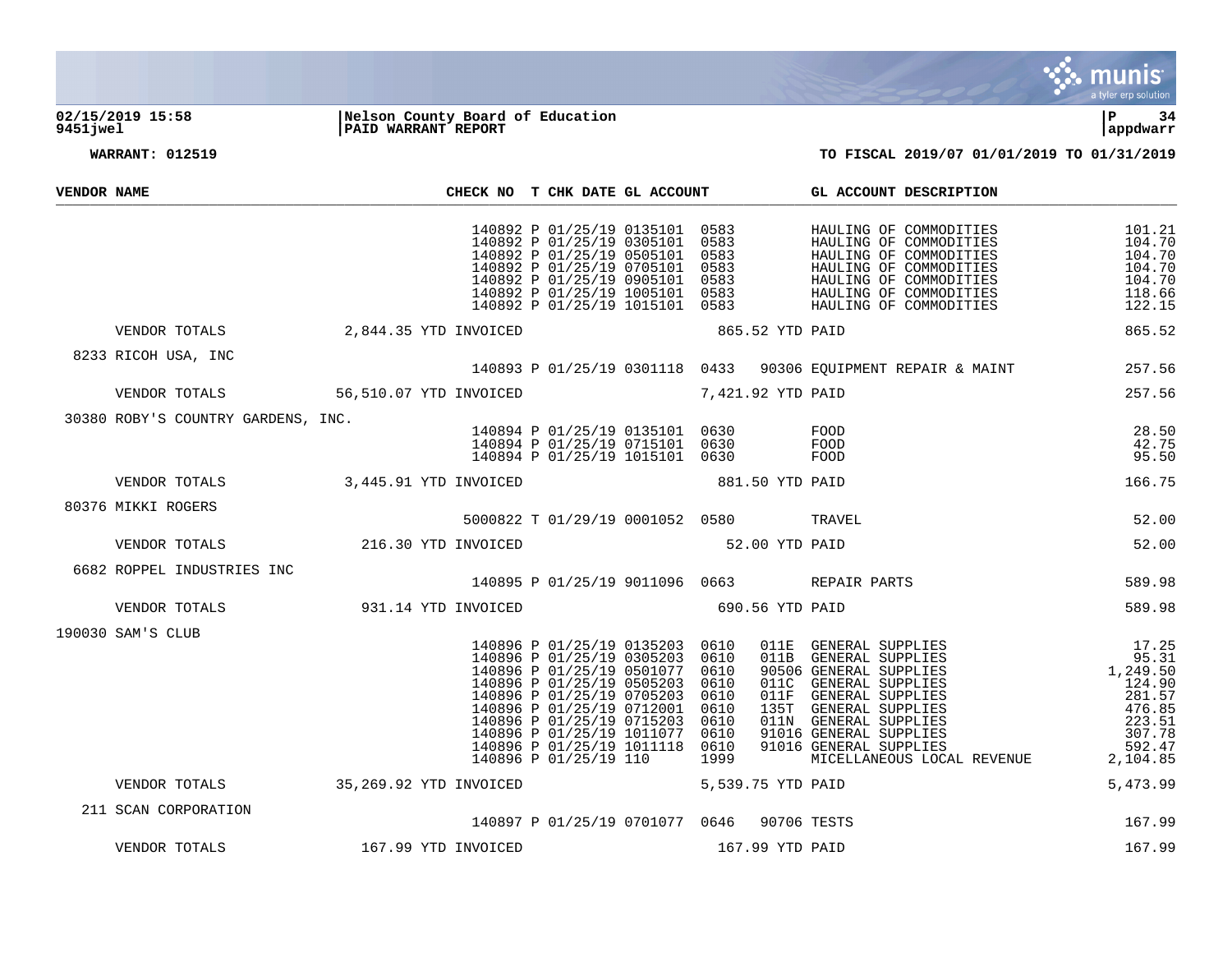|             |                                        |                                                         |                |                 |                                                                 | a tyler erp solutior |
|-------------|----------------------------------------|---------------------------------------------------------|----------------|-----------------|-----------------------------------------------------------------|----------------------|
| 9451 iwel   | 02/15/2019 15:58                       | Nelson County Board of Education<br>PAID WARRANT REPORT |                |                 |                                                                 | 35<br>appdwarr       |
|             | <b>WARRANT: 012519</b>                 |                                                         |                |                 | TO FISCAL 2019/07 01/01/2019 TO 01/31/2019                      |                      |
| VENDOR NAME |                                        |                                                         |                |                 | CHECK NO T CHK DATE GL ACCOUNT GL ACCOUNT DESCRIPTION           |                      |
|             | 321919 SCHOLASTIC BOOK CLUBS           |                                                         |                |                 | 140898 P 01/25/19 0701118 0643 90706 SUPPLEMENTARY BKS/STUDY GU | 225.00               |
|             | VENDOR TOTALS 2,592.59 YTD INVOICED    |                                                         |                | 626.00 YTD PAID |                                                                 | 225.00               |
|             | 1223 SCHOOL SPECIALTY INC              |                                                         |                |                 | 140899 P 01/25/19 0132118 0610 RDBK GENERAL SUPPLIES            | 74.41                |
|             | VENDOR TOTALS 10,011.82 YTD INVOICED   |                                                         |                | 127.29 YTD PAID |                                                                 | 74.41                |
|             | 8928 SHINDIGZ DECORATIONS / STUMPS INC |                                                         |                |                 | 140900 P 01/25/19 0101077 0610 90106 GENERAL SUPPLIES           | 89.92                |
|             | VENDOR TOTALS 69.92 YTD INVOICED       |                                                         | 89.92 YTD PAID |                 |                                                                 | 89.92                |
|             | 7620 STARFALL EDUCATION FOUNDATION     |                                                         |                |                 | 140901 P 01/25/19 0131118 0610 90136 GENERAL SUPPLIES           | 150.00               |
|             | VENDOR TOTALS 150.00 YTD INVOICED      |                                                         |                | 150.00 YTD PAID |                                                                 | 150.00               |
|             | 190005 SWH SUPPLY COMPANY, INC         |                                                         |                |                 | 140902 P 01/25/19 9011195 0610 GENERAL SUPPLIES                 | 189.26               |
|             | VENDOR TOTALS 4,162.57 YTD INVOICED    |                                                         |                | 365.17 YTD PAID |                                                                 | 189.26               |
|             | 5127 TOWN & COUNTRY BANK AND TRUST     |                                                         |                |                 | 140903 P 01/25/19 0011080 0449 OTHER RENTAL                     | 35.00                |
|             | VENDOR TOTALS 35.00 YTD INVOICED       |                                                         | 35.00 YTD PAID |                 |                                                                 | 35.00                |
|             | 3502 TRI-STATE AUDIO VISUAL CO         |                                                         |                |                 | 140904 P 01/25/19 0501077 0739 90506 OTHER EQUIPMENT            | 127.80               |
|             | VENDOR TOTALS                          | 255.60 YTD INVOICED                                     |                | 127.80 YTD PAID |                                                                 | 127.80               |
|             | 6092 UNITED STATES POSTAL SERVICE      |                                                         |                |                 | 140905 P 01/25/19 0131118 0697 90136 OTHER SUPPLIES & MATERIALS | 70.00                |
|             | VENDOR TOTALS 2,383.30 YTD INVOICED    |                                                         |                | 245.00 YTD PAID |                                                                 | 70.00                |
|             |                                        |                                                         |                |                 | REPORT TOTALS                                                   | 153,229.89           |

|                                                                     | COUNT   |            | AMOUNT              |
|---------------------------------------------------------------------|---------|------------|---------------------|
| TOTAL PRINTED CHECKS<br>TOTAL WIRE TRANSFERS<br>TOTAL EFT TRANSFERS | 51<br>っ | 129,459.04 | 23,657.73<br>113.12 |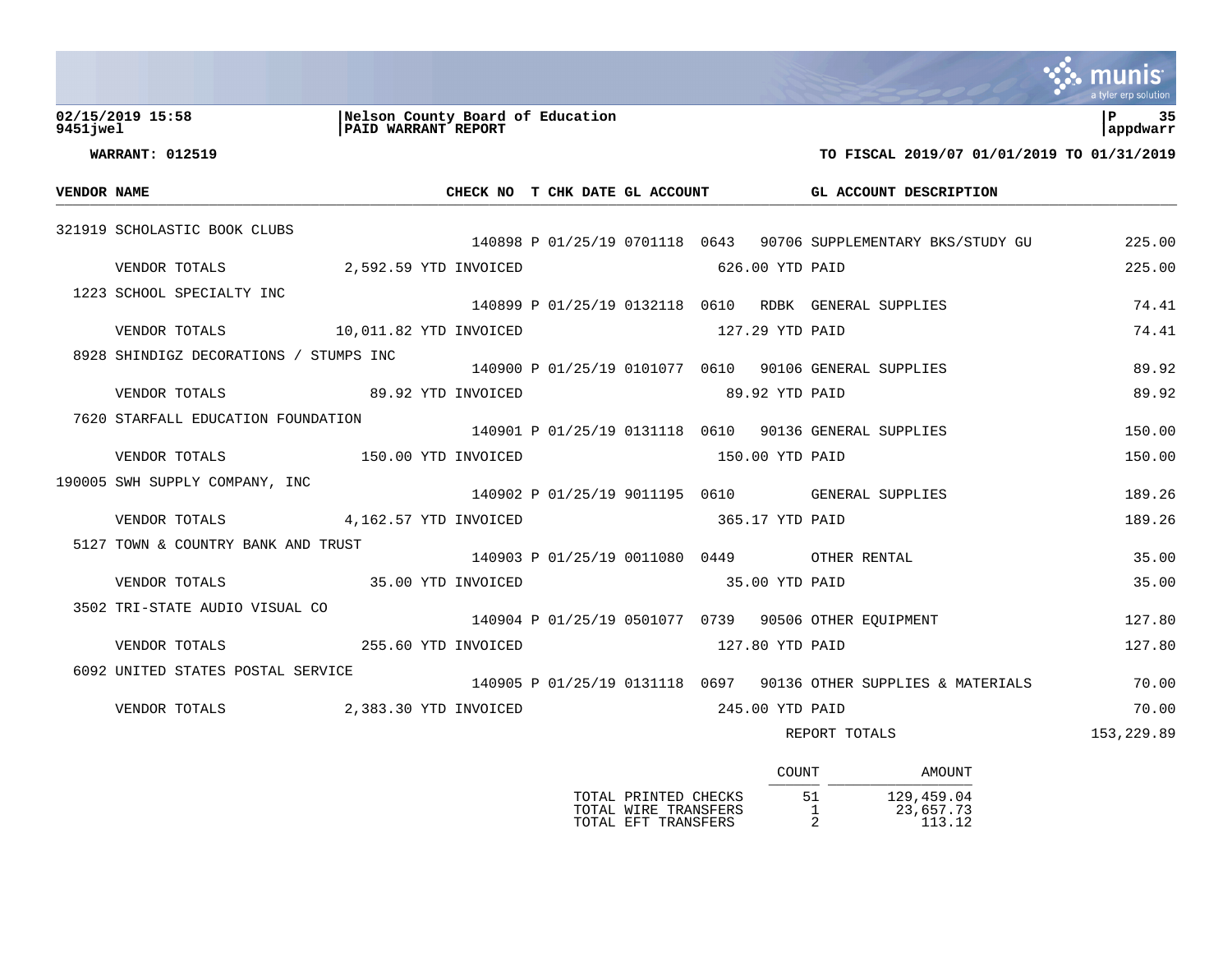|             |                                    |  |  |                                                                                                                 | <b>munis</b><br>a tyler erp solution |
|-------------|------------------------------------|--|--|-----------------------------------------------------------------------------------------------------------------|--------------------------------------|
|             |                                    |  |  |                                                                                                                 | l P<br>-36<br>appdwarr               |
|             | WARRANT: ACI218                    |  |  | TO FISCAL 2019/07 01/01/2019 TO 01/31/2019                                                                      |                                      |
| VENDOR NAME |                                    |  |  | CHECK NO T CHK DATE GL ACCOUNT GL ACCOUNT DESCRIPTION                                                           |                                      |
|             | 8615 ADMIT ONE PRODUCTS            |  |  |                                                                                                                 |                                      |
|             | VENDOR TOTALS                      |  |  | 5000834 C 01/31/19 110 1999 MICELLANEOUS LOCAL REVENUE 86.87<br>86.87 YTD INVOICED 86.87 YTD 88.87 YTD PAID     |                                      |
|             |                                    |  |  |                                                                                                                 |                                      |
|             |                                    |  |  |                                                                                                                 |                                      |
|             |                                    |  |  | VENDOR TOTALS 111,745.08 YTD INVOICED 14,165.22 YTD PAID 12,204.45                                              |                                      |
|             | 5999 AMERICAN EXPRESS              |  |  | AMERICAN EXPRESS<br>5000826 C 01/31/19 0011075 0810<br>VENDOR TOTALS 148,788.51 YTD INVOICED 21,541.38 YTD PAID | 55.00                                |
|             |                                    |  |  |                                                                                                                 | 55.00                                |
|             | 10009 B&H FOLO & ELECTRONICS CORP. |  |  | 5000839 C 01/31/19 0011098 0650 SUPPLIES-TECH RELATED                                                           | 381.01                               |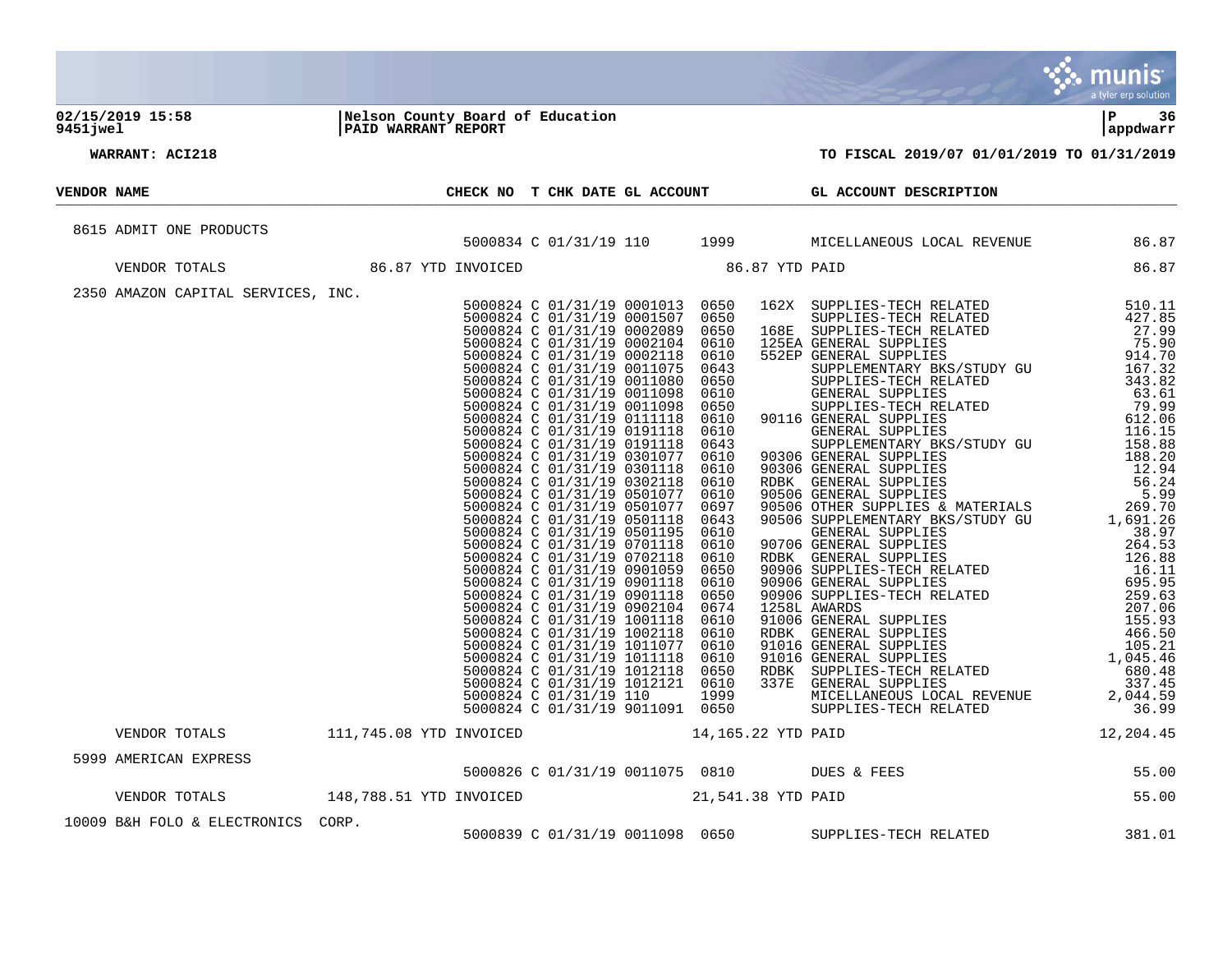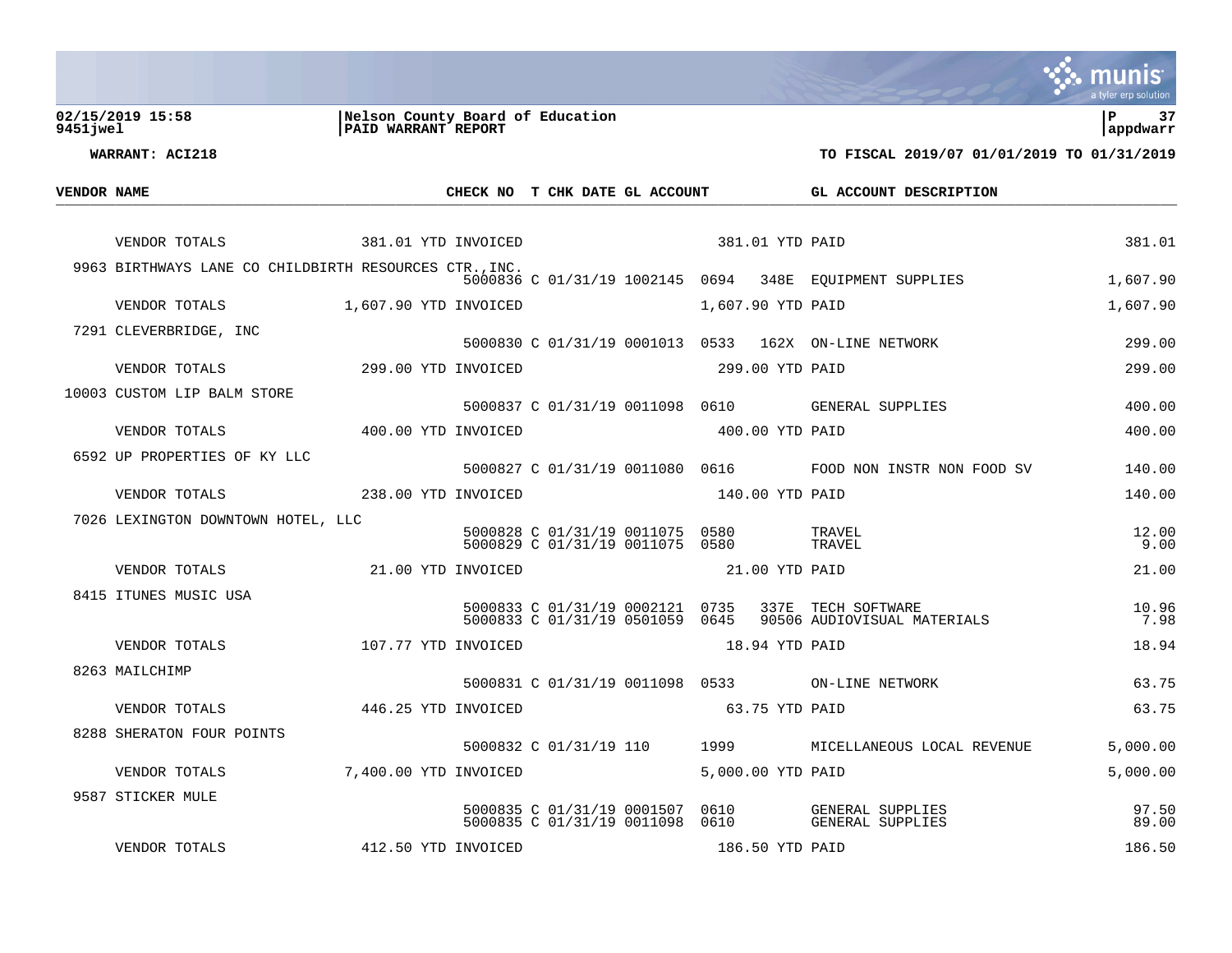|             |                             |                                                         |                       |                                                      | a tyler erp solution  |
|-------------|-----------------------------|---------------------------------------------------------|-----------------------|------------------------------------------------------|-----------------------|
| 9451 jwel   | 02/15/2019 15:58            | Nelson County Board of Education<br>PAID WARRANT REPORT |                       |                                                      | 38<br>l P<br>appdwarr |
|             | WARRANT: ACI218             |                                                         |                       | TO FISCAL 2019/07 01/01/2019 TO 01/31/2019           |                       |
| VENDOR NAME |                             | CHECK NO                                                | T CHK DATE GL ACCOUNT | GL ACCOUNT DESCRIPTION                               |                       |
|             | 481 SUBWAY                  | 5000823 C 01/31/19 0001507                              | 0616                  | FOOD NON INSTR NON FOOD SV                           | 31.67                 |
|             | VENDOR TOTALS               | 631.99 YTD INVOICED                                     |                       | 31.67 YTD PAID                                       | 31.67                 |
|             | 10008 BITTERSWEET FARM INC. | 5000838 C 01/31/19 0011075                              | 0616                  | FOOD NON INSTR NON FOOD SV                           | 238.13                |
|             | VENDOR TOTALS               | 238.13 YTD INVOICED                                     |                       | 238.13 YTD PAID                                      | 238.13                |
|             | 3169 WALMART COMMUNITY/GEMB | 5000825 C 01/31/19 0901118<br>5000825 C 01/31/19 110    | 0610<br>1999          | 90906 GENERAL SUPPLIES<br>MICELLANEOUS LOCAL REVENUE | 501.82<br>250.34      |
|             | VENDOR TOTALS               | 23,445.50 YTD INVOICED                                  |                       | 4,386.16 YTD PAID                                    | 752.16                |
|             |                             |                                                         |                       | REPORT TOTALS                                        | 21,486.38             |

COUNT AMOUNT  $\frac{1000N1}{2}$